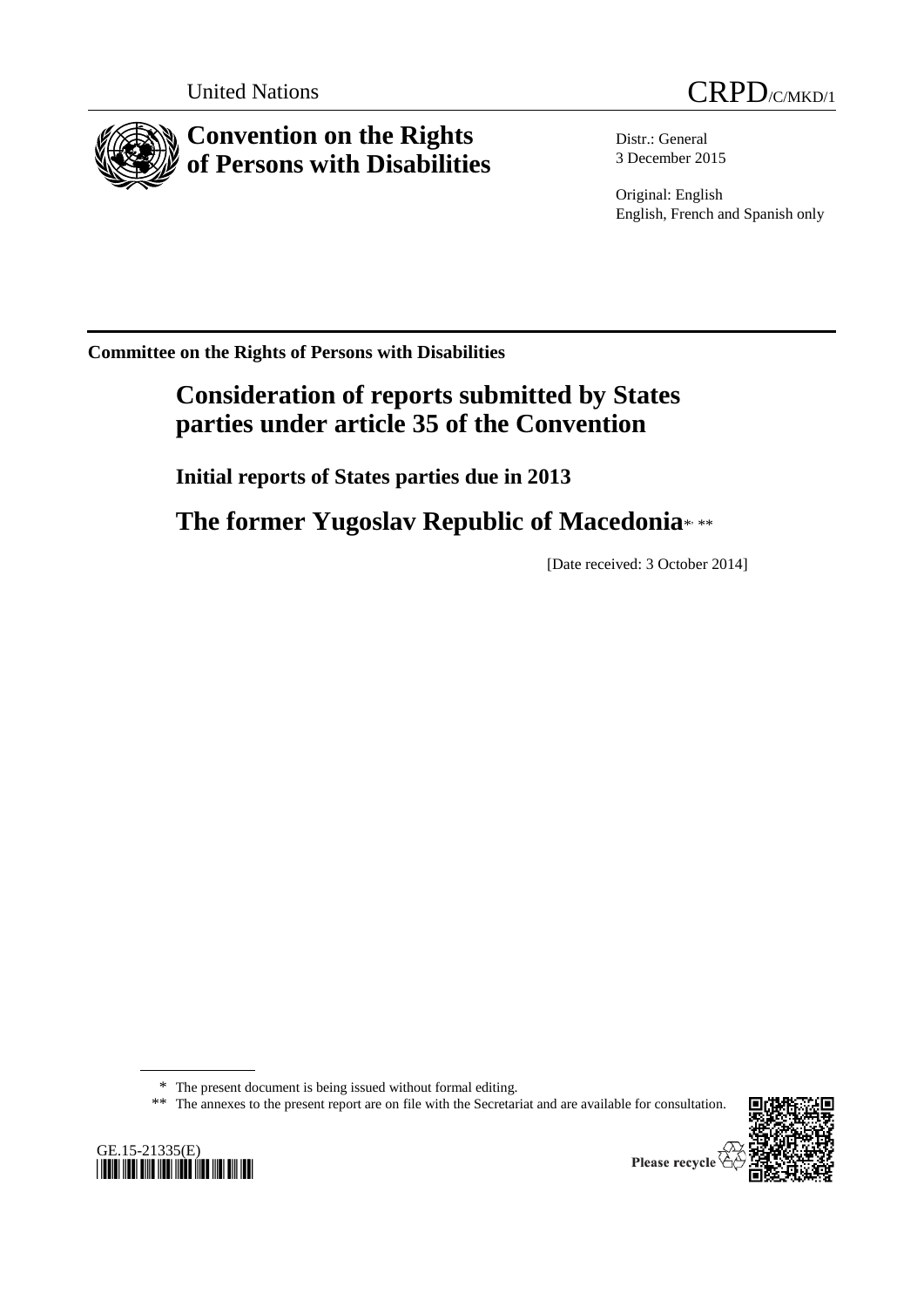## **CRPD/C/MKD/1**

## Contents

| Article 15 - Freedom from Torture or Cruel, Inhuman or Degrading                        |
|-----------------------------------------------------------------------------------------|
|                                                                                         |
|                                                                                         |
|                                                                                         |
|                                                                                         |
|                                                                                         |
|                                                                                         |
|                                                                                         |
|                                                                                         |
|                                                                                         |
|                                                                                         |
|                                                                                         |
|                                                                                         |
|                                                                                         |
|                                                                                         |
|                                                                                         |
| Specific situation of children with development impediments and women with disabilities |
|                                                                                         |
|                                                                                         |
|                                                                                         |
|                                                                                         |
|                                                                                         |
|                                                                                         |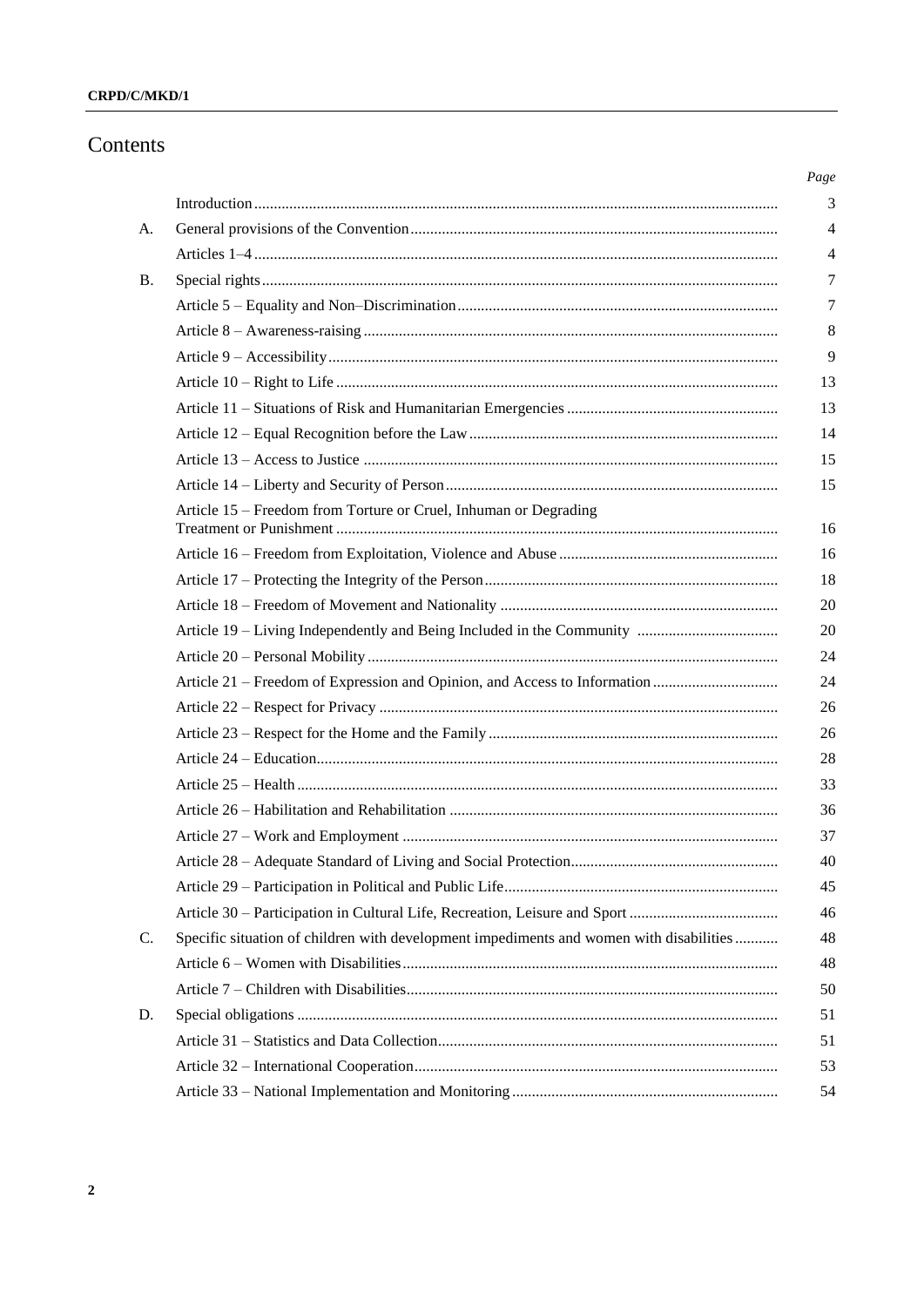## **Introduction**

1. The Republic of Macedonia was among the first 82 countries that signed the Convention on 30 March 2007, and that signed the Optional Protocol on 29 July 2009.

2. The Law on the Ratification of the Convention and the Optional Protocol was unanimously adopted by the Assembly of the Republic of Macedonia on 5 December 2011, and officially entered into force on 22 December 2011 (Official Gazette of the Republic of Macedonia No. 172/2001 dated 14 December 2011).

3. In the period that followed, the Ministry of Labour and Social Policy, in cooperation with representative organizations of persons with disabilities and with the support of the UN Development Programme in the Republic of Macedonia, conducted a systematic analysis of all domestic regulations, in order to identify areas which are not in accordance with Convention provisions, as set forth under Article 4 of the Convention, because the prevailing opinion was that the Convention should be first ratified and then national legislation would be harmonized with the Convention in accordance with the available financial and other resources and possibilities of the country.

4. The Ministry of Labour and Social Policy established a working group for preparation of an analysis of the legal implications of the ratification and the application of the Convention in the domestic legislation in which, respecting the motto of persons with disabilities "Nothing about us, without us", it included the National Council of Disability Organizations in Macedonia and other civil associations that operate in the field of protection of persons with disabilities in the Republic of Macedonia.

5. On the basis of the ratified Convention, the Republic of Macedonia continued with its regular activities for promotion of the legal framework in fields of child and social protection, education, health care and health insurance, employment, focusing on priorities of persons with disabilities and the necessary changes required for the advancement of their rights.

6. The Government of the Republic of Macedonia, on the session held on 11 November 2012, adopted a Decision Establishing a National Coordination Body for Implementation of the UN Convention on the Rights of Persons with Disabilities in the Republic of Macedonia (Official Gazette of the Republic of Macedonia No. 144/2012), composed of representatives of relevant institutions such as the Inter-party parliamentary lobby group for the rights of persons with disabilities and the Commission for Protection Against Discrimination, the Ombudsman's Office, ministries, state and public institutions, Judicial Council, Broadcasting Council, National Council of Disability Organizations in Macedonia, Association of Citizens –Polio Plus- Movement Against Disability and numerous actors which in the scope of their work, each from its own perspective, are equally responsible for the implementation and monitoring of the Convention.

7. It is emphasized that representatives of the civil sector directly participated in the preparation of this Report, among which the most significant contribution was made by representatives of the national disability organizations in the Republic of Macedonia.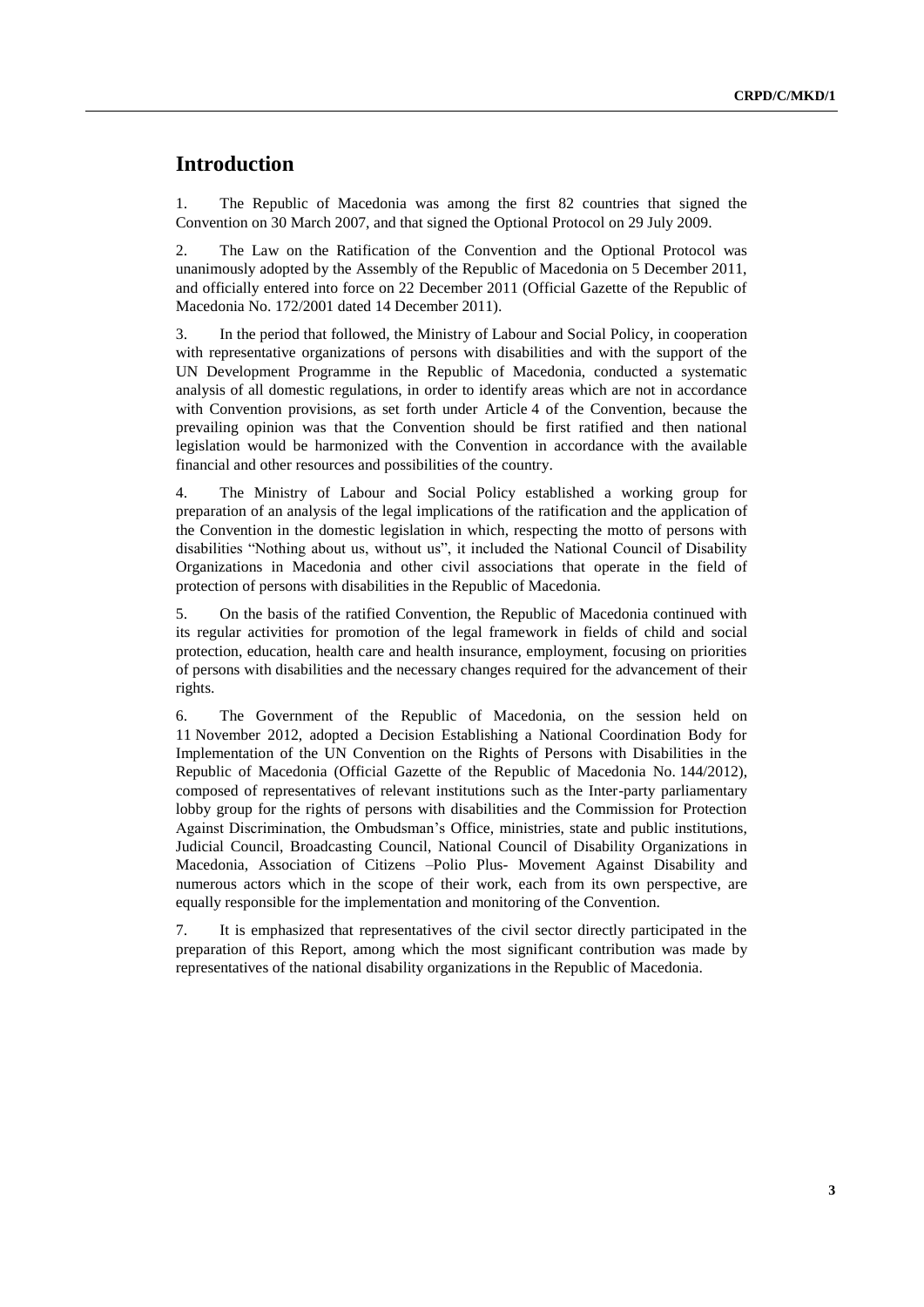## **A. General Provisions of the Convention**

## **Articles 1–4**

#### **Definition**

8. The Constitution of the Republic of Macedonia in Article 35, paragraph 3 envisages that: The Republic shall provide special protection for persons with disabilities and conditions for their inclusion in social life.

9. In 2003, the Assembly of the Republic of Macedonia adopted a Declaration on the Protection and Promotion of the Rights of Persons with Disabilities which elaborates upon "persons with disabilities", "special needs of persons with disabilities" and "persons with a handicap".

10. The Law on Civilian Invalids of War (Official Gazette of Yugoslavia Nos. 33/1976, 25/1979, 11/1981, 4/1985, 12/1989, 17/1991, 38/1991 and Official Gazette of the Republic of Macedonia Nos. 81/1999, 165/2008, 12/2009 and 161/2009) envisages that a "civil invalid" shall be considered a person who suffered bodily damages as a consequence of wounding or injuries sustained due to military material remnants.

11. In the Law on Social Protection (Official Gazette of the Republic of Macedonia Nos. 79/09, 36/11, 51/11,166/12, 15/13, 73/13,164/13 and 187/13, 38/14 and 44/14) the terms "persons with physical disabilities and persons with mental disabilities" are used.

12. In the Law on Employment of Persons with Disability (Official Gazette of the Republic of Macedonia Nos. 87/2005 (consolidated text), 113/2005, 29/2007, 88/2008, 99/2009 and 136/2011), as the title suggests, the term "persons with disabilities" is used.

13. In the Labour Relations Law (Official Gazette of the Republic of Macedonia Nos. 106/2008, 161/2008, 114/2009, 16/2010 (consolidated text), 50/2010, 52/2010, 158/2010 (consolidated text), 47/2011, 11/2012, 39/2012, 52/2012 (consolidated text), 13/2013 and 25/2013) it is emphasized that "the employer shall not put the applicant (hereinafter: candidate for employment) or the employee in unequal position due to their race, skin colour, gender, age, health condition, i.e., disability…" (Article 6, paragraph 1). Article 177, which is titled Protection of Disabled Persons and subtitle "Employment, Training or Additional Training of Disabled Persons" envisages that "the employer shall provide protection to persons with disabilities in the employment, training or additional training in accordance with law". Article 178 titled "rights of persons with occupational disabilities" sets forth that "the employer shall be obliged to provide…to persons with reduced or changed working ability... " In the same Law, Article 169 refers to "shortened working hours for a parent of a child with developmental problems and special educational needs".

14. In the Law on Pension and Disability Insurance (Official Gazette of the Republic of Macedonia Nos. 98/2012, 166/2012, 15/2013, 170/2013, 43/2014, 44/2014) the terms "disabled person", "disability pension" and "disability insurance" are used.

15. The Rulebook on Assessing Specific Needs of Persons with Physical or Mental Disabilities (Official Gazette of the Republic of Macedonia, No. 30/2000), states that "persons with physical or mental disabilities who have specific needs are:

- 1. Visually impaired persons (with poor vision and blind);
- 2. Persons with voice, speech and language impairment;
- 3. Physically disabled persons;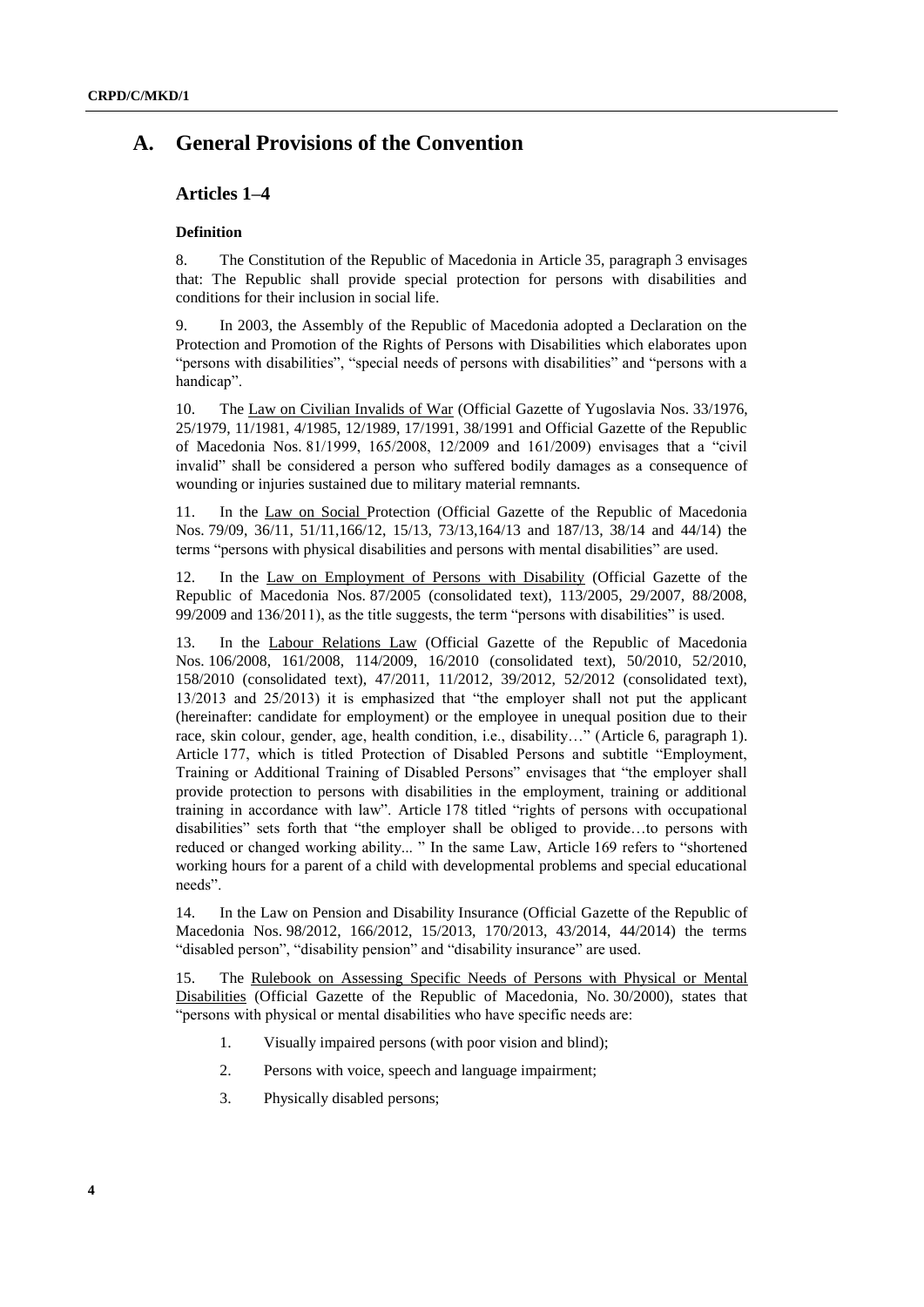- 4. Persons with mental disabilities (mild, moderate, severe and profound);
- 5. Persons with autism;
- 6. Chronically ill persons;

7. Persons with multiple types of disabilities (persons with multiple disabilities)".

16. The Law on the Prevention and Protection against Discrimination (Official Gazette of the Republic of Macedonia, No. 50/2010 of 13 April 2010) defines persons with disabilities as persons with mental and physical disability.

17. The Law on Construction Works envisages that "public or commercial buildings must be designed and constructed so that they provide persons with disabilities with an unimpeded access, movement, stay and work in the building" (Article 11, paragraph 1).

18. The Law on Spatial and Physical Planning envisages that "barriers are artificial construction obstacles in cities and other urban areas that hinder the smooth movement of disabled persons".

19. The National Strategy for Equal Rights of Persons with Disabilities (Revised) 2010-2018, as persons with disabilities considers persons with long-term physical, mental, intellectual or sensory disorders, which in combination with different obstacles may prevent their full and efficient participation in society on equal basis as the others.

20. In the practice also there is no unified term, so the following terms are most often used: persons with disabilities, disabled persons, invalids, persons with a handicap, handicapped persons, and persons with intellectual disability, special needs persons and less frequently impaired persons or persons with specific needs. The most common term used for children is children with disabilities or special needs children, i.e., children with special educational needs, when there is need to emphasize the educational segment of their development.

21. Disability organizations (with the exception of the Centre for Support of Persons with Intellectual Disability "Poraka"), the National Council of Disabled Organizations, the Coordination Body for Equal Opportunities of Persons with Disabilities have accepted the term – persons with disabilities. Most of the scholars prefer the term "persons with disabilities". Other organizations whose target group are persons with disabilities prefer the term "persons with a handicap". The media, in addition to the terms persons with disabilities or handicapped persons, i.e. persons with a handicap, very often use the term persons with special needs.

#### **Communication**

22. Some of the positive examples in the Republic of Macedonia enabling the exercise of the right to communication without discrimination are as follows: printing textbooks in the Braille alphabet, the establishment of the Department for the Blind and Persons with Visual Impairment within the National and University Library "St Kliment Ohridski" – Skopje, the use of the Braille alphabet on the packaging of medicines, traffic lights with a sound device, encouraging the use of new technologies (software for synthesis of the Macedonian language intended for blind persons) in order to enable the exercise of the right to communication.

#### **Language**

23. The Law on the Use of Sign Language was adopted in order to achieve recognition of the sign language as natural communication means of deaf persons and to enable equal access to information for deaf persons.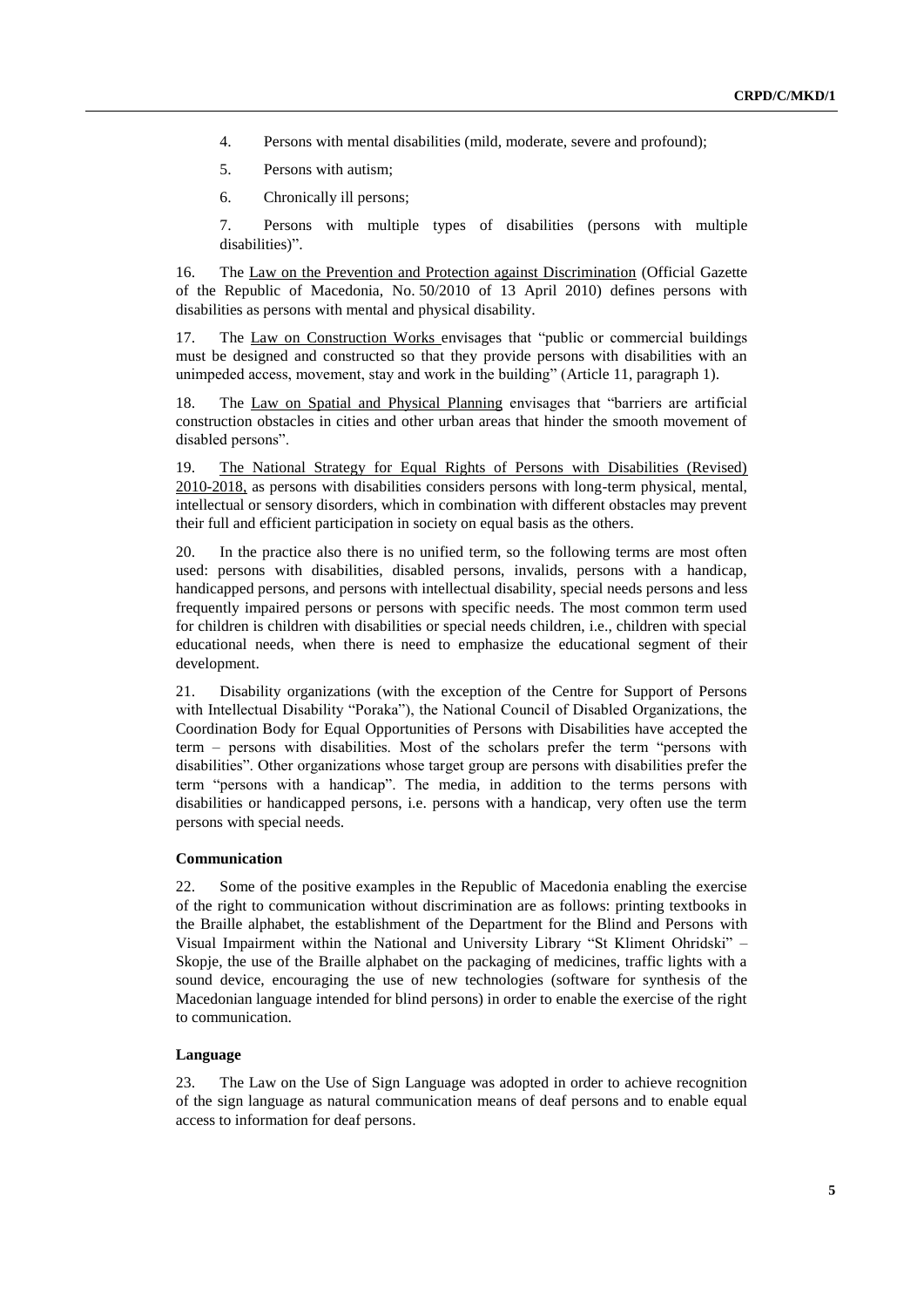#### **Discrimination based on Disability**

24. The Law on the Prevention and Protection against Discrimination (2010) provides that discrimination of persons with mental and physical disability occurs also in cases in which no action is taken to remove the obstacles, i.e. to adapt the infrastructure and the space, use of publicly available resources or participation in the public and social life. The Law prohibits any discrimination, direct or indirect, calling upon and inciting discrimination and assisting in discriminatory treatment based on gender, race, skin colour, belonging to a marginalized group, ethnicity, language, nationality, social origin, religion or belief, other types of beliefs, education, political affiliation, personal or social status, mental and physical disability, age, family or marital status, economic status, health condition or any other grounds which are provided by law or by ratified international agreement (hereinafter: discriminatory grounds). The Law guarantees prevention of and protection against discrimination in the exercise of rights provided in the Constitution of the Republic of Macedonia, laws and ratified international agreements.

#### **Reasonable Accommodation**

25. The need to provide reasonable accommodation is defined by the Law on the Prevention and Protection against Discrimination (2010) in which discrimination of persons with disabilities is also defined as absence of reasonable accommodation, i.e. the lack of measures undertaken to enable persons with disabilities, in accordance with the specific needs to use publicly available resources, to participate in the public and social life, to have access to the work place and adequate working conditions, adjustments to the infrastructure and space, and equipment use.

26. The adjustment of public facilities is regulated by the Law on Construction Works (2007), i.e., the Rulebook on Unimpeded Access of Persons with Disabilities to and from Buildings (2005). The stated Rulebook prescribes the conditions and manner of unimpeded access, movement, stay and work of persons with disabilities.

27. The Law on Employment of Persons with Disabilities (2000), by prescribing undertaking of measures for adjustment of the working place, allows persons with disabilities and the other employees to perform their jobs.

#### **Application of the General Principles of the Convention**

28. The National Coordination Body for Equal Rights of Persons with Disabilities in the Republic of Macedonia was established pursuant to a Decision of the Government of the Republic of Macedonia No. 23–3840/1 of 28 July 1999. Members of this body are also the 7 National Associations – members of the National Council of Disability Organizations of Macedonia. The Ministry of Labour and Social Policy, as the so-called "parent" ministry, continuously promotes the cooperation with the National Council of Disability Organizations of Macedonia, through their financing in accordance with the Law on Disability Organizations and the Law on Games of Chance and Entertainment Games, which regulate that the assets shall be used for financing of certain annual programmes and activities of associations of citizens (programmes of associations of handicapped persons, sport associations and the Red Cross of the Republic of Macedonia). The amount of assets for the purpose determined by paragraph 2 under this Article shall be set at 50% of the total revenues from games of chance and entertainment games determined in the previous calendar year, while the allocation is done by the Government of the Republic of Macedonia, based on submitted programmes. According to the thus far practice, those are the programmes of Disability Organizations of Macedonia, members of the National Council of Disability Organization of Macedonia and the National Council itself.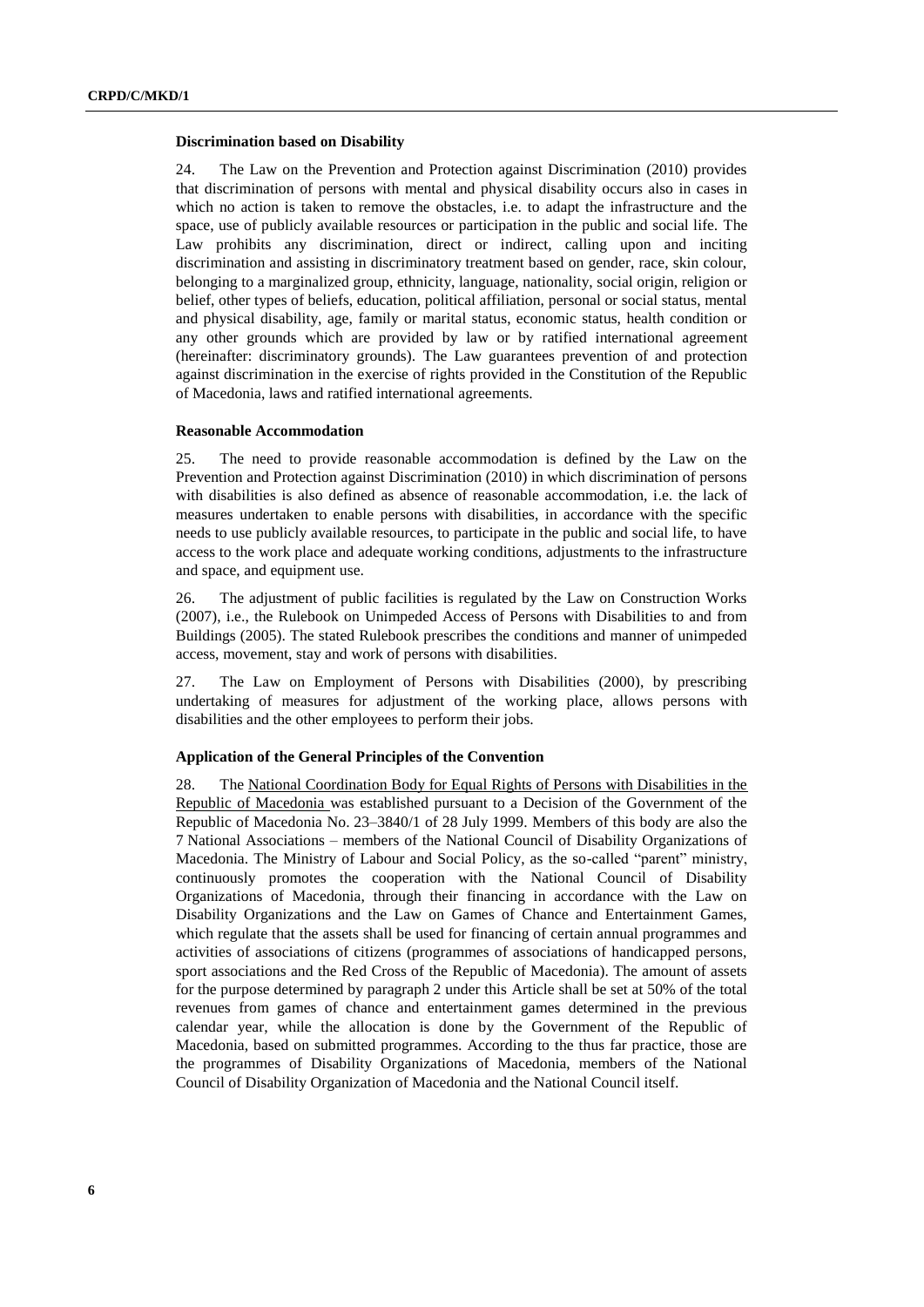## **B. Special rights**

## **Article 5 – Equality and Non-Discrimination**

29. The Republic of Macedonia guarantees the equality of its citizens. Pursuant to Article 9 of the Constitution of the Republic of Macedonia "Citizens of the Republic of Macedonia are equal in their freedoms and rights, regardless of sex, race, colour of skin, national and social origin, political and religious beliefs, property and social status. All citizens are equal before the Constitution and law".

30. The principle of non-discrimination in the past years has been increasingly incorporated in the domestic legislation, by supplementing a number of laws with provisions, which envisage prohibition of direct or indirect discrimination, on a number of grounds, including disability, in the exercise of rights.

31. The Law on Prevention and Protection against Discrimination was adopted in 2010. This Law envisages that prevention and protection against discrimination shall be applicable to all natural and legal persons in the exercise of rights and freedoms guaranteed under the Constitution and the legislation of the Republic of Macedonia. Article 3 refers to mental and physical disability as one of the grounds for discrimination, while Article 8, which defines discrimination of persons with mental and physical disability, envisages that:

(1) Discrimination of persons with intellectual and physical disability shall mean deliberate prevention from or obstructed access to health protection, i.e. deprivation of the right to health protection, regular medical treatment and medicaments, to rehabilitation means and measures according to their needs, deprivation of the right to marriage and form a family and other rights in the area of marriage and family relations, deprivation of the right to education, work and of rights arising from of labour relations.

Discrimination of persons with intellectual and physical disability also arises in case of not undertaking measures for elimination of the limitations, i.e. in case of absence of measures for adjustment of the infrastructure and areas, or absence of measures enabling utilization of publicly accessible resources or participation in the public and social life.

32. Affirmative measures, which as specific measures for accelerating or achieving de facto equality of persons with disabilities pursuant to the UN Convention on Rights of Persons with Disabilities must not be considered as discrimination. They are envisaged in the Law on the Prevention and Protection against Discrimination.

33. In accordance with this Law, a Commission for Protection against Discrimination has been established, which pursuant to its competencies acts upon applications, gives opinions and recommendations in specific cases of discrimination and institutes proceedings before competent bodies against violations of the law. Discriminated persons with disabilities may exercise their right to protection before courts and in the proceedings before the court they may ask for protection of some of their rights which have been violated by discriminatory actions.

34. In 2013, the Commission for Protection against Discrimination, in cooperation with the Macedonian Centre for International Cooperation, Polio Plus-Movement against Disability and the Ministry of Labour and Social Policy, implemented the project "From Legislation to Practice" within the PROGRESS Programme of the European Union. The main objective of the project was to contribute to the affirmation of equality, as well as to support the battle against discrimination, by raising awareness among, both the general population and the key stakeholders. Furthermore, national instruments and mechanisms for combating discrimination and promotion of equality were enhanced under this project – in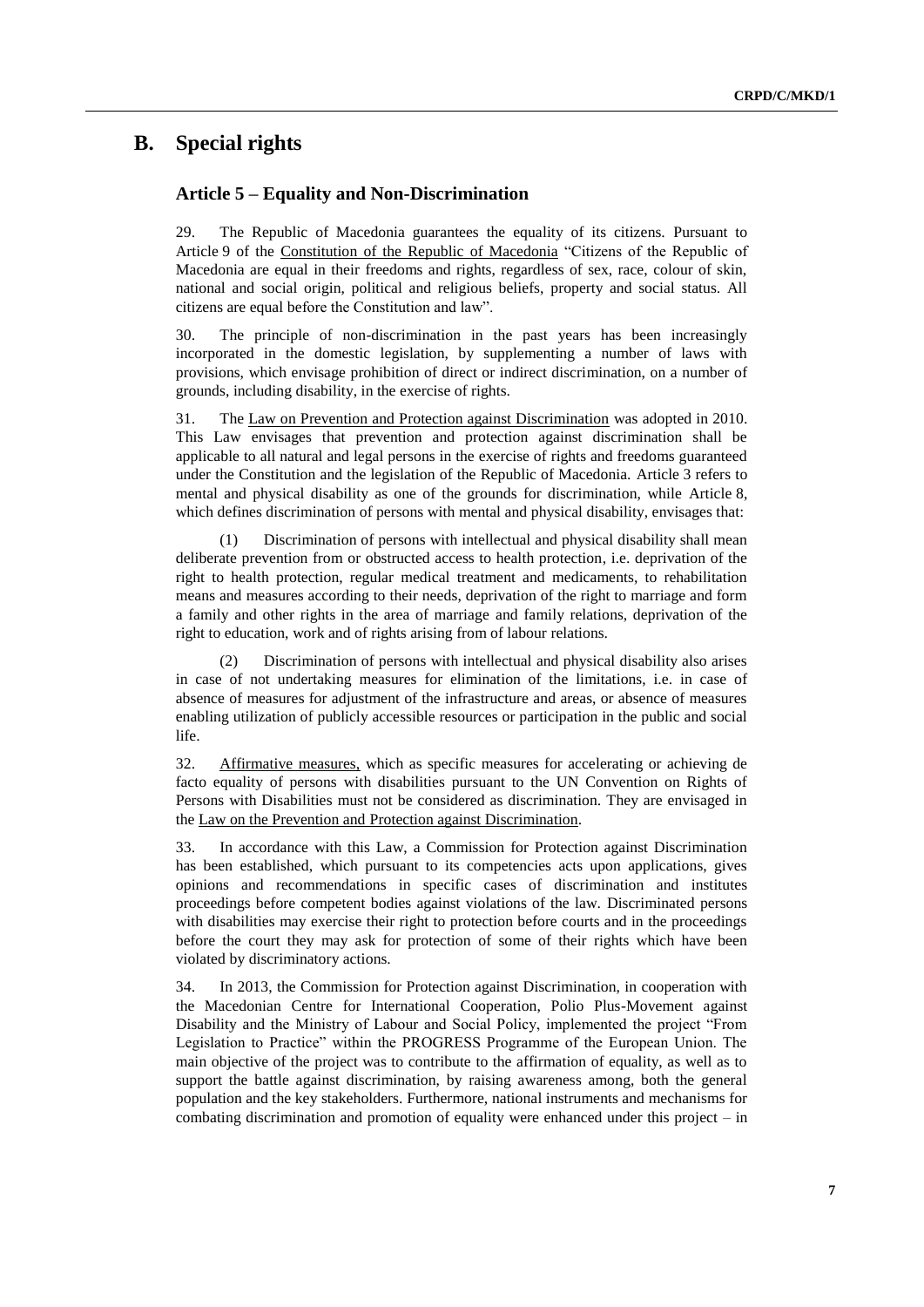order to overcome the challenges in dealing with discrimination in practice. Under this Project, the Commission was an active partner and participated in most of the implemented activities. One component of the Project was fully dedicated to strengthen the capacities and to increase the visibility of the Commission by preparing promotional materials, researches, study visits and other events. A special guidebook called "The Commission Working to Protect against Discrimination" was prepared under the Project. One part the Guidebook presents the Commission itself, i.e. its role and competencies, while the other part of the Guidebook contains a systematic description of the procedure, starting from the filing of the application by an allegedly discriminated person, over to the manner of processing the particular case, all the way to the final opinion by the Commission for Protection against Discrimination.

35. The Law on Social Protection prescribes the principle of prohibition of discrimination. Article 20 prohibits direct or indirect discrimination based on gender, race, skin colour, national, ethnic, social, political, religious, cultural, linguistic, economic and social background, disability and origin in the exercise of rights of social protection determined by this Law. The prohibition under this Article refers to public institutions for social protection established by the Government, municipalities, the city of Skopje and the municipalities within Skopje, to private institutions for social protection established by legal or natural persons and to associations and natural persons that work in the field of social protection determined by this Law.

36. The National Strategy on Equal Opportunities and Non-Discrimination on Grounds of Gender, Age, Ethnic Affiliation, Mental and Physical Disability 2012–2015 is a strategic document of the Government of the Republic of Macedonia, with the main objective of ensuring continual advancement in the exercise of the right to equality and in establishing equal opportunities.

37. Strategic goal IV of the National Strategy relates to the provision of access to goods and services for persons with mental and physical disabilities on equal basis with the others. This Goal is further elaborated under the Operative Plan for 2013 which covers four key groups of activities:

- Promotion of employment opportunities and work for persons with mental and physical disabilities on equal basis with the others
- Provision of education for persons with mental and physical disabilities on equal basis with the others
- Provision of accessibility and availability of persons with mental and physical disabilities in the field of transport and communications
- Provision of access to goods and services for persons with mental and physical disabilities on equal basis with the others

38. Such legal framework and the national policies ensure solid grounds for protection against discrimination, with the country making a step forward by following European trends in order to promote equality of persons with disabilities.

#### **Article 8 – Awareness-raising**

39. In order to raise the public awareness about the issue of disability and its consequences, there are continuous campaigns, seminars, conferences, round tables and workshops organized under the motto "Nothing about us, without us", in which persons with disabilities actively participate.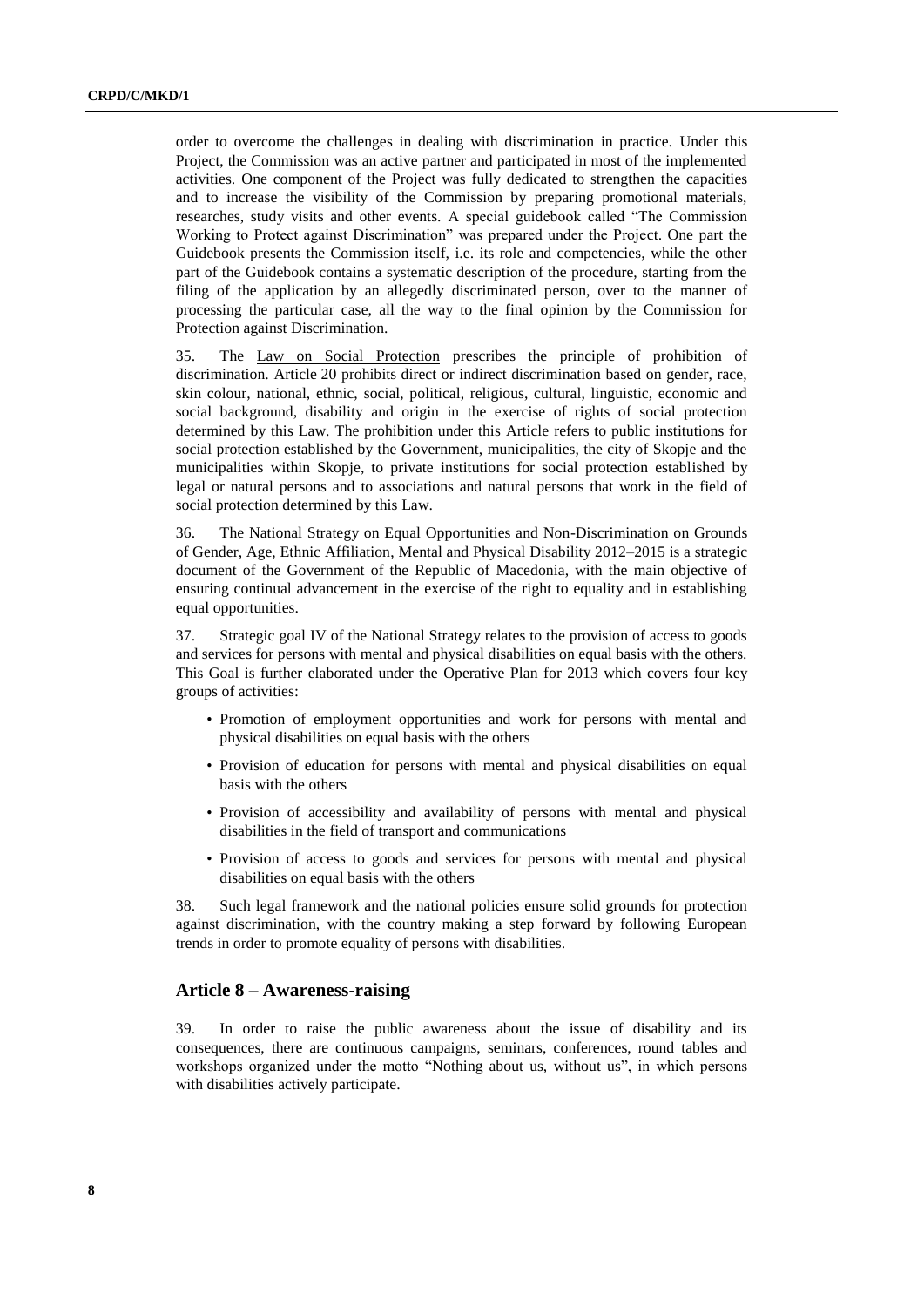40. The campaigns of the civil sector for raising the public awareness are supported by the state authorities (at the national and local level) and at the same time there are efforts by the national and local authorities to ensure the sustainability and continuity of campaigns. The National Centre for Support of Persons with Intellectual Disability – PORAKA, as one of the four partner organizations, and as an organization raising an initiative relating to the Convention, was included in the programme "Enhancing the citizens' participation in the legislative process" implemented by the National Democratic Institute (NDI) and the Institute on Parliamentary Democracy (IPD). The goal of these activities was to highlight the importance of the UN Convention on the Rights of Persons with Disabilities, to emphasize the need for its urgent ratification and to convey the message that by ratifying the Convention the Republic of Macedonia would enable that rights of persons with disabilities become a reality.

41. Under its programme for celebrating  $3<sup>rd</sup>$  December — the International Day of People with Disabilities, the National Centre for Support of Persons with Disabilities — PORAKA promoted a Campaign for Prevention of Abuse of Children/Persons with Intellectual Disabilities under the motto "Life as Safe Adventure". The campaign was intended for the |public at large, persons with intellectual disabilities, their families and the professional staff who work with persons with intellectual disabilities. The campaign's goal was to contribute to the raising of awareness about the need for developing preventive strategies regarding the ill-treatment of children/persons with intellectual disabilities. The following brochures were presented at the promotional event: "Childhood, Disability and Violence", "Life as Safe Adventure" and the promotional short film "Sara's Adventure".

42. The project "From Legislation to Practice" was implemented, financed under the PROGRESS Programme of the European Union for promotion of the concept of equality and non-discrimination, which is focused on public awareness about the concept of equality and non-discrimination, as well as on improvement of the legislative framework and national mechanisms for protection against discrimination, and in countering discrimination. Under the Project, the public and the media were called upon to undertake joint efforts and actions for more effective fight against discrimination, as well as for achieving equality, tolerance and non-discrimination at all levels and within all social fields. Under this Project, there were many activities aimed at raising the public awareness of the public at large and the main stakeholders about the concept of equality and nondiscrimination. Fliers, brochures and manuals were prepared, which help citizens recognize discrimination, as well as inform them where to request protection of their rights if discriminated. In addition, a toll-free telephone line was opened, using which citizens could report discrimination, and there was a competition published titled "The Discrimination through my Lenses". The goal of this competition was to stimulate regular and objective media coverage and exposing of discrimination in the country on all grounds and unequal opportunities for all vulnerable groups in order to encourage greater awareness and responsibility of the entire community to overcome this problem.

## **Article 9 – Accessibility**

43. Article 16 of Constitution of the Republic of Macedonia guarantees free access to information, and freedom of receiving and imparting information.

44. Article 33 paragraph 4 of Law on Transportation in the Road Traffic envisages that "The transporters and the bus station shall be obliged to issue free of charge ticket in both directions (return ticket) to a blind person with visual impairment over 90% and his\her companion, provided that the person has a certificate of membership and a transportation card issued by the Association of Blind Persons, and to a disabled person with physical disability of 100% and his/her companion, provided that the person has a certificate of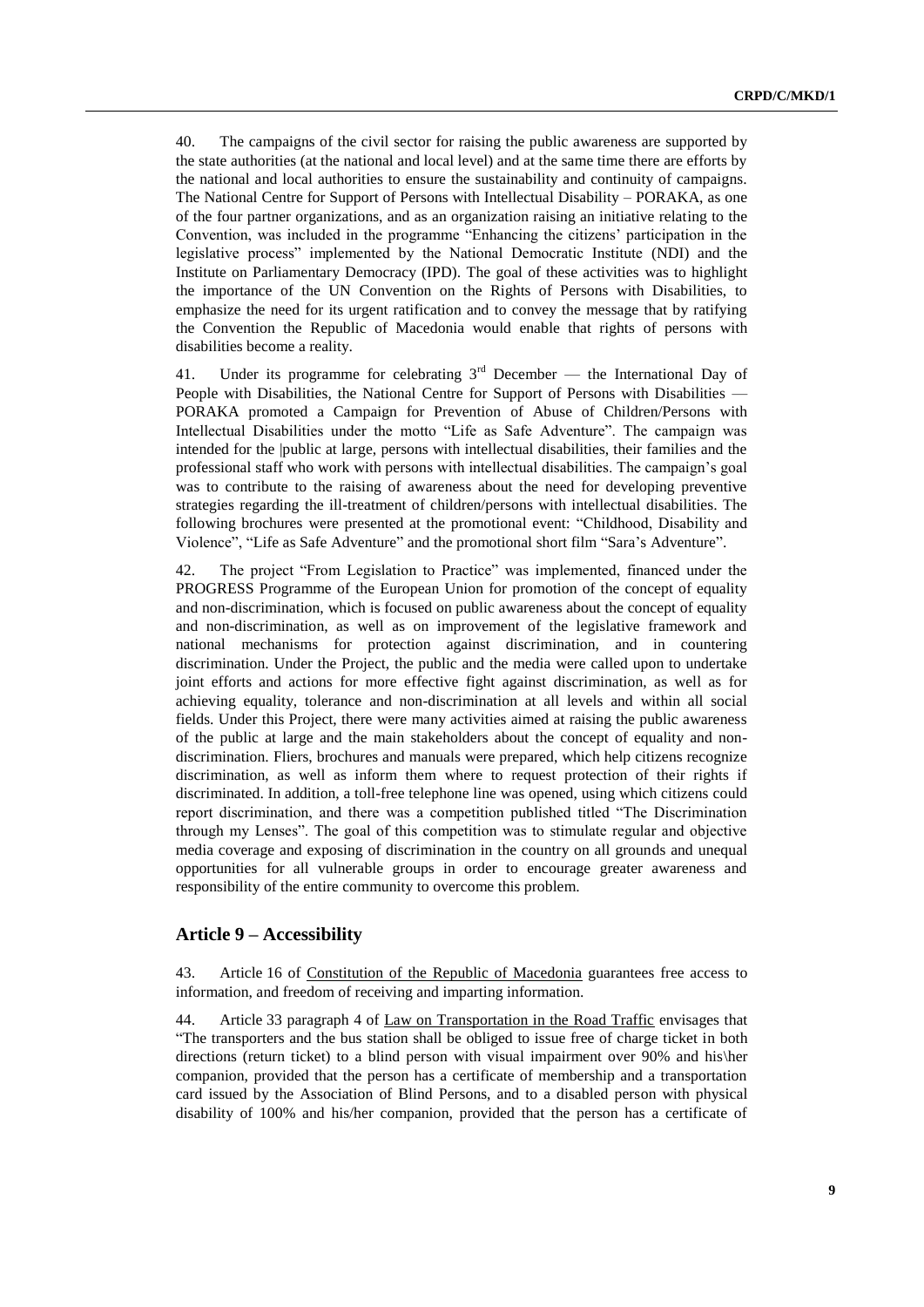membership and a transportation card issued by the Association of Persons with Disabilities, and to record in the transportation card that the blind person or the person with disability has used the transport. A blind person with visual impairment over 90% and his/her companion, and the person with disability and his/her companion during one calendar year are entitled to maximum six return tickets to travel in the internal road transport, at the expense of the transporters".

45. Article 65 of the Law on Public Roads envisages that "Exempted from fee for use of the public roads (road toll) shall be the vehicles of: persons with dystrophy, multiple sclerosis, cerebral palsy, paraplegia, hemiplegia, quadriplegia, polio (poliomyelitis), blind persons with visual impairment over 90%, persons on dialysis and persons with amputation of arm or leg, with physical injury over 80% determined by a document of the competent commission at the Pension and Disability Insurance Fund of Macedonia.

46. Article 11 of the Law on Construction Works envisages that (1) A building for public and commercial purposes and buildings intended for housing in residential areas, as well as buildings for residential and commercial purposes must be designed and constructed so they can provide persons with disabilities with free access, movement, residence and work near the buildings and in them. In addition, based on this Law, the Minister of Transport and Communications adopted a Rulebook on the Manner of Providing Free Access, Movement, Residence and Work of Persons with Disabilities in and from buildings which entered into force on 20 February 2010. The said Law prescribes the manner for free access, movement, residence and work of persons with disabilities and persons with reduced mobility to and in the buildings for public, commercial, residential and residentialcommercial purpose, with ten and more apartments, and it envisages modern standards of accessibility. However, the relevant provisions are little or not applied at all, both in adapting existing buildings and in the construction of new buildings. This includes inadequate public areas with high kerbs, inconvenient pedestrian crossings, sidewalks, parking spots, access to bus stations, adapted toilets for persons in wheelchairs, etc.

47. Article 4 of Law on Spatial and Physical Planning envisages the principle of eliminating urban barriers for persons with disabilities, as one of the fundamental principles in the process of spatial and physical planning.

48. Additionally, the Law on Housing in Article 12 foresees that the plan for maintenance of residential buildings is to include activities for improving the accessibility of existing buildings, while Article 19 stipulates that the manager should be familiar with the standards and norms for accessibility for persons with disabilities in the residential building.

49. There is a continuous updating of the Action Plan for Access Ramps in Buildings of Public Interest in Units of Local Self-Government (2009–2013) and contact information about persons at all public and state institutions that are responsible to help persons with disabilities when they contact their institution for any service is regularly updated too.

50. The general provisions of Article 2 and provisions under item 1.2 of the Law on Contracts for Railway Transportation cover the right to transport of persons with disabilities and persons with reduced mobility.

51. Article 3 paragraph 4 of the Decision of the Government of the Republic of Macedonia (Official Gazette of the Republic of Macedonia No. 96/2009), on allocation of social apartments and conditions for their use, built according to the Programme for construction and maintenance of apartments owned by the Republic of Macedonia, defines beneficiaries of social apartments also as "Disabled persons and persons who need help and care from another person and families with persons with disabilities", while the conditions that must be fulfilled are set out in Article 7 of the Decision.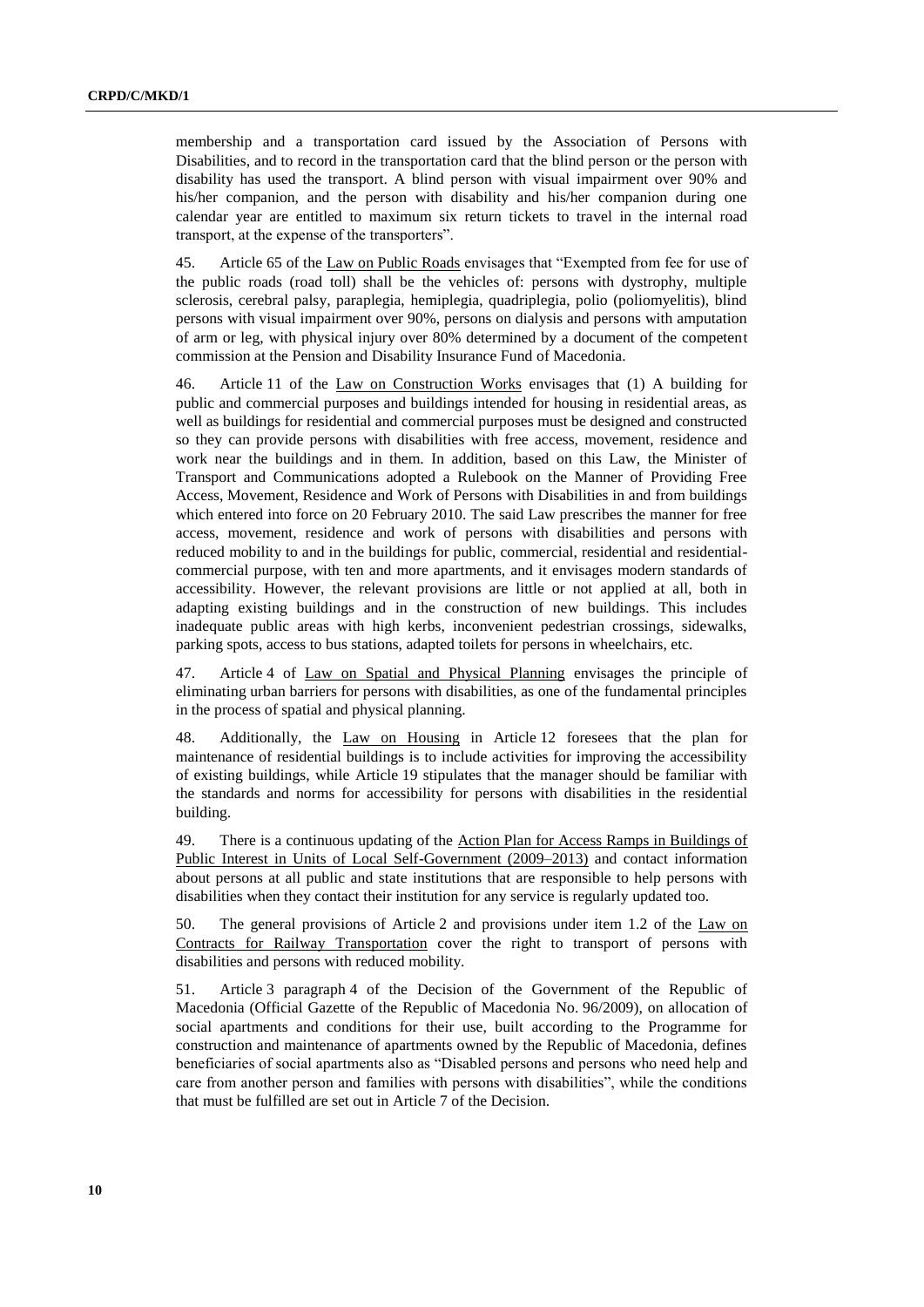52. In cooperation with the Ministry of Transport and Communications, 6 return tickets annually for intercity transportation may be issued free of charge to persons with serious physical disabilities, for the completely deaf as well as for persons with most severe intellectual disability. Thus far, this benefit has been provided only for blind persons. Hence, the procedure for amendments and supplements to the applicable Article 65 of the Law on Public Roads.

53. Furthermore, in the context pf procuring busses, the Ministry of Labour and Social Policy, the Ministry of Transport and Communications, the Ministry of Economy and the major transporters in the country agreed to procure buses that are adjusted with access platforms for persons with physical disabilities in order to ensure greater access to public transport for persons with physical disabilities. In this respect, the Ministry of Economy is obliged to immediately amend and supplement the by-law that regulates the import of new and second hand buses.

54. The Ministry of Labour and Social Policy, the Ministry of Culture, the National Union of the Blind of the Republic of Macedonia, the State School for rehabilitation of children and young persons with impaired vision "Dimitar Vlahov", the Orators' Club and major national theatres and bodies within the Ministry of Culture signed a Memorandum of Cooperation under which they would provide the needed human resources for realization of the project for enrichment of the audio books collection at the Section for the blind and persons with impaired vision at the National University Library "St. Kliment Ohridski" in Skopje.

55. In accordance with the Law on the Use of Sign Language, a Commission was established for verification and standardization of the sign language in cooperation with the Institute for Special Education and Rehabilitation at the Faculty of Philosophy in Skopje and the Institute for Macedonian Language in cooperation with the National Union of the Deaf and Persons with Impaired Hearing of Macedonia, as well as the Commission for Training of Sign Language Interpreters. These entities organize trainings not only for persons interested in learning the language, but also trainings for 120 pharmacists in cooperation with the Pharmacy Chamber of Macedonia for which a budget in the amount of MKD 300,000 was provided by the Ministry of Labour and Social Policy. The national television broadcasts prime time news and an informative programme in the sign language.

56. Regarding the access to information and communications, the Electronic Communications Law (Article 29) envisages that "Electronic communication networks and electronic communication infrastructure networks and supporting infrastructure facilities and means must be planned, projected, built and installed in a manner that enables persons with disabilities to have access to electronic communication services". Article 33 which refers to the Universal service, envisages establishment of conditions for equal access and use of public phone services by end users with special needs, including access to the numbers of emergency services, the entire phonebook and the telephone information service under equal conditions as for the other end users in the Republic of Macedonia. The law implements policies aimed at ensuring greater rights and protection of users with disabilities, enabling them to have the maximum opportunities regarding the choice, price and quality of services, access and availability of the services under equal conditions, while the universal service provider will provide persons with disabilities availability of data from the entire phonebook, the telephone information service, subscription contract and a detailed bill in a format suitable for them, then possibilities for suitable monitoring and control of expenditures for services in a manner similar to the other end users use, as well as with access to public phones or other access points for provision of public phone services, contracts for services shall contain information especially intended for persons with disabilities; in addition the operator has the obligation to regularly publish information for users with disabilities with details about products and services intended for them, then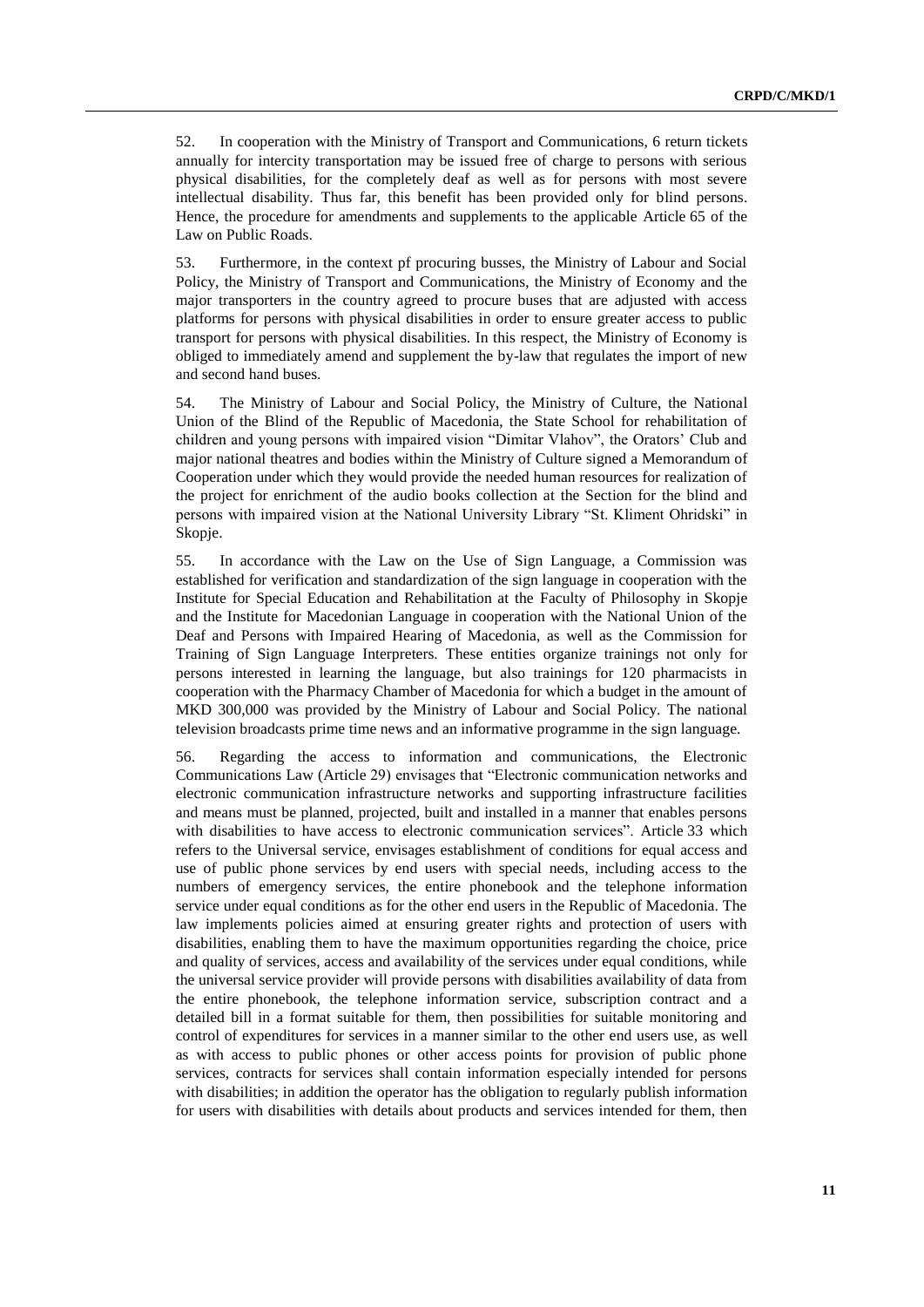to publish comparable, suitable and updated information about the quality of their services provided to end users with disabilities, and there is the obligation of the operator to plan, project, build and install services in a manner that enables persons with disabilities access to public services for electronic communication.

57. The Law on Audio and Audiovisual Media Services contains provisions relating to vulnerable categories of citizens. Namely, in Chapter VI "Public Broadcasting Fee" has provisions relating to categories of citizens that are exempt from payment of the broadcasting fee, such as blind persons, persons with impaired eyesight up to 90%, deaf persons and persons with impaired hearing of more than 60 decibels and persons with physical disability over 90%.

58. The National Strategy on Equal Rights for Persons with Disabilities in the Republic of Macedonia (Revised) 2010–2018 envisages the goal of consistent enforcement of regulations relating to mandatory application of standards on accessibility.

59. Measures foreseen under the Strategy encompass the following:

- Creating services based on satisfying the needs of persons with disabilities necessary for their full inclusion in the personal, family, education and professional life
- Support to research, development, production and application of new informationcommunication technologies and their availability to persons with disabilities
- Developing mechanisms for access to information and communications for persons with disabilities
- The legal system of the country is to ensure development, manufacturing, purchase and maintenance of instruments for persons with disabilities
- The authorities are to adopt regulations that ensure physical access, as well as access to information and communications for persons with disabilities through implementation of certain standards and regulations for removal of physical and any other type of barriers

60. The 2012 Law on Health Care envisages that every citizen has the right to health care, while respecting the highest possible standards for human rights and values. The principle of equality in health care is fulfilled by prohibiting discrimination in providing health care regarding "mental or physical disability".

61. Availability implies provision of equal access to the public facilities and services in the community for persons with disabilities including to health care services. The Law on Health Care determines conditions that are to be fulfilled by every health care institution for which a documents is issued by the competent Ministry of Health (Article 62).

62. The Operative Plan of Activities for the Improvement of the Health of Persons with Disabilities 2010–2018 is an operative document that incorporates previous achievements and conditions relating to the health of persons with disabilities. Its aim is to enhance the system and its capacity by relevantly addressing key practical questions regarding access to and inclusion of persons with disabilities in the health care and other systems relevant for achieving the highest level of their health. The Operative Plan applies a holistic approach towards disability, taking into consideration the entire life cycle of persons with disabilities and includes activities regarding special health care services for sexual and reproductive health (especially significant for adolescents and children up to the age of 26), as well as measures and activities significant for persons with disabilities in their further life cycle. Hence, this Operative Plan of activities has the purpose of improving the health of persons with disabilities, being a document that defines the specific commitments to implementing concrete activities in the 2010–2018 period in the health area for this vulnerable group of citizens, which, together with the operative plans of other in-line sectors, will represent the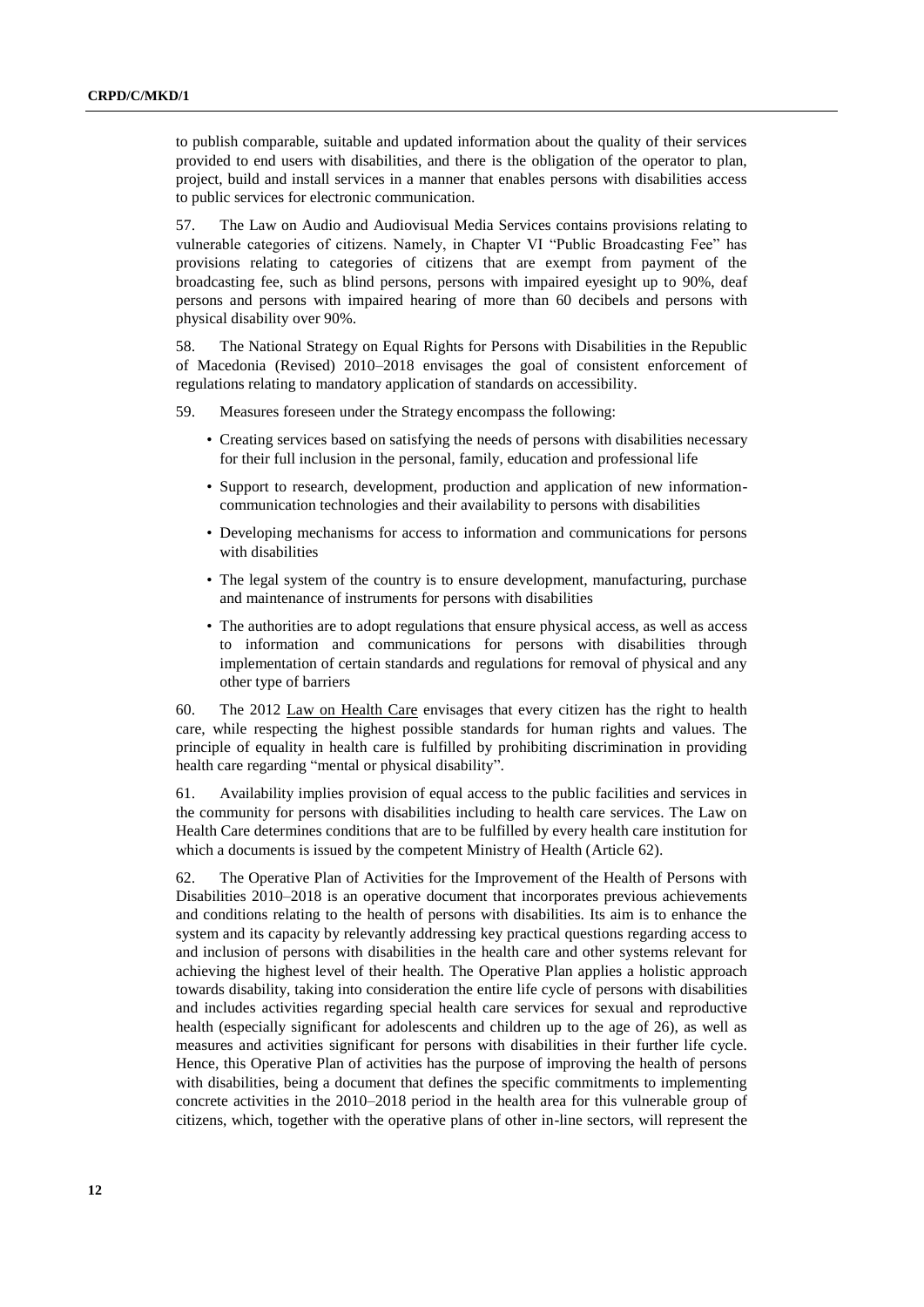basis for an integrated operative response of the Republic of Macedonia to the needs of persons with disabilities during their entire life cycle and in all sectors/areas of their life by applying a multi-sector and interdisciplinary approach.

63. The basis of this Operative Plan of activities was the Decision of the Government of the Republic of Macedonia of 2 February 2010 regarding the adoption of the National Strategy on Equal Rights for Persons with Disabilities in the Republic of Macedonia (Revised) 2010–2018, as well as the obligation under the said Decision for the preparation of an operative plan for implementation of measures under the abovementioned Strategy in the area of health care, which will also define activities, deadlines, responsibilities and expected outcomes. However, the Operative Plan is not supported with concrete financial allocations under the existing budgets of the Ministry of Labour and Social Policy and of the Ministry of Health for the 2010–2018 period.

64. The National Strategy on Equal Opportunities and Non-Discrimination on Grounds of Gender, Age, Ethnic Affiliation, Mental and Physical Disability 2012–2015 is a national document that has the purpose of improving the status of the most vulnerable categories of citizens in society, such as persons with disabilities. This Strategy also envisages a continuous advancement in attaining equality and non-discrimination. One of the goals of this Strategy is "Provision of access to goods and services for persons with mental and physical disabilities on equal basis as for the other people".

65. The Operative Action Plan of this Strategy is a document of the Government of the Republic of Macedonia and it defines the aims, measures, activities, implementing bodies, indicators and fiscal implications for the implementation of the National Strategy on Equal Opportunities and Non-Discrimination on Grounds of Gender, Age, Ethnic Affiliation, Mental and Physical Disability for the 2012–2013 period, while forecasting measures and activities for the 2014–2015 period, as well which will be largely funded under IPA projects, then under the Special Fund for Working and Employment of Persons with Disabilities at the Agency for Employment of the Republic of Macedonia, as well as by foreign donations and partners.

## **Article 10 – Right to Life**

66. The right to life is guaranteed under the Constitution of the Republic of Macedonia and it is also guaranteed under numerous international instruments the country has singed and which are part of the legal system of the Republic of Macedonia.

67. The Law on Abortion, which regulates the conditions under which women may interrupt pregnancy, in its Article 3, paragraphs 2 and 3 envisages the procedure for getting the approval for abortion, the conditions that are to be fulfilled by health care institutions for the abortion and the monitoring over the conditions and the procedure of abortion, with a view to protecting the health of pregnant women. Thus, the said provisions envisage "if the pregnant woman is a minor or is a person deprived of legal capacity, she may interrupt the pregnancy until the tenth week since the baby has been conceived with a written consent from the parent, i.e. the guardian of the pregnant woman in a manner and form determined under provisions for protection of the rights of patients.

#### **Article 11 – Situations of Risk and Humanitarian Emergencies**

68. The Guidebook on Managing Catastrophes and Natural Disasters was printed in Braille with the financial support of the UNDP and in cooperation with the Ministry of Education and Science and the Crisis Management Centre. A Guidebook for protection in crisis was prepared, adapted for students with impaired vision, as well as a colour book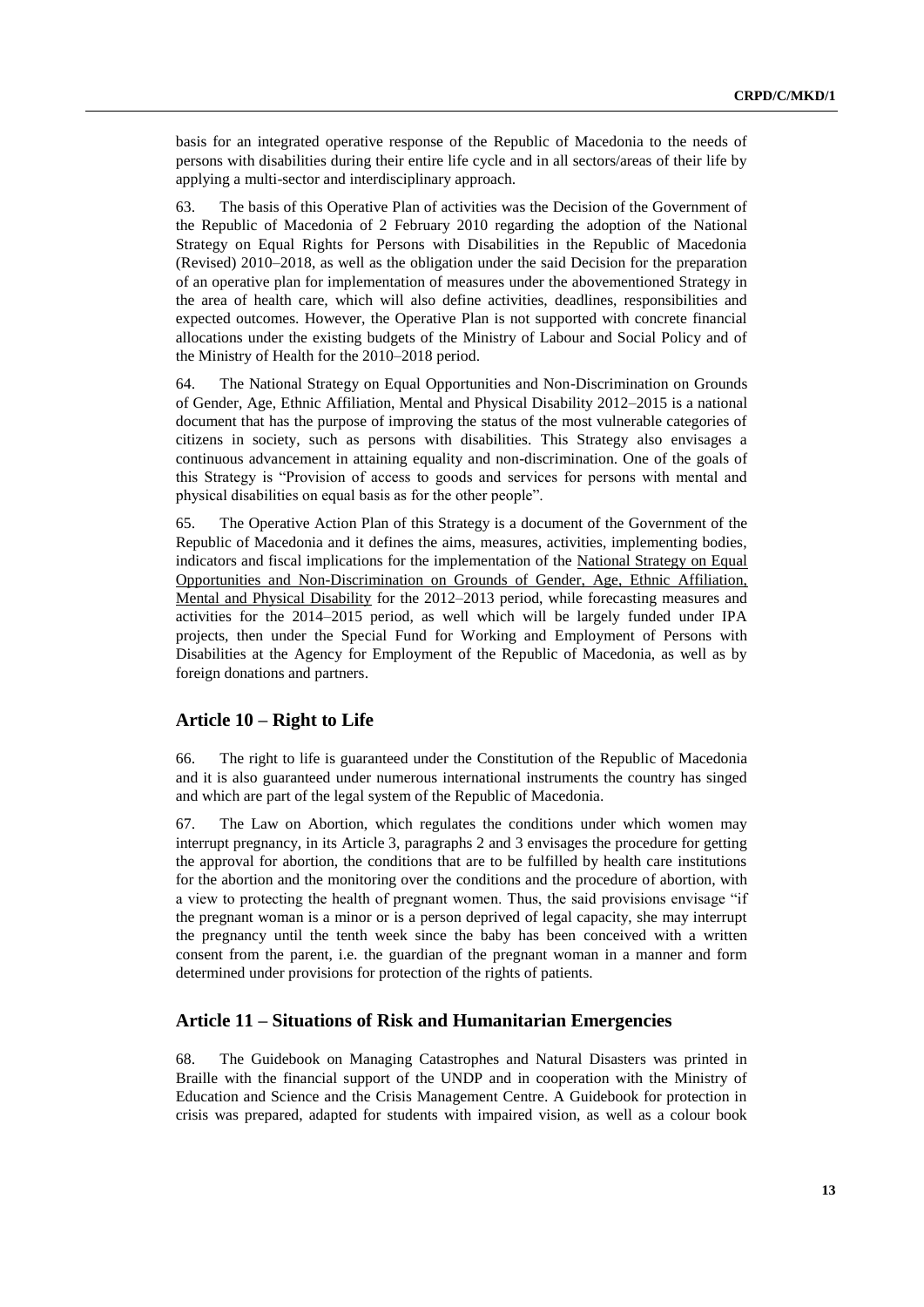with relief drawings for students with total visual impairment, which presents the contents of the Guidebook and the plans for evacuation which in a relief format. Thus, the Republic of Macedonia is the first country in the Balkans that has published this type of Guidebook which contains useful guidelines.

## **Article 12 – Equal Recognition before the Law**

69. The basic regulations that regulate guardianship and deprivation of the legal capacity are part of the Law on Family and the Law on Extrajudicial Settlement. In addition there are provisions, which refer to the protection of persons deprived of their legal capacity in the Law on Social Protection, Law on Health Protection, Criminal Code, Electoral Code, Law of Contracts, as well as other laws.

70. In the Republic of Macedonia, all citizens are equal before the Constitution and laws, while the Criminal Code (Official Gazette of the Republic of Macedonia Nos. 37/96, 80/99, 04/02, 43/03, 19/04, 81/05, 60/06, 73/06, 7/08, 139/08, 114/09, 51/11, 114/09, 51/11, 135/11, 142/12,166/12, 55/13, 82/13, 14/14, 27/14 и 28/14) foresees sanctions for everyone that infringes or limits rights of citizens determined by the Constitution, law or other regulation.

71. Under the Law on Extrajudicial Settlement, in the procedure for deprivation of legal capacity, the Court may decide on partial or full deprivation of the legal capacity of a person who, because of mental illness, mental retardation, alcohol abuse or opiate abuse, abuse of narcotic drugs, psychotropic substances and precursors is not capable of taking care of himself/herself and of protecting his/her rights and interests.

72. When the reasons on the grounds of which the person has been deprived of their legal capacity shall stop to exist, the Court may decide on partial or full restoration of the legal capacity of the person. The procedure for partial or full deprivation of the legal capacity is instituted by the Court ex officio or upon proposal by the spouse, child, grandchild, parent, grandfather, grandmother, brother, sister or anyone who lives in a permanent community with the person, as well as upon the proposal of the relevant social work centre.

73. According to provisions relating to guardianship under the Law on Family, the authorities shall provide special protection for minor children without parental care and adult persons with deprived or limited legal capacity. According to the provisions of this Law, protection is also provided to other persons who are not capable or do not have the possibility to protect their rights and interests by themselves. Guardianship related activities are undertaken by social work centres directly, through guardians or other persons who perform guardianship related activities. The procedure for granting guardianship is instituted ex officio or on demand by interested persons. The procedure is urgent. The following are under the obligation of dully informing the registrar or state authorities about the need to place a person under guardianship or about the need that certain form of protection offered by social work centres is applied: state bodies who by performing matters in their capacity will find out about the case; relatives, members of the family and neighbours, companies, institutions, local communities and other organizations and associations. When a social work centre finds that there is a need that a person be placed under guardianship it immediately undertakes relevant measures for protection of the person, his/her rights and interests and institutes a procedure for grant of guardianship. When determining the type of protection for the person placed under guardianship, the social work centre is primarily guided by the interests of the person being placed under guardianship and the interests of his/her family, as well as by the material possibilities, while in-line organizations and bodies cooperate in the implementation of relevant measures. According to the Law on General Administrative Procedure, the social work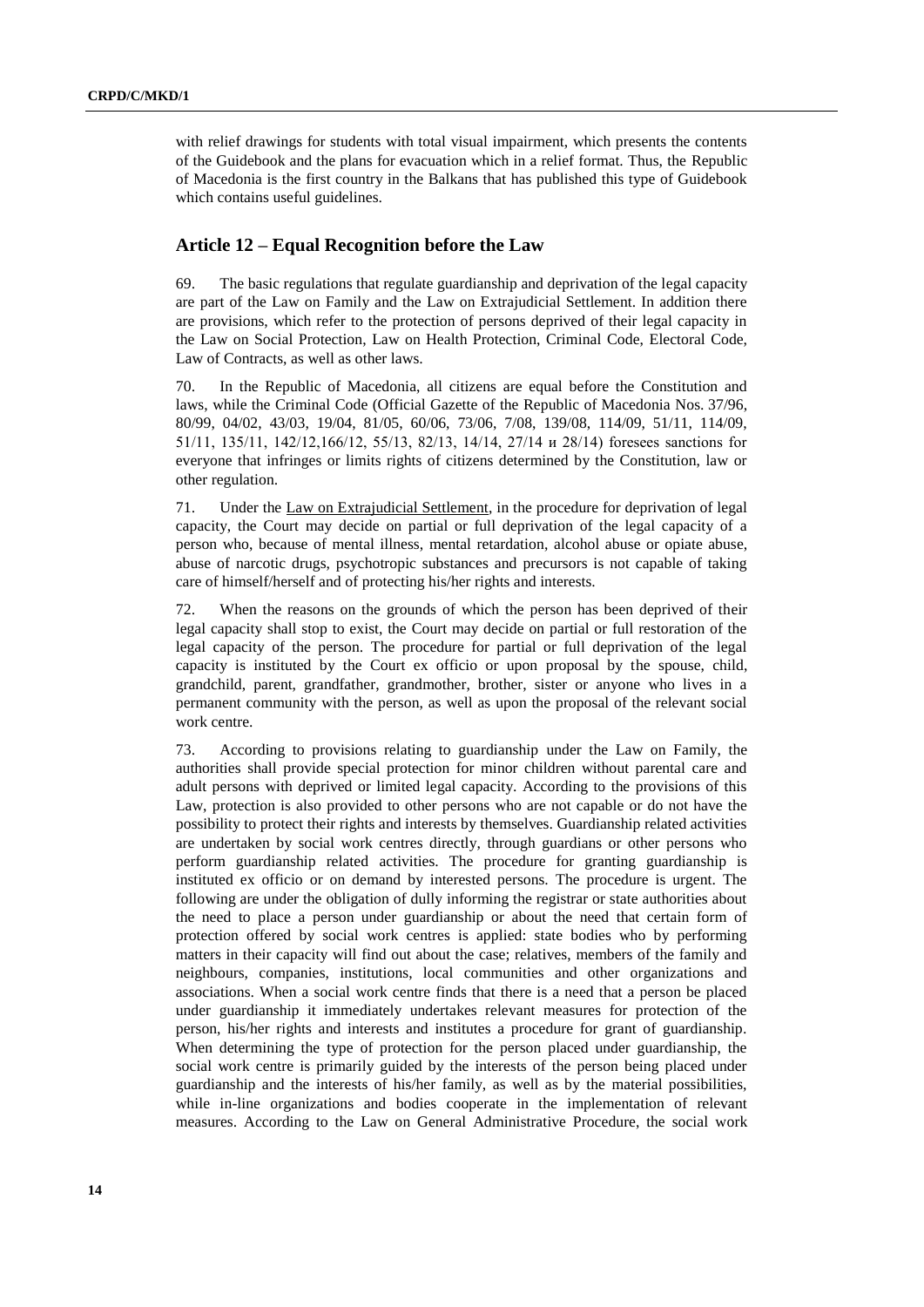centre decides on placing a person under guardianship, then on appointing or dismissing a guardian, the scope of authorities of the guardian, on legal interests of the person placed under guardianship, and on the termination of the guardianship.

74. The legal norms, which regulate guardianship and deprivation of legal capacity, have still not been fully modified and represent an obstacle for the respect for the rights of persons with disabilities.

75. It is underlined that there is a clear commitment of the Republic of Macedonia to advancing the system for deprivation of legal capacity and in that respect the initiatives and activities by the civil sector in this domain are strongly and fully supported.

#### **Article 13 – Access to Justice**

76. According to the Constitution of the Republic of Macedonia all citizens are equal before the Constitution and the laws. Human rights and freedoms may be limited only in cases determined by the Constitution, and that limitation may not discriminate on any grounds, nor may the limitation of rights be related to the right of life, prohibition of torture, inhuman and degrading treatment and punishment, the legal determination of the crimes and sanctions, as well as to freedom of belief, consciousness, thought, public expression of thought and religion. According to these constitutional provisions, in the Republic of Macedonia, persons with disabilities may be partially or fully deprived of their legal capacity equally as all other citizens, i.e. only in cases determined by law and in a procedure determined by law.

77. The Law on Free Legal Aid (Official Gazette of the Republic of Macedonia No. 161 of 30 December 2009) established for the first time in the Republic of Macedonia the right to free legal aid in order to provide equal access for citizens and other persons to institutions of the system, providing information about provision of and enabling effective legal aid, which is in accordance with the constitutional provision on equal access to justice. The right to free legal aid, according to the Law, may be exercised by citizens of the Republic of Macedonia, who permanently reside in the Republic of Macedonia, who are beneficiaries of social assistance or who are beneficiaries of the right to disability supplement.

## **Article 14 – Liberty and Security of Person**

78. Under the Constitution of the Republic of Macedonia, citizens of the Republic of Macedonia are equal in their freedoms and rights regardless of their gender, skin colour, nationality and social origin, political or religious beliefs, property and social status.

79. With the construction of new facilities in the prison system and reconstruction of existing prisons, persons with disabilities have been taken into consideration because existing prisons are still not sufficiently adapted to persons with disabilities. The Ombudsman, in accordance with the legally prescribed competences, has the right to control the lawfulness of the work of prisons and at the same time the Ombudsman has the right to unannounced visits and access to all cells, right to interview all employees and all persons serving a sentence or being in pre-trial detention without any surveillance by the management of the prison and also has the right to inspect the entire documentation, no matter the degree of its confidentiality.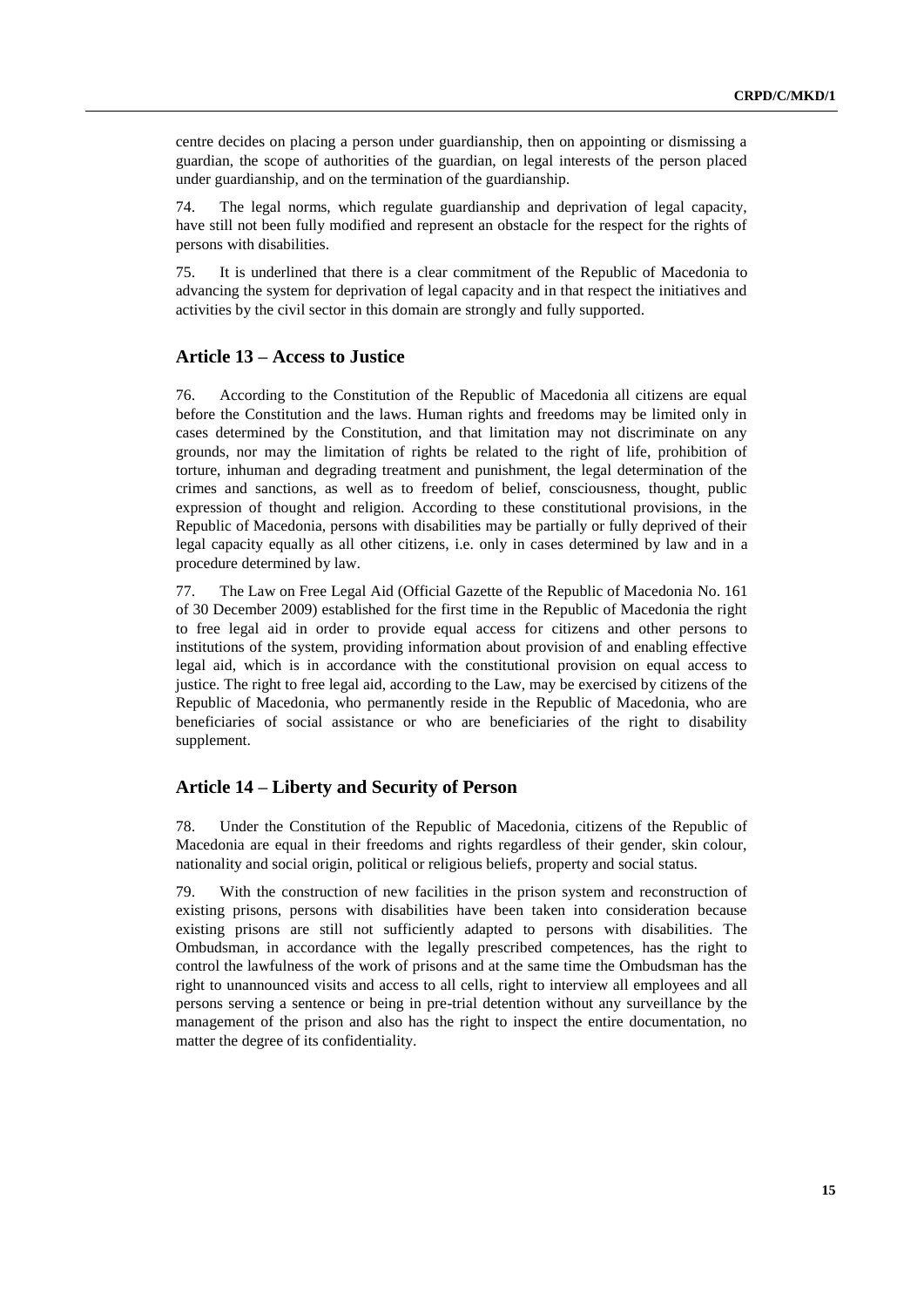## **Article 15 – Freedom from Torture or Cruel, Inhuman or Degrading Treatment or Punishment**

80. The Constitution of the Republic of Macedonia envisages that the physical and moral integrity of the person is inviolable and prohibits any form of torture, inhuman or degrading treatment or punishment. In the Republic of Macedonia there is no specific legislation that protects persons with disabilities against violence or abuse, while protection is provided within the regular legal system and institutions equally as for other citizens. The Criminal Code of the Republic of Macedonia foresees punishments for all forms of torture, violence or abuse.

81. A person with disability according to the existing Law on Health Care may not be forced to certain medical treatment and in practice no such cases have been registered. The Law on Health Care determines the procedure on committing a person in a health care organization for treatment of mental illnesses in cases in which the Court has decided that the mentally ill person should have limited freedom of movement or contact with the outside world. Furthermore, this Law determines that persons with disabilities, equally as all other citizens, may not be sterilized against their will, nor may the parent bring such a decision for his/her child who has developmental disabilities.

82. According to the Law on Health Care "Persons with disabilities may not be forced to a given medical treatment" and in practice no such cases have been registered. According to the same Law, persons with disabilities, equally as all other citizens, may not be sterilized against their will, nor can the parent/custodian make that decision for his/her child who has a certain type and degree of disability.

83. Persons with disabilities who are deprived of their freedom are treated in accordance with the European Convention for the Prevention of Torture and Inhuman or Degrading Treatment or Punishment as well as in accordance with standards and recommendations of the European Committee for the Prevention of Torture and Inhuman or Degrading Treatment or Punishment (CPT) and the National Preventive Mechanism that exists at the Ombudsman's Office of the Republic of Macedonia.

84. In the Republic of Macedonia there is a growing activity of non-governmental organizations against all types of violence. This problem is openly spoken about and it is even more important that cases of different types of violence are publicly disclosed and condemned, especially cases of domestic violence (violence against women, children, old and feeble persons etc.) In the last few years, media outlets have published several cases of violence against persons with disabilities, and the perpetrators have been publicly and lawfully sentenced. This is a good example because the topic is being more openly discussed. Earlier, this topic, especially in rural communities, was a taboo and cases have been covered up with the excuse of protecting the good name of certain persons or families.

85. As regards fundamental human rights and freedoms, the Republic of Macedonia has one the most liberal constitutions and the institutions are more effectively providing protection of the freedoms and rights. The public awareness in this respect is growing, which is largely due to the civil society and disability organizations. Hence, persons with disabilities are protected against torture, violence and abuse equally as other citizens.

## **Article 16 – Freedom from Exploitation, Violence and Abuse**

86. The Constitution of the Republic of Macedonia envisages that the physical and moral integrity of the person is inviolable and it prohibits any form of torture, inhuman or degrading treatment or punishment.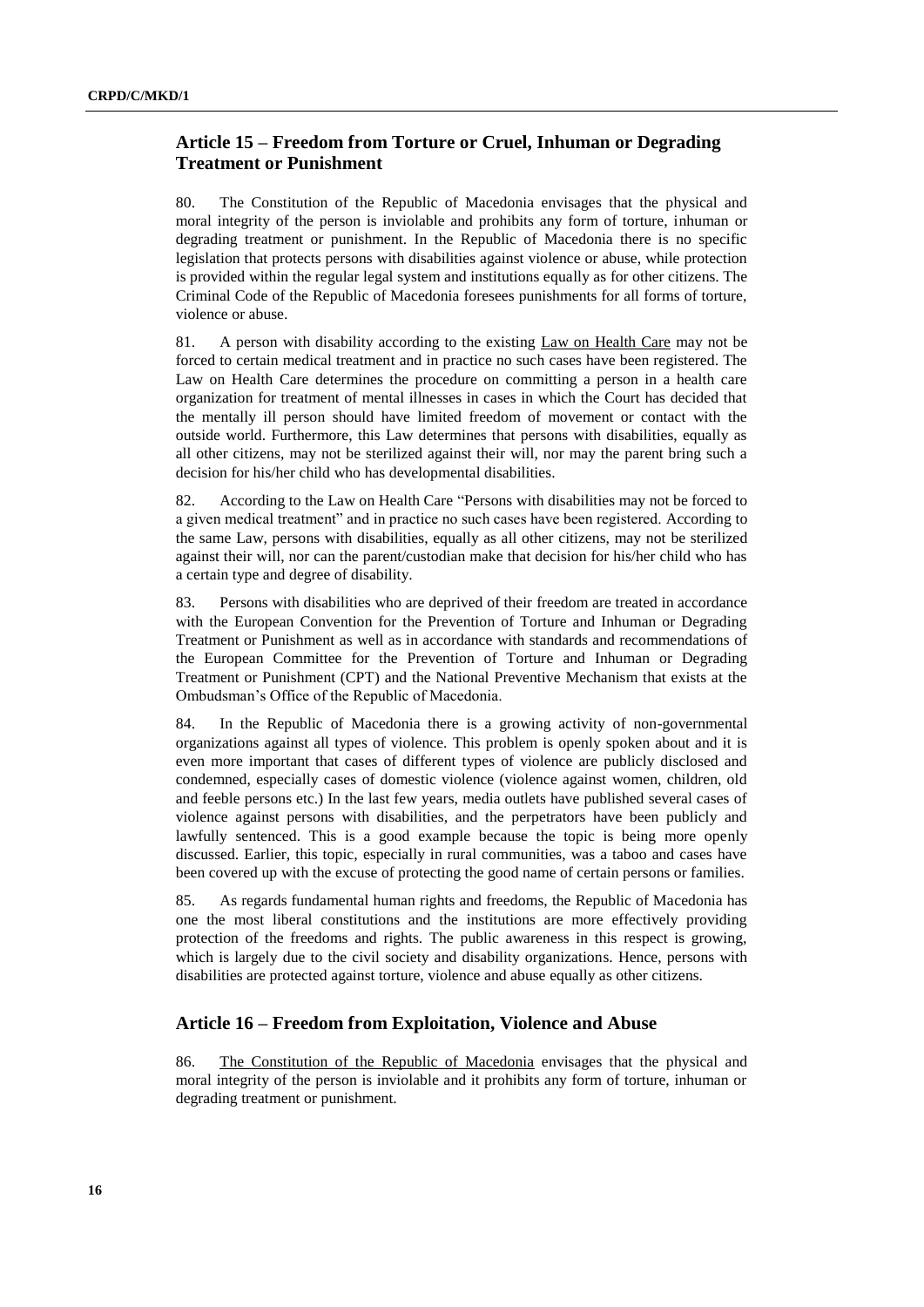87. The Criminal Code of the Republic of Macedonia sanctions domestic violence, as a separate crime, while foreseeing punishments for all forms of torture, violence or abuse.

88. The Law on Family which, inter alia, regulates the procedure for imposing a temporary measure for protection against domestic violence, under its Article 94-b, paragraph 1 "prohibits any form of violence among family members, no matter the gender and age", while disability is mentioned in a provision as "against persons – family members who have been partially or fully deprived of their legal capacity", while under its Article 94-c envisages that "a victim of domestic violence may be any person referred to in Article 94-b of this Law no matter the gender and age", which also covers the provision on persons with disabilities — "against persons — family members who have been partially or fully deprived of their legal capacity", while social work centres as guardianship bodies are obliged in the procedure for protection against violence to keep records and documents regarding persons who are victims of domestic violence.

89. The Law on the Protection of Children in its Article 12 contains important provisions prohibiting child abuse:

(1) Any form of discrimination on grounds of race, skin colour, gender, language, religion, political or other belief, national, ethnic or social origin, cultural or other belonging, property, disability, birth or other status of the child or his parent or legal guardian is prohibited.

(2) All forms of sexual exploitation and sexual abuse of children (harassment, child pornography, and child prostitution), violent forcing of children to prostitution, sale or trafficking in children, mental or physical ill-treatment, punishment or other inhuman treatment, all forms of exploitation, commercial exploitation and abuse of children in violation of fundamental human rights and freedoms and rights of children are prohibited.

90. In order to create a unique system for protection against abuse and neglect of minor children in the Republic of Macedonia that also covers children with developmental disabilities, there are continual trainings of professionals in the system for social protection, education, health, judiciary, police, non-governmental sector in order that they could recognize and take collective coordinated actions for protection of children against abuse and neglect. As a result of the increased sensitization of the expert and the public at large about the occurrence of abuse and neglect of minor children, the Government of the Republic of Macedonia and other competent state bodies have adopted the following documents that have a binding character:

91. The National Strategy for the Prevention of and Protection against Domestic Violence 2012–2015 and Action Plan for its implementation, which encourages use of international and domestic legal norms and standards that protect human rights, promote gender equality and recognize specific and socially vulnerable categories, which includes persons, i.e. women with disabilities. In order to prevent and protect against domestic violence, a media campaign was implemented with TV video and billboard messages on the subject of domestic violence.

92. According to all world statistics, persons with disabilities are twice as more victims of domestic violence than persons without disability. The Republic of Macedonia still does not have precise statistical data on the forms of violence and abuse of persons with disabilities. Hence, there is still no clear picture on the situation in this area.

• The Action Plan for the Prevention of and Fight against Sexual Abuse of Children and Paedophilia 2009–2012 based on the Convention of the Council of Europe on the Protection of Children against Sexual Exploitation and Sexual Abuse has the purpose of providing the means and mechanisms which enable the application of measures of assistance and protection of children against sexual abuse and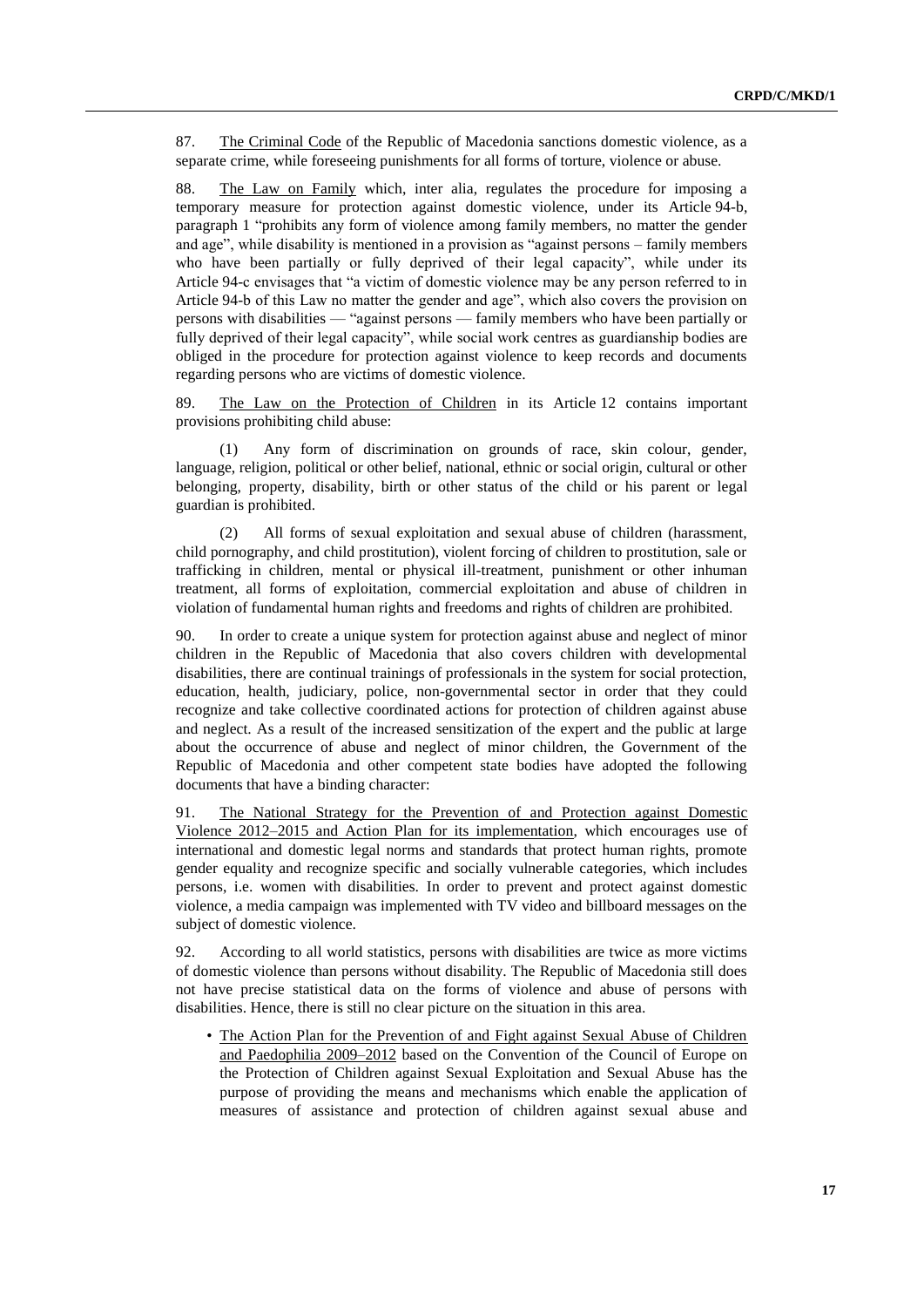paedophilia, and which establish and enhance a coordinated system for cooperation between governmental institutions and the governmental and non-governmental sector, encompassing all areas that cover this problem.

- Protocol for Cooperation among the Competent Institutions in cases of Sexual Abuse of Children and Paedophilia in order to properly and effectively undertake measures for the prevention of and dealing with sexual abuse of children and paedophilia in the Republic of Macedonia. This Protocol regulates the cooperation among competent bodies in accordance with laws and by-laws and the Action Plan for the Prevention of and Fight against Sexual Abuse of Children and Paedophilia 2009–2012 adopted by the Government of the Republic of Macedonia. The Protocol envisages the forms, manner and content of cooperation among the competent bodies and other participants in the detection and prevention of sexual abuse of children and paedophilia and in giving protection to children victims of sexual abuse and paedophilia, as well as in changing the behaviour and integration of the perpetrators of such crimes in society.
- National Strategy on Equal Rights for Persons with Disabilities in the Republic of Macedonia (Revised) 2010–2018 has as a specific goal, i.e. that of exercise of human rights and fundamental freedoms by persons with disabilities on equal basis with other persons. Namely, the Strategy contains measures that are relevant for the protection of children with disabilities, especially women and children with disabilities, against violence, abuse and exploitation such as: providing information on the condition of women with disabilities compared to their social role and specially increased risk regarding their exposure to domestic violence and providing information on women's human rights (such as sexual and reproductive rights) of women with disabilities, measures for prevention of violence, abuse and exploitation of women with disabilities, undertaken through cooperation with relevant institutions and organizations of persons with disabilities and at the same time developing programs for psycho-social and legal support for women with disabilities who are victims of violence or abuse, as well as undertaking measures and activities in order to increase the knowledge and skills of women with disabilities for equal and active participation in the community.

#### **Article 17 – Protecting the Integrity of the Person**

93. The Constitution of the Republic of Macedonia envisages that physical and moral integrity of the person is inviolable and it prohibits any form of torture, inhuman or degrading treatment or punishment.

94. The Criminal Code of the Republic of Macedonia sanctions domestic violence, as a separate crime, while foreseeing punishments for all forms of torture, violence or abuse.

95. The Law on Family which, inter alia, regulates the procedure for imposing a temporary measure for protection against domestic violence, under its Article 94-b, paragraph 1 "prohibits any form of violence among family members, no matter the gender and age", while disability is mentioned in a provision as "against persons – family members who have been partially or fully deprived of their legal capacity", while under its Article 94-c envisages that "a victim of domestic violence may be any person referred to in Article 94-b of this Law no matter the gender and age", which also covers the provision on persons with disabilities — "against persons — family members who have been partially or fully deprived of their legal capacity", while social work centres as guardianship bodies are obliged in the procedure for protection against violence to keep records and documents regarding persons who are victims of domestic violence.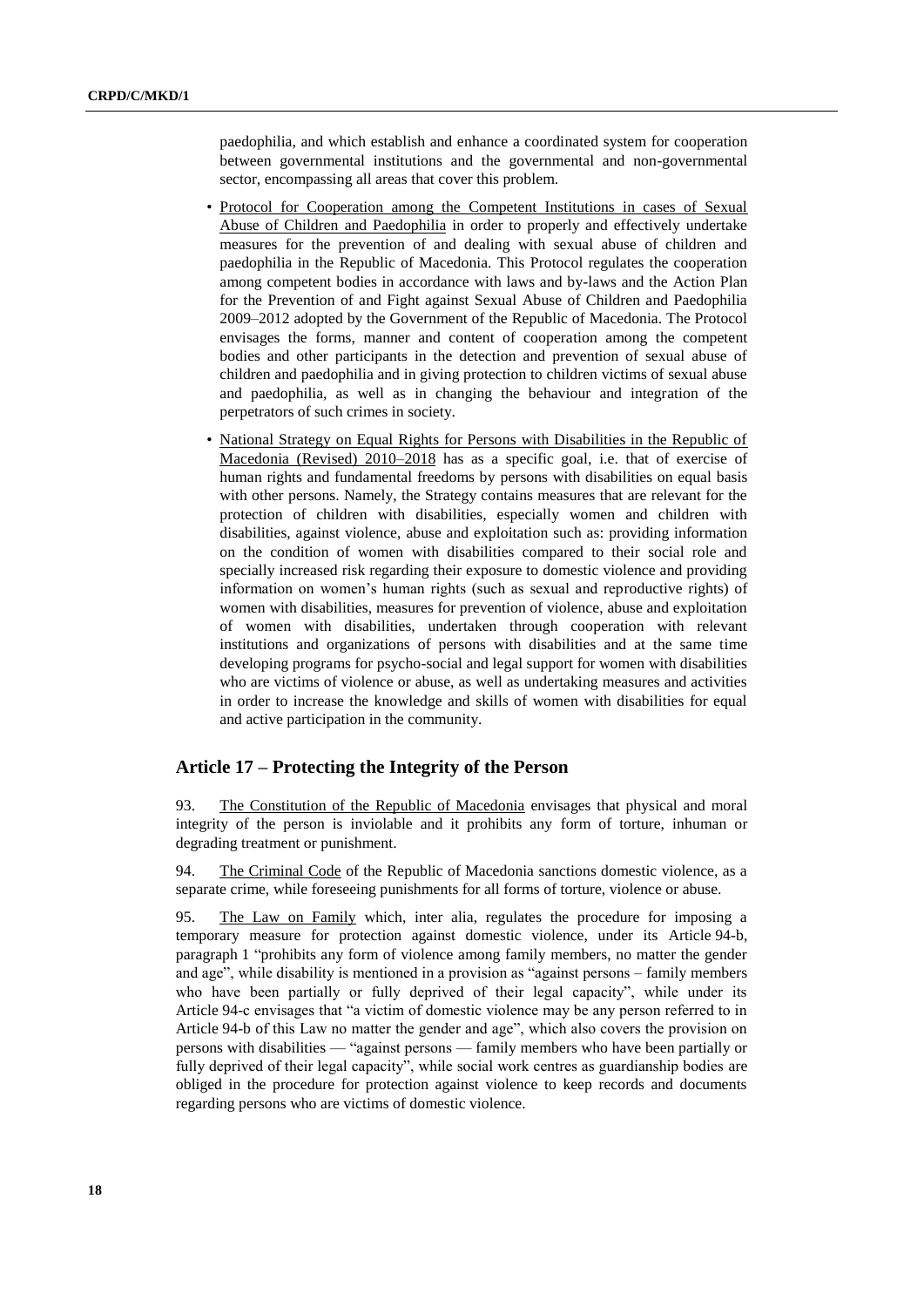96. The Law on the Protection of Children in its Article 12 contains important provisions prohibiting child abuse:

(1) Any form of discrimination on grounds of race, skin colour, gender, language, religion, political or other belief, national, ethnic or social origin, cultural or other belonging, property, disability, birth or other status of the child or his parent or legal guardian is prohibited.

(2) All forms of sexual exploitation and sexual abuse of children (harassment, child pornography, and child prostitution), violent forcing of children to prostitution, sale or trafficking in children, mental or physical ill-treatment, punishment or other inhuman treatment, all forms of exploitation, commercial exploitation and abuse of children in violation of fundamental human rights and freedoms and rights of children are prohibited.

97. In order to create a unique system for protection against abuse and neglect of minor children in the Republic of Macedonia, which also covers children with developmental disabilities, there are continual trainings for professionals in the system for social protection, education, health, judiciary, police, non-governmental sector in order to recognize and take collective coordinated actions for protection of children against abuse and neglect. As a result of the increased sensitization of the expert and the public at large about the occurrence of abuse and neglect of minor children, the Government of the Republic of Macedonia and other in-line state organs have adopted the following documents that have a binding character:

98. The National Strategy for the Prevention of and Protection against Domestic Violence 2012–2015 and Action Plan for its implementation, which encourages use of international and domestic legal norms and standards that protect human rights, promote gender equality and recognize specific and socially vulnerable categories, which includes persons, i.e. women with disabilities. In order to prevent and protect against domestic violence, a media campaign was implemented with TV video and billboard messages on the subject of domestic violence.

99. According to all world statistics, persons with disabilities are twice as more victims of domestic violence than persons without disability. The Republic of Macedonia still does not have precise statistical data on the forms of violence and abuse of persons with disabilities. Hence, there is still no clear picture on the situation in this area.

- The Action Plan for the Prevention of and Fight against Sexual Abuse of Children and Paedophilia 2009–2012 based on the Convention of the Council of Europe on the Protection of Children against Sexual Exploitation and Sexual Abuse has the purpose of providing the means and mechanisms which enable the application of measures of assistance and protection of children against sexual abuse and paedophilia, and which establish and enhance a coordinated system for cooperation between governmental institutions and the governmental and non-governmental sector, encompassing all areas that cover this problem.
- Protocol for Cooperation among the Competent Institutions in cases of Sexual Abuse of Children and Paedophilia in order to properly and effectively undertake measures for the prevention of and dealing with sexual abuse of children and paedophilia in the Republic of Macedonia. This Protocol regulates the cooperation among competent bodies in accordance with laws and by-laws and the Action Plan for the Prevention of and Fight against Sexual Abuse of Children and Paedophilia 2009–2012 adopted by the Government of the Republic of Macedonia. The Protocol envisages the forms, manner and content of cooperation among the competent bodies and other participants in the detection and prevention of sexual abuse of children and paedophilia and in giving protection to children victims of sexual abuse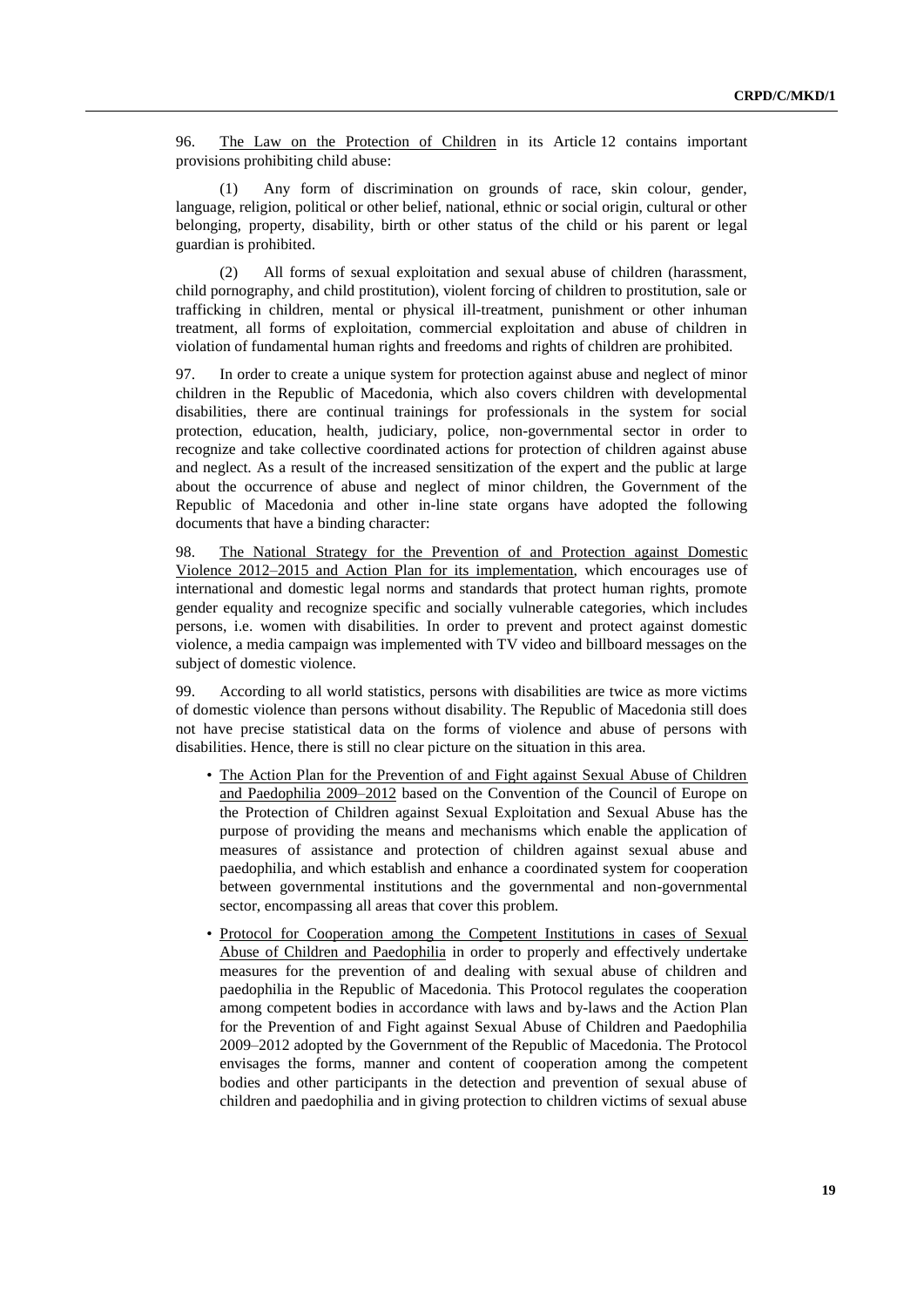and paedophilia, as well as in changing the behaviour and integration of the perpetrators of such crimes in society.

• National Strategy on Equal Rights for Persons with Disabilities in the Republic of Macedonia (Revised) 2010–2018 has as a specific goal, i.e. that of exercise of human rights and fundamental freedoms by persons with disabilities on equal basis with other persons. Namely, the Strategy contains measures that are relevant for the protection of children with disabilities, especially women and children with disabilities, against violence, abuse and exploitation such as: providing information on the condition of women with disabilities compared to their social role and specially increased risk regarding their exposure to domestic violence and providing information on women's human rights (such as sexual and reproductive rights) of women with disabilities, measures for prevention of violence, abuse and exploitation of women with disabilities, undertaken through cooperation with relevant institutions and organizations of persons with disabilities and at the same time developing programs for psycho-social and legal support for women with disabilities who are victims of violence or abuse, as well as undertaking measures and activities in order to increase the knowledge and skills of women with disabilities for equal and active participation in the community.

#### **Article 18 – Freedom of Movement and Nationality**

100. The Constitution of the Republic of Macedonia in Article 35 guarantees that Republic of Macedonia provides particular protection for persons with disabilities, as well as conditions for their involvement in the life of the society, while in Article 27 it envisages that every citizen of the Republic of Macedonia has the right to free movement on the territory of the Republic and freely to choose his/her place of residence. In addition, the Constitution of the Republic of Macedonia in Article 4 envisages that citizens of the Republic of Macedonia have citizenship of the Republic of Macedonia.

## **Article 19 – Living Independently and Being Included in the Community**

101. The Government of the Republic of Macedonia through the Ministry of Labour and Social Policy, started the reform processes in this sector in 2000, and priority was given to the process of deinstitutionalization, i.e. decreasing the number of persons who live in institutions with residential type and improvement of the living conditions in them. Accordingly, a Memorandum of Cooperation was signed among the Ministry of Labour and Social Policy, the UNICEF Office and the World Health Organization, according to which there will be no new admissions of beneficiaries in institutions for social protection. At the same time, more intensive activities for the development of a network of social services for persons with disabilities were started by the Ministry of Labour and Social Policy and by the civil sector.

102. This area is also covered by the National Strategy on Equal Rights for Persons with Disabilities in the Republic of Macedonia (Revised) 2010–2018 and in the National Strategy on Deinstitutionalization in the Social Protection System in the Republic of Macedonia (2008–2018).

103. The National Strategy on Equal Rights for Persons with Disabilities in the Republic of Macedonia (Revised) 2010–2018 in part 4. *Availability of Services and Instruments*  foresees measures directed at creating services that are to satisfy the needs of persons with disabilities, required for their full inclusion in the personal, family, education and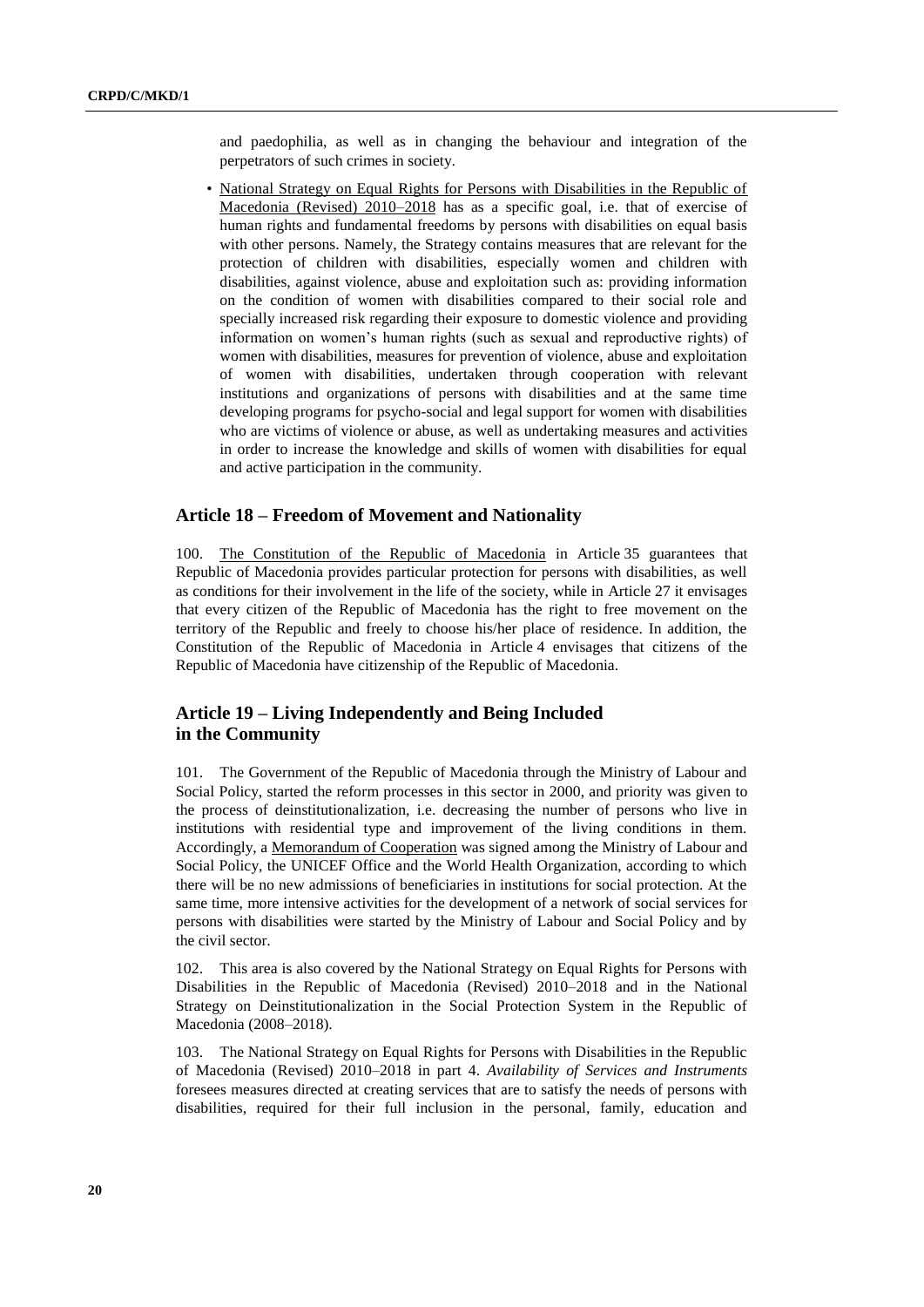professional life. Furthermore, in part 7 *Social Protection,* the Strategy foresees measures for provision for persons with disabilities equal access to proper services, means and other benefits for satisfying the needs arising from disabilities, including development of programs for housing and providing equal access to publicly funded housing programs through active housing measures of the Government. Furthermore, services for support of persons with disabilities are also covered, i.e. the need for developing a mechanism for quality services for persons with disabilities.

104. The basic aim of the National Strategy on Deinstitutionalization in the Social Protection System in the Republic of Macedonia (2008–2018) is improvement of the quality of social protection services and creating conditions to bring the services closer to beneficiaries at the local level. This aim will be reached through the advancement of the existing and development of non-institutional forms of protection and through transformation of the existing system of institutional protection. The strategic activities relate to the following:

- Development of non-institutional forms of protection at the regional and local level
- Gradual transformation of existing institutions for social protection
- Development of institutional and human resources at the national and local level
- Ensuring the implementation of the Strategy and ensuring the sustainability of the protection at the local level

105. Under this Strategy, many concrete recommendations are given with regard to children with developmental disabilities up to 26 years of age and for persons with developmental disabilities older than 26. Recommendations for raising the level of psychosocial support for the biological families in the care for children with developmental disabilities and increasing of the pecuniary benefit, as preconditions for the decrease of the need for institutionalization are common for both groups. Moreover, recommendations are given for the establishment of new forms of non-institutional protection as small group homes and other forms of independent living with different level of support.

The normative regulation of this area in the Republic of Macedonia is attained with the Law on Social Protection which in Article 26 defines the non-institutional protection provided at or through social work centres, which encompasses the right to:

- Social services to beneficiaries of social protection
- Assistance to an individual
- Assistance to the family
- Home care and help for an individual and family
- Day care and temporary care assistance for an individual and family
- Placement in a foster family
- Placement in a small group home and
- Supported independent living

107. Article 31 envisages the right to day care in a day care centre for persons with moderate and severe disability in the mental development and for persons with physical disability that cannot take care of themselves.

108. The right to placement in a foster family, according to Article 32, may be exercised by a person with moderate to severe mental disabilities, as well as by a person with severe to most severe physical disability if he/she does not have the conditions to live with his/her family or due to other reasons needs placement in a foster family.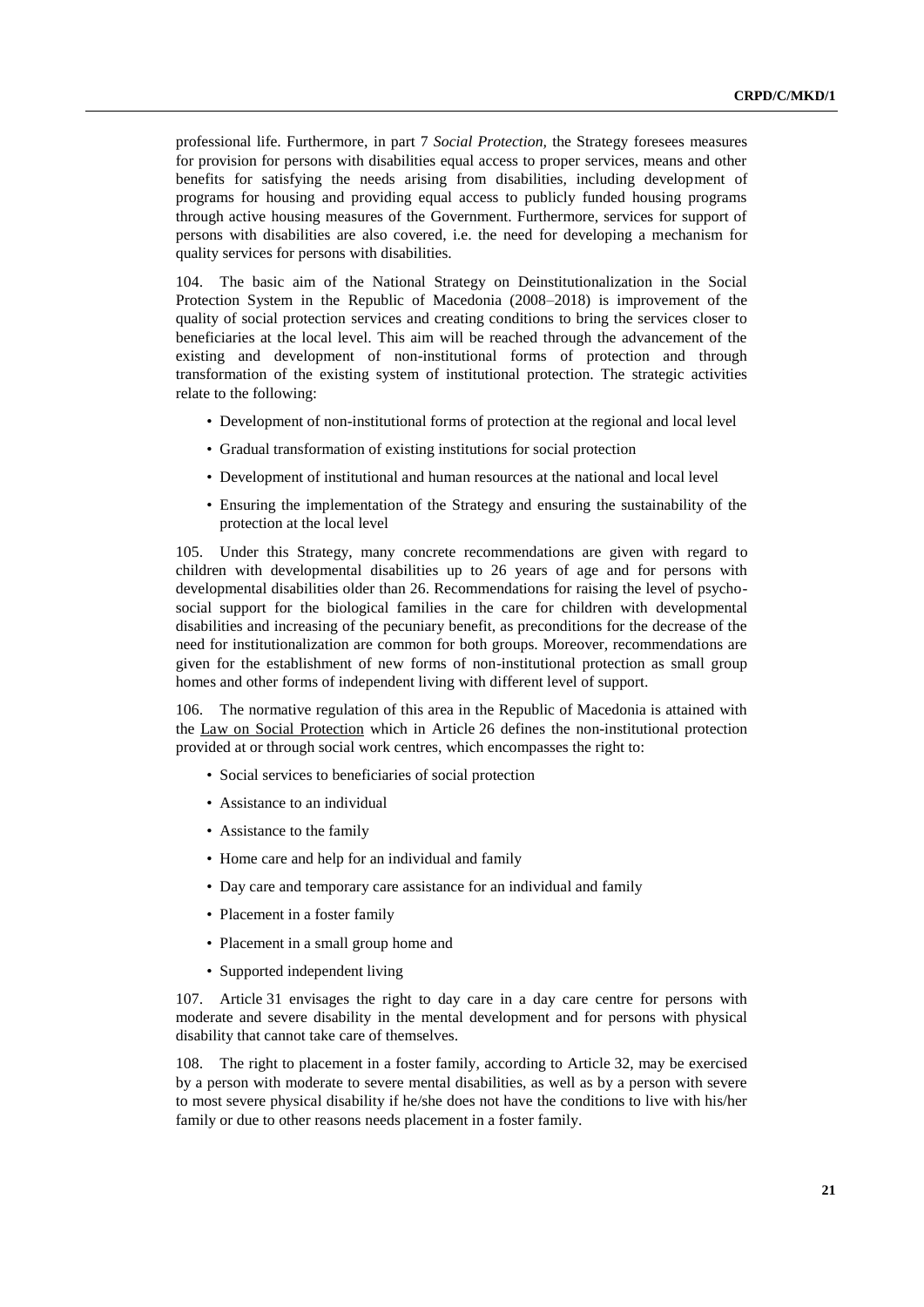109. The amendments and supplements to the Law on Social Protection of May 2013 more precisely define the criteria to determine which person may be a foster parent, the types of foster families (general, specialized, intervening and temporary), as well as the right to pecuniary assistance in the amount of MKD 8,000 for the foster parent, who has been providing foster care for a person for at least 5 years, after the foster parent reaches 62 years of age and is unemployed and does not exercise the right to pension.

110. Article 39 envisages the right to placement in a small group home of children with developmental disabilities in the mental or physical development and persons with mental or physical disabilities that do not have suitable conditions to live with their family, a person who does not have family or for other reasons needs placement in a small group home, while Article 40 defines the right to supported independent living for persons with mental or physical disability, which right is exercised through independent or organized living in a special housing unit with constant or temporary help from professionals or other persons in fulfilling the basic living needs, cultural, recreational and other needs.

111. The right to vocational training (Article 42) may be exercised by a person with moderate and severe disabilities in the mental development. The right to vocational training covers referral to an institution for social protection or to other legal entity that fulfils the required conditions, as well as compensation of expenses for accommodation and food, compensation of expenses for vocational training and compensation for travel expenses.

112. The right to placement in an institution for social protection (Article 43) may be exercised by persons who do not have suitable living conditions in their own family or who due to other reasons need accommodation in an institution for social protection, while other forms of social protection cannot be applied. This right is available to persons with moderate and severe disabilities in the mental development referred to vocational training, persons with serious disabilities in the mental development and persons with permanent physical disability who need permanent accommodation and care.

113. The Law on Social Protection in Article 132 defines the types of institutions for social protection for non-institution protection which, among others, encompass day care centres for persons with mental or physical disabilities (Article 146), centre for providing assistance in the home (Article 147) and a small group home (Article 149).

114. In accordance with the plurality principle in providing social protection services, the authorities, under the Law on Social Protection (Articles 153–162) enable citizens' associations to conduct certain social protection activities, provided that they are registered for fulfilment of goals and tasks in the area of social protection.

- 115. Goals and tasks in the area of social protection are the following:
	- Social prevention
	- Development and provision of services for social protection to persons, families and groups of citizens exposed to social risk
	- Development and advancement of social protection and
	- Development and advancement of volunteer work in the municipality

116. The reform process in the field of independent living and services for persons with mental disabilities in the last ten years has resulted in the establishment of the initial network of social services (day care centres and housing units). In local communities that have day care centres, children/persons with disabilities in the mental development are included in certain working programs for acquiring skills for independent life. However, if different services do not exist for persons with disabilities in the place of their residence that limits their possibility to choose where and how to live in the community.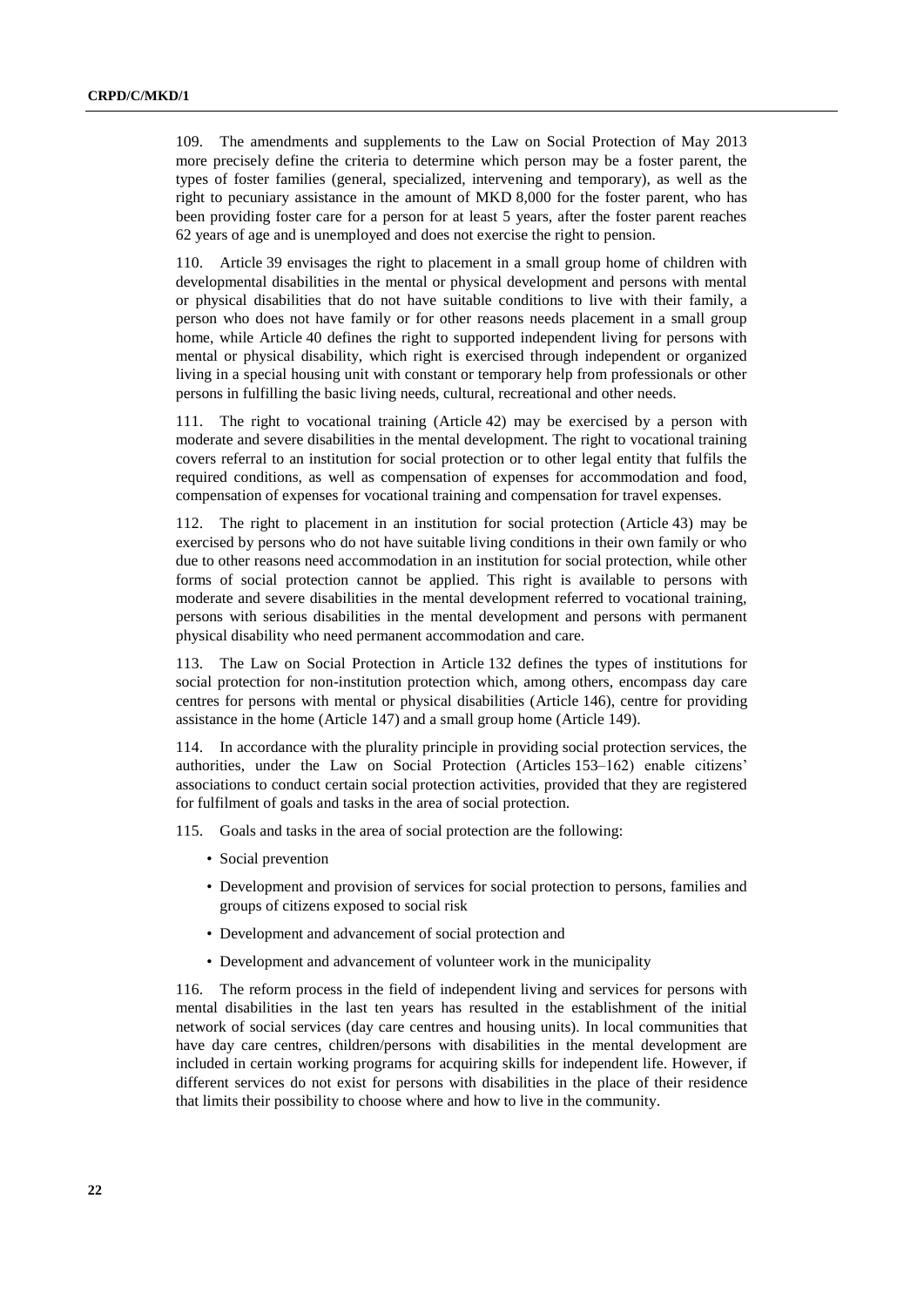117. The Republic of Macedonia applies the model of foster families and most often social work centres manage the procedures for placement of children with developmental disabilities. According to data received from the Public Institution – Social Protection Activities Institute, a total of 123 children with different forms and degrees of disability are placed with foster families.

118. The Ministry of Labour and Social Policy, as a creator and implementing body of the National Strategy on Deinstitutionalization in the Social Protection System (2008– 2018) has been continuously pursuing the process of deinstitutionalization in the Republic of Macedonia from the very beginning and the activities are primarily directed at providing conditions for support to families that have a member with developmental disabilities and prevention of institutionalization by establishing day care centres and other social services in the place of residence.

119. Considering the need for establishing day care centres and other social services for children and adults with disabilities and their families in the place of their living, as of 1996, the Ministry of Labour and Social Policy started developing a network of day care centres as social services for children and adolescents with disabilities. The network to date consists of a total of 24 day care centres catering for the needs of 393 beneficiaries.

120. In 2013, 2 day care centres for children with developmental disabilities were opened by which the network of day care centres for children with developmental disabilities was enlarged to 26, and one day care centre for children with autism, and there are on-going activities for opening a day care centre for Persons with Intellectual Disabilities over the age of 18 and their families in the place of their living, as a joint initiative of the Ministry of Labour and Social Policy and the State Centre for Support of Persons with Intellectual Disabilities — PORAKA — Skopje and the City of Skopje.

121. At the same time, there are on-going activities for the preparation of the opening of a Day Care Centre for younger children with visual impairments, who are not covered by any other form of education and rehabilitation, and according to the Strategic Plan of the Ministry of Labour and Social Policy for 2014, another three day care centres for children with developmental disabilities and one day care centre for children with autism will be opened.

122. The Ministry of Labour and Social Policy continuously co-finances the State Centre for Support to Persons with Intellectual Disabilities "PORAKA" – Skopje, i.e. three day care centres for persons with intellectual disabilities over 18 years old, the day care centre for persons with intellectual disabilities over the age of 18 of the Regional Centre for Support for Persons with Intellectual Disabilities "Poraka" from Negotino and the Day Care Centre for Persons with Intellectual Disabilities over the age of 18 of the Regional Centre for Support of Persons with Intellectual Disability "Poraka Nasha" Kumanovo.

Existing services, the day care centres for children with disabilities in the mental development established and managed by the Ministry of Labour and Social Policy are fully financed by the Ministry of Labour and Social Policy. The services for persons with intellectual disabilities provided by the non-governmental sector are also financed with a certain percentage by the Ministry of Labour and Social Policy and by certain percentage by the local self-government and mostly by donors.

124. There is cooperation between the Government and the non-governmental sector in the establishment of services that are to be organized in the country according to the new "model of partnership" between the Government and the non-governmental sector in this area, i.e. an opportunity is given to non-governmental organizations with the capacity and credibility in this area to acquire a licence for management of services in the place of living, while the Ministry of Labour and Social Policy will finance those programs, having also the obligation to monitor and evaluate them.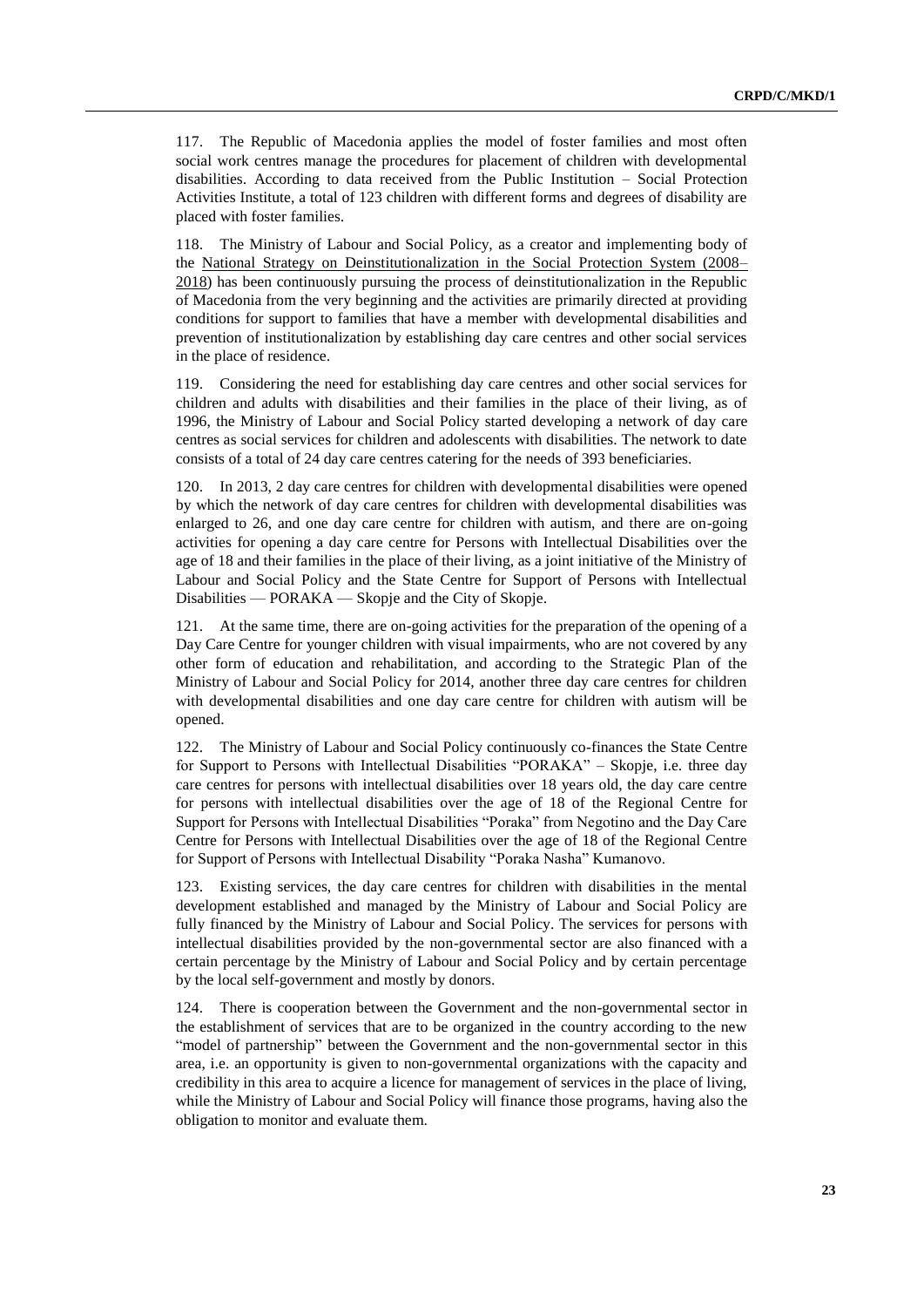125. In 2008, the Ministry of Labour and Social Policy, with the support of the Initiative for Mental Health — Budapest, started and continues the on-going process of deinstitutionalization of beneficiaries placed at the Special Institute — Demir Kapija, where services for supported living in the community have already been formed intended for persons with intellectual disabilities in Negotino, Demir Kapija and Skopje. Thus far, under the deinstitutionalization process, 66 persons have left the Institute and they are placed in 7 housing units in Skopje and 7 housing units in Negotino.

126. Upon the start of reform processes and deinstitutionalization, the conditions in the existing Special Institution – Demir Kapija, which has 211 persons with severe and most severe mental disability, compared with the conditions of ten years ago, have been improved by introducing activities for work with beneficiaries, their training and acquiring skills.

## **Article 20 – Personal Mobility**

127. Under the Law on Social Protection (Official Gazette of the Republic of Macedonia Nos. 79/09, 36/11, 51/11, 166/12, 15/13, 73/13, 164/13 and 187/13, 38/14 and 44/14) persons with disabilities are provided with training through special rehabilitation programs, supported with relevant funds.

128. An important aspect of the attainment of a greater independence of persons with disabilities is the purchase of orthopaedic and other aids, in accordance with the Rulebook on Indications for Acquisition of Orthopaedic and Other Aids (2007, 2008, 2009, 2010, 2011, 2012, 2013, 2014), which covers orthopaedic, eye, ear, tiflotechnic, surdotechnic and dentistry aids intended for persons with disabilities according to their type and degree of disability.

129. Personal mobility attained through access for persons with disabilities to the public transport, installation of sound traffic lights, installation of tactile trainers, lowered sidewalks and platforms is under the competences of city authorities, i.e. local selfgovernment units which are to plan funds for these purposes under their annual budgets.

130. 500 tiflotechnic aids have purchased that have a great role in facilitating the everyday life of blind persons and persons with impaired vision: 50 voice devices for measuring the blood pressure, 50 voice thermometer for body temperature, 70 big hand tactile (Braille) watches, 40 voice watches, 30 small hand tactile (Braille watches, 10 voice hand watches, 50 voice thermometer for body temperature, 50 voice kitchen scales for households, 50 voice indicators for liquid, as well as 50 packages of sawing needles for blind persons and 100 threaders for sawing needles.

## **Article 21 – Freedom of Expression and Opinion, and Access to Information**

131. Free access to information and freedom of receiving and imparting information is guaranteed under the Constitution of the Republic of Macedonia.

132. Under the Law on Broadcasting, the Macedonian Radio Television is obligated to develop, plan and broadcast programmes, informative shows and news for the deaf people, that will be translated into sign language. Thereby, on the national television on daily basis the prime time news are broadcast in the sign language as an informative program. Moreover, once a week, there is a half-hour debate show called "From our Point of View" (*Od nash agol*), which is broadcast in sign language, and once a month there is a specialized show for the deaf people called "The World of Silence" (*Svetot na tishinata*).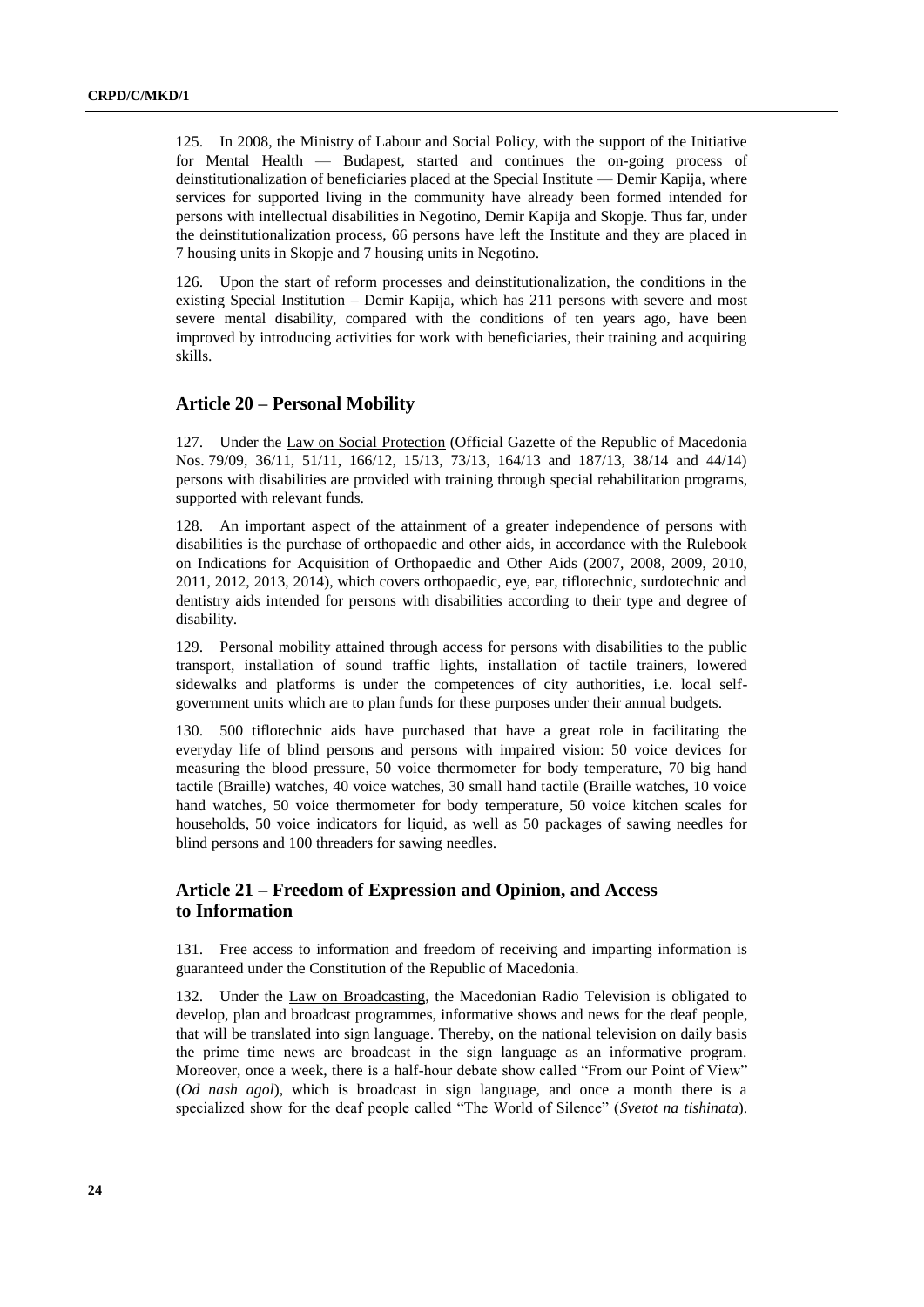On the national radio, once a week there is a one hour show dedicated to people with disabilities called "Pantarei" and it started broadcasting in 2000 with the Phare – Braille Project.

133. In the Republic of Macedonia, sign language is recognized with the Law on Use of Sign Language (Official Gazette of the Republic of Macedonia No. 105/09) as a completely natural way of communication equal to spoken communication.

134. The National Strategy on Equal Rights for Persons with Disabilities envisages that when giving information, an account should be taken of the type and degree of the disability. For people with visual impairment, it is necessary to provide materials in Braille, sound recorded materials, materials with enlarged letters, or through a synthesis of speech, while for people with hearing impairment it is necessary to ensure use of the sign language in education and communication. The training for this type of interpreters is performed only by the National Association for the Deaf and Persons with Hearing Impairment of Macedonia. Deaf persons that do not have an opportunity to communicate with the institutions of the system using sign language are to be provided with an interpreter with a certificate from the Centre for Social Work, which will cover the costs for the interpreter with budget funds. Moreover, in court and administrative proceedings, in which the person has the right to an interpreter, the interpreter costs are covered by the state authorities. The National Association for the Deaf and Persons with Hearing Impairments publishes a Manual on Sign Language and informative magazine about the life of deaf people called "Together" (*Zaedno*), which is financed with funds provided under the Law on Games of Chance and Entertainment Games.

135. 120 pharmacists from the county have completed four month elementary training on sign language, and they will be able to communicate with deaf and persons with hearing impairment in pharmacies. Out of them, 50 pharmacists trained for sign language have certificates, while 6 trained and certified sign language interpreters have received licences. Thus far, in the country, 18 trained licensed certified sign language interpreters have been licensed. The trainings for pharmacists that were conducted by experts for such communication and who are certified to work with sign language, are the result of the cooperation between the Ministry of Labour and Social Policy, the National Association of the Deaf and Persons with Hearing Impairment and the Pharmacy Chamber of Macedonia.

136. The National Association of Blind Persons of Macedonia has a Braille printer and it is publishing publications and magazines, as well as the journals such "Our Word" ("Nash Zbor") in the Braille and "Panorama", published as a sound letter on monthly basis. Blind person receive part of the official documents in the Braille, and there is the positive example of the Public Enterprise for Water Supply which issues water bills in the Braille. This is also case with some of the commercial banks.

137. The National Association of People with Physical Disabilities has been publishing an informative journal "Phoenix 86", every three months for more than 10 years, and it is free of charge for people with physical disabilities and for different institutions of the system of the Republic of Macedonia.

138. The State Centre for Support of Persons with Intellectual Disability "Poraka" every three months publishes its own journal under the same name.

139. All of these journals have a meaningful function of informing and educating persons with disabilities, as well as the public, about creating equal opportunities for these people and they are distributed to people with disabilities and other individuals and institutions.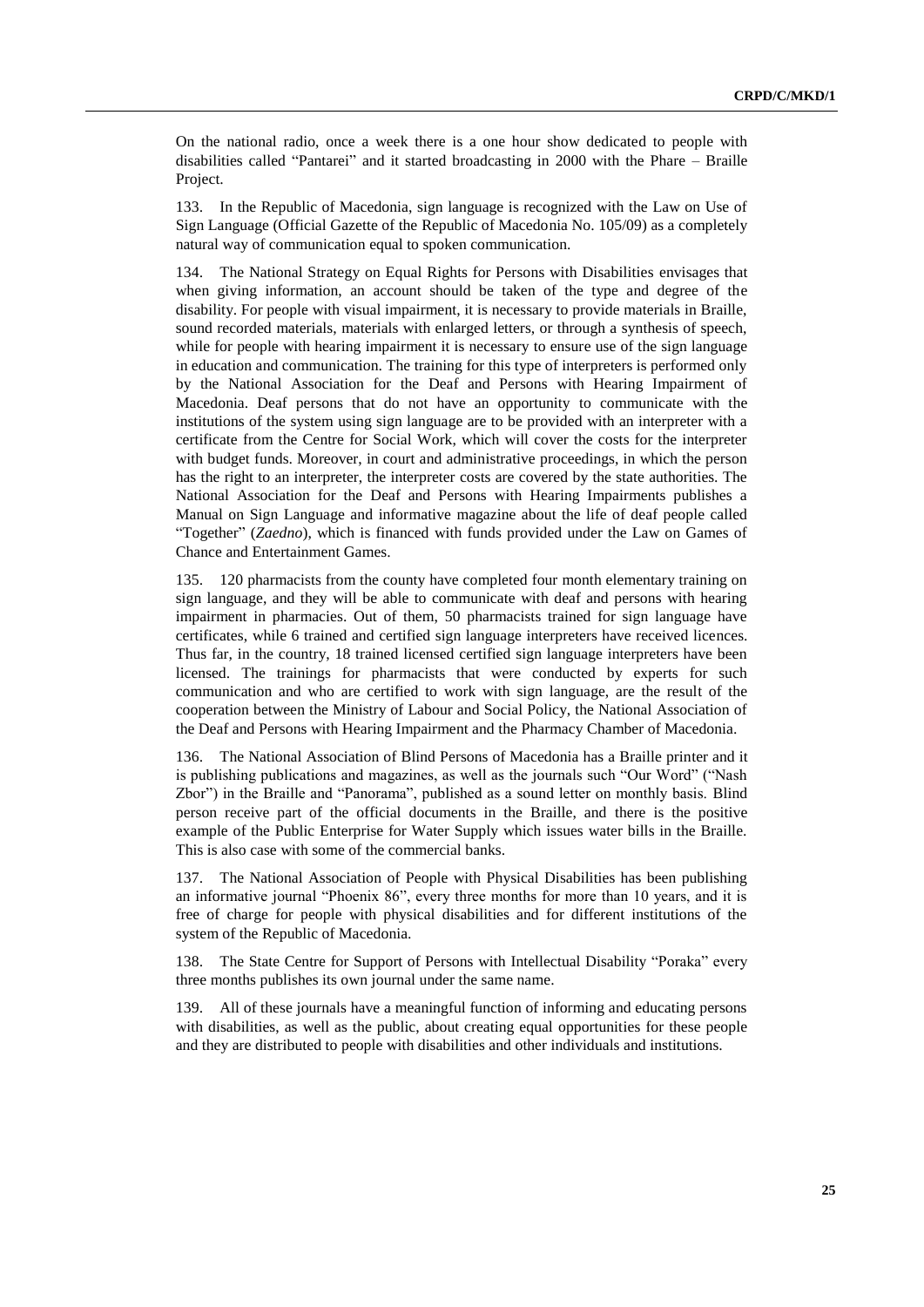## **Article 22 – Respect for Privacy**

140. Article 25 of the Constitution of the Republic of Macedonia states that each citizen is guaranteed the respect and protection of the privacy of his/her personal and family life and of his/her dignity and reputation. In accordance with Article 11 of the Constitution of the Republic of Macedonia, the human right to physical and moral dignity is inviolable. Thus, people with disabilities are protected against experiments, done in favour of the medical science, or to the benefit of other people. Article 26 of Constitution of the Republic of Macedonia guarantees the right to inviolability of the home. The right to inviolability of the home may be restricted only by a court decision in cases of detection or prevention of crimes or the protection of people's health. Article 41 guarantees the human right freely to decide on the procreation of children. The Republic conducts a humane population policy in order to ensure balanced economic and social development.

141. The Law on Protection of Patients' Rights envisages that every patient has a right to care, treatment and rehabilitation, which are in accordance with his/her personal needs and capabilities and which advance the condition of his/her health, with the purpose of reaching the highest possible level of health, in accordance with available medical methods and opportunities, and in accordance with the legislation on health care and health insurance. With respect to the protection of the rights of patients and beneficiaries of health care services, the law protects the privacy of the medical files data and prohibits conducting medical or other intervention without prior consent of the patient or of the parent/legal guardian. Under the same Law, persons with disabilities are mentioned as a special category.

142. The Law on Personal Data Protection regulates the protection of personal data as a fundamental right and freedom of individuals, and especially the right to privacy in terms of processing personal data. According to Article 2 of this Law, personal data is "each information pertaining to an identified or identifiable natural person, the identifiable entity being an entity whose identity can be determined directly or indirectly, especially according to the unique register number of the citizen or on the basis of one or more characteristics, specific for his/her physical, mental, economic, cultural or social identity".

#### **Article 23 – Respect for the Home and the Family**

143. In accordance with the Constitution of the Republic of Macedonia, the country provides special protection for the family, mothers, children, minors, children without parents, and children without parental care, and also provides protection of marriage and family from dysfunctional relationships and violence in the marriage and family (Article 41). This constitutional provision leaves out children and people with disabilities.

144. According to the Law on Children Protection, a child with special needs who has obstacles in the physical or mental development, or combined developmental obstacles, up to 26 years of age, is provided by the state authorities a special allowance in the form of pecuniary benefit. The following have the right to special allowance: one of the parents of the child, the guardian or a person with whom the child is placed under a decision of the competent social work centre and lives in that person's family, with permanent place of residence in the Republic of Macedonia and up to 26 years of age if the child is not placed in an institution at the expense of the relevant authorities.

145. The Law on Social Protection guarantees the right to services in the form of counselling and assistance, i.e. support to families that have children/members with disabilities. The said Law (Article 35) regulates the right to placement in a foster family of persons with moderate and severe disabilities, persons with severe disabilities in the mental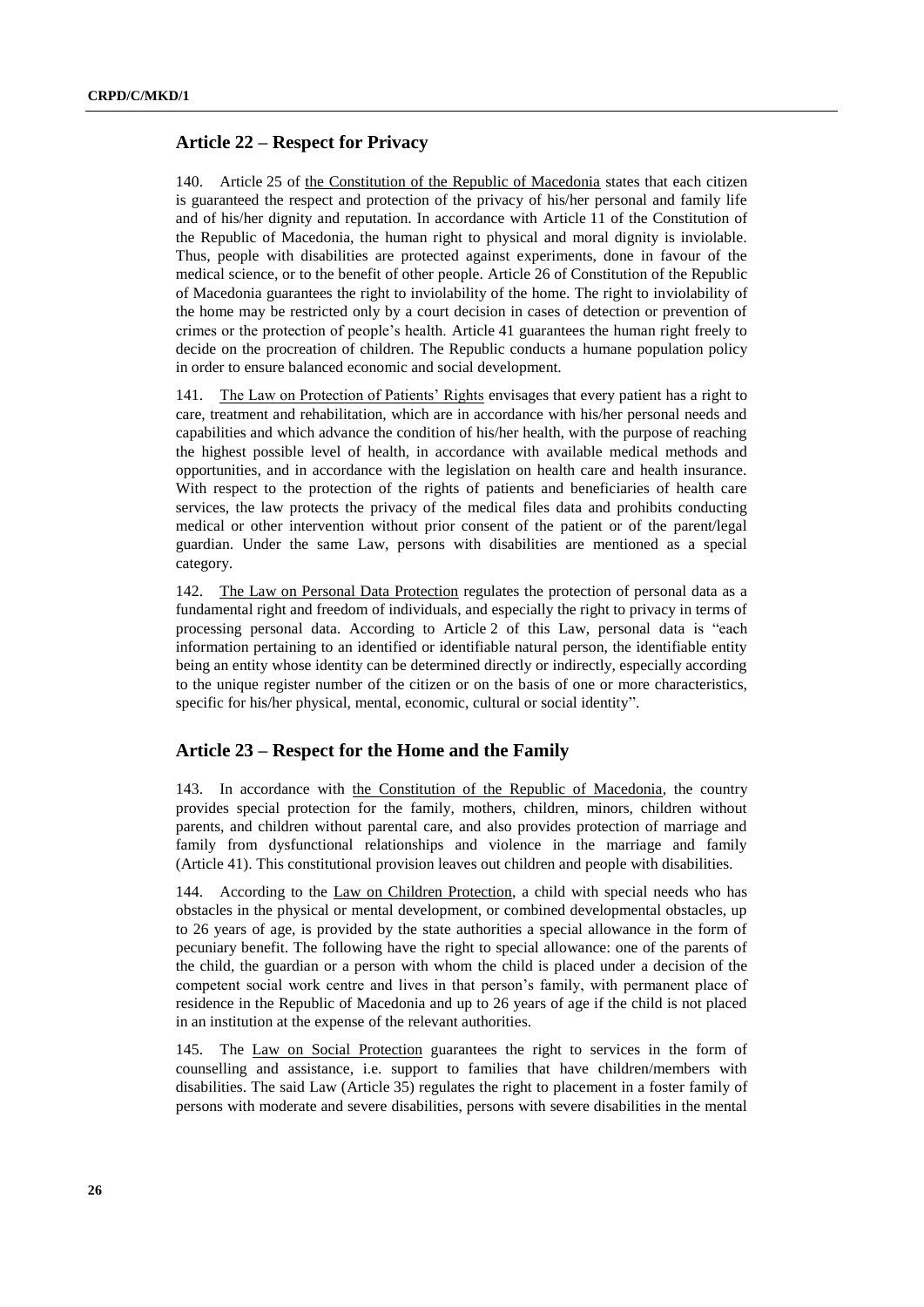development and persons with a permanent physical disability who need permanent care and nursing. Article 33 regulates the Specialized foster family for a children or persons with disabilities, if the foster parent successfully finishes a specialized training organized by the Public Enterprise Republic Institute for Social Welfare.

146. The Law on the Family completely regulates the family legal relationship, as well as the other relationships concerning the family.

147. The right to forming a family in the Republic of Macedonia is regulated by the Law on Family, which envisages that a marriage can be concluded by "two persons of the opposite sex", upon their free will before a relevant authority. The said Law defines the family as a community of parents and children and other relatives, if they live in the same household.

148. In terms of the biological families of persons with disabilities, the legislator provides benefits, such as social services and services for support of the family functions, whose purpose is helping families that are faced with difficulties and overcoming the risk of transferring the child from the biological family and the child's placement in some of the system institutions.

149. Article 18 of the Law on the Family stipulates that a marriage may not be concluded between people who have mental (psychological) disabilities, and belong to the group of people with severe and most severe mental retardation with IQ under 36. Persons that are considered as persons with moderate obstacles in the psychological development, or with minor disabilities in the psychological development, as well as persons who have severe hereditary diseases running in the family may conclude a marriage, after previously acquired opinion about the genetic structure, issued by the Institute of Mental Health of Children and Youth – Skopje, or another relevant institution that does genetic researches.

150. If the person with mental or physical disability does not have the proper living conditions, in accordance with the Law on Social Protection, he/she has the right of accommodation in an institution for social protection (Article 43), the right of accommodation in a small group home, the right of a daily care in a day centre (Article 31) and the right of care in a foster family (Article 32). Moreover, the right of choice of using certain benefits or the right for accommodating in an institution for social protection, is carried out by the Centre for Social Work with a decision on the basis of finding an opinion for assessing the specific needs of the people with disabilities, issued by the Commission for Allocation, which from a professional defectological aspect assesses the specific needs of persons with disabilities.

151. Article 102 from the Law on Family, regulates that, among others, an adoptive parent cannot be a person who:

- Has limited or no working capacity
- Is mentally ill, or is a person with disabilities in the psychological development, as well as a person who has an illness that can put in the danger the health and life of the foster person
- Whose physical disability is of an extent that can be reasonably doubted in the ability of taking care of the child

152. The National Strategy on Achieving Equal Rights for the Persons with Disabilities in the Republic of Macedonia (Revised) 2010–2018 for a special purpose has the strengthening of the families who have children and persons with disabilities, through creating a system of offering and giving adequate support from the adequate system institutions, such as developing programmes for supporting families, mobile services and services that will help integrating people with disabilities in the community, regular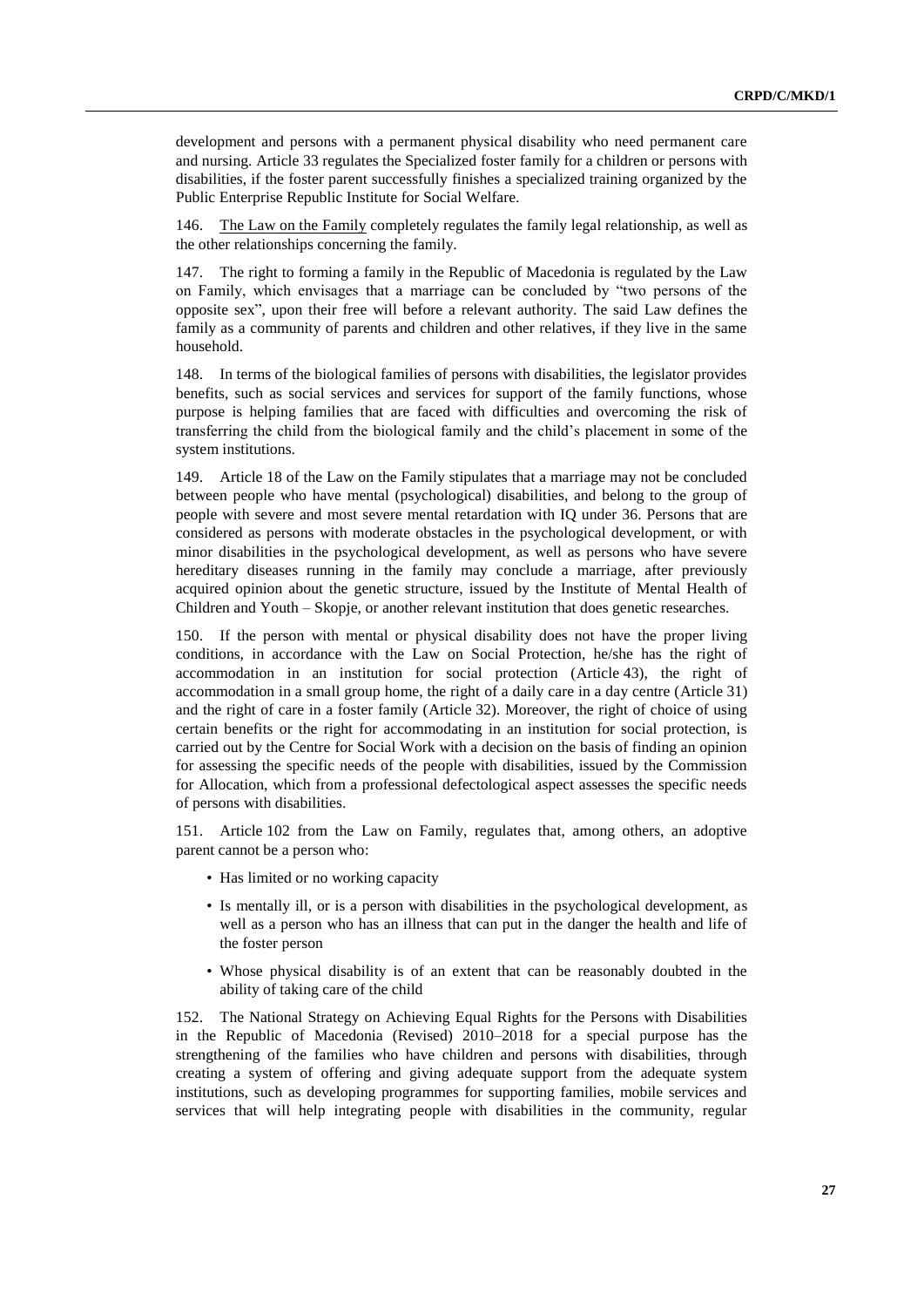informing of families that include persons with disabilities for their rights and obligations, developing programmes for habilitation and rehabilitation, implementation of educational programmes for parents and their active involvement in such, developing programmes and activities for additional support of disabled people that are single parents and also on families that have two or more members with disabilities, which is still missing as a whole in the Republic of Macedonia, such as the support of people with disabilities through services for support and payment of social and financial benefits that are intended for supporting the people with disabilities to start their own family.

### **Article 24 – Education**

153. Article 44 of the Constitution of the Republic of Macedonia regulates that everyone has a right to education. "Education is accessible to everyone under equal conditions. Primary education is compulsory and free".

154. The Law on Protection of Children, the Law on Primary Education and the Law on Secondary Education normatively provide that education of the children with disabilities is an integral part of the national educational planning. The inclusion of the regulatory system of education is conveyed according to the type and extent of disability. For that purpose, there is a special primary and secondary school, special classes, but there is also an ongoing process of inclusion of the children with disabilities in the regular classes.

Article 65 of The Law on Protection of Children provides the opportunity of inclusion of children with mental disabilities or physical disabilities in kindergartens, conformed to the type and extent of the disability. The fostering and upbringing of the children with small disabilities in the mental development or with physical disabilities, who have the need of custom performance of the programmes for pre-school children with additional expert help or with custom programmes is organized in the regular groups. On the other side, the fostering of children with moderate disability in the mental development or physical disability is organized in special groups in accordance with the special programmes.

156. The Law on Primary Education confirms the constitutional regulation that every child has the right of primary education.

157. Article 6 of the Law regulates that adequate conditions will be provided for students with special educational needs for obtaining the basic upbringing and education in the regular and special primary schools, and they also have right to an individual help for acquiring the primary education and upbringing. Article 10 regulates that the primary education for students with special educational needs, is organized and realized in special primary schools, and in special classes in the regular primary schools.

158. The Law on Primary Education (Article 30) also provides that the curriculum and the primary education programmes for children with special educational needs in the special schools and special classes in the primary schools are determined by the Minister, on suggestion of the Bureau. For students with special educational needs, the mandatory and the elective courses are realized with the adapted programmes according to their special educational needs.

159. The lesson for the students with special educational needs can be with shorter duration from the regular lesson of 40 minutes of this article, if it is determined with the curriculum and the programmes (Article 39).

160. Furthermore, the Law on Primary Education contains other provisions that are important for students with intellectual disability.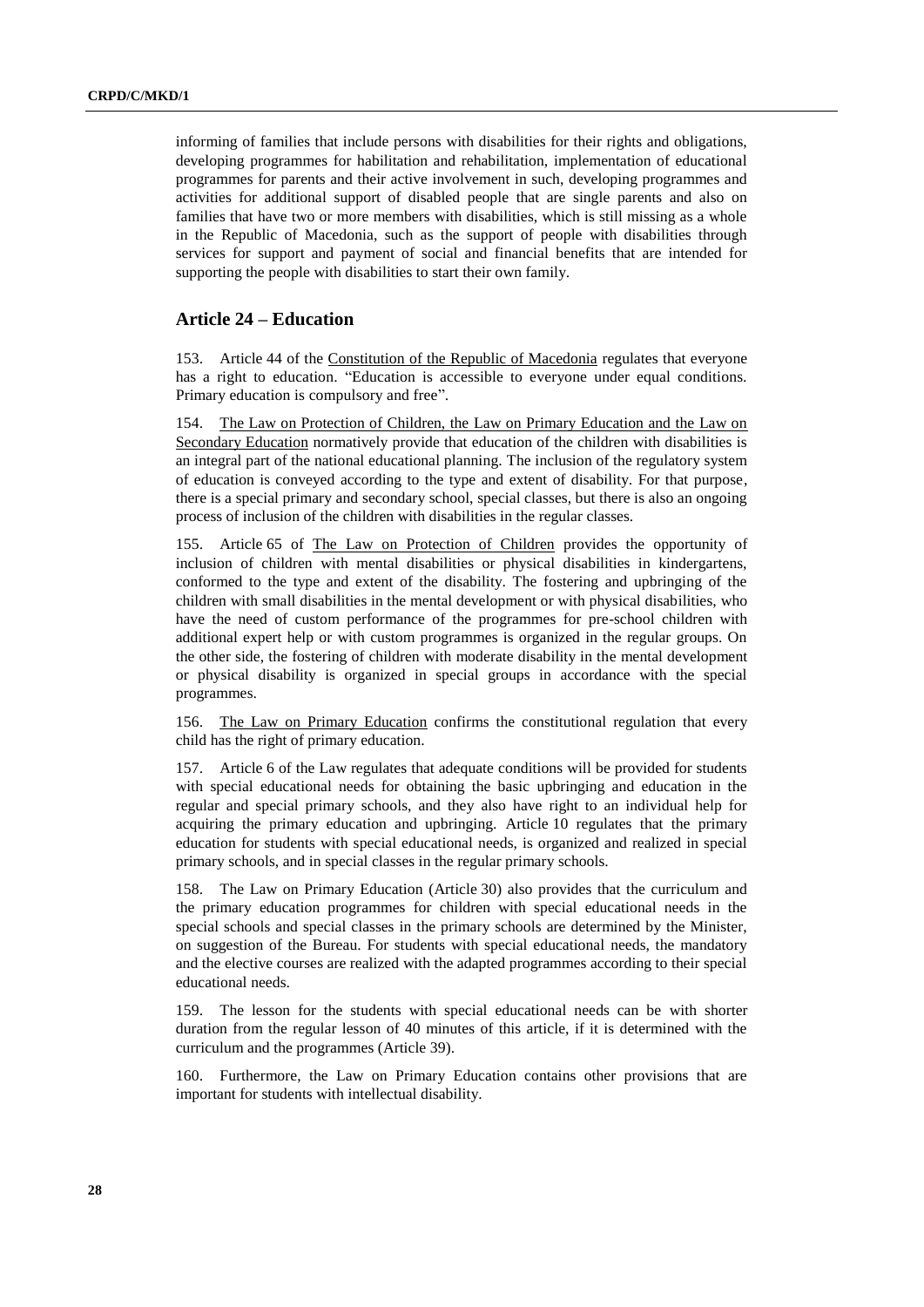- The number of students with special educational needs in a class is determined by the Minister (Article 41).
- Special education teacher to work with students with special educational needs can be hired in classes with students with special educational needs (Article 42).
- The parent has the right to put his child with special educational needs in a primary school, except in the cases where the special educational needs of the child are such that he/she needs to take the classes in a special primary school. The manner and conditions for enrolment of students with special educational needs in primary schools are determined by the Minister, on suggestion of the Bureau (Article 51).
- The students with special educational needs and people accompanying them have right to free transportation, regardless of the distance of their place of living to the primary school (Article 61).
- The educational work in the special schools and special classes in primary schools is practiced by teachers, special educators, librarians, educators, schools pedagogues and psychologists, with appropriate higher education (Article 79).

161. The law on Secondary Education defines that the secondary education is mandatory for each citizen, under equal conditions determined with this Law.

162. Article 32 determines that the secondary education is realized through plans and programmes for secondary education for students with special educational needs.

163. In the secondary education for students with special educational needs students are educated according to the adjusted programmes with adequate professions, i.e. educational profiles or work training (Article 39).

164. Students who are recorded and allocated according to the type and the obstacles in the development are included in the secondary education for students with special educational needs. Detailed regulations for the number of students with special educational needs in the groups are brought by the Minister (Article 40).

165. The student with special educational needs and the person accompanying him/her have right to free transportation, regardless to the distance of their place of living to the public secondary school in which the student is enrolled and takes the classes (Article 41-a).

166. In the academic year 2012/2013, the secondary education for the students with intellectual disability is conducted in 2 special secondary schools (Sv. Naum Ohridski in Skopje and Iskra in Shtip) in 39 classes. The classes are attended by 231 students, 68 of whom are girls. The classes are conducted by 45 teachers. The children and the adolescents with moderate intellectual disability are covered in the Institute for rehabilitation of children and youth in Skopje, while for the children with severe and deep intellectual disability there are no forms of educational programme.

167. The Ministry of Education and Science has officially conducted the reform process for inclusion of children with disabilities in the regular classes in the regular schools. That means that the process itself implies that more attention is paid to strengthening the teaching staff as a key element of a successful educational process, its training and a big importance will have the inclusion of special educators in the schools whose employment in bigger number is announced for 2014.

168. In the last few years in several municipalities initiatives are being undertaken for engaging mobile defectologists in the regular schools as support for the children with special educational needs in order for them to be able to be freely included in the educational programme.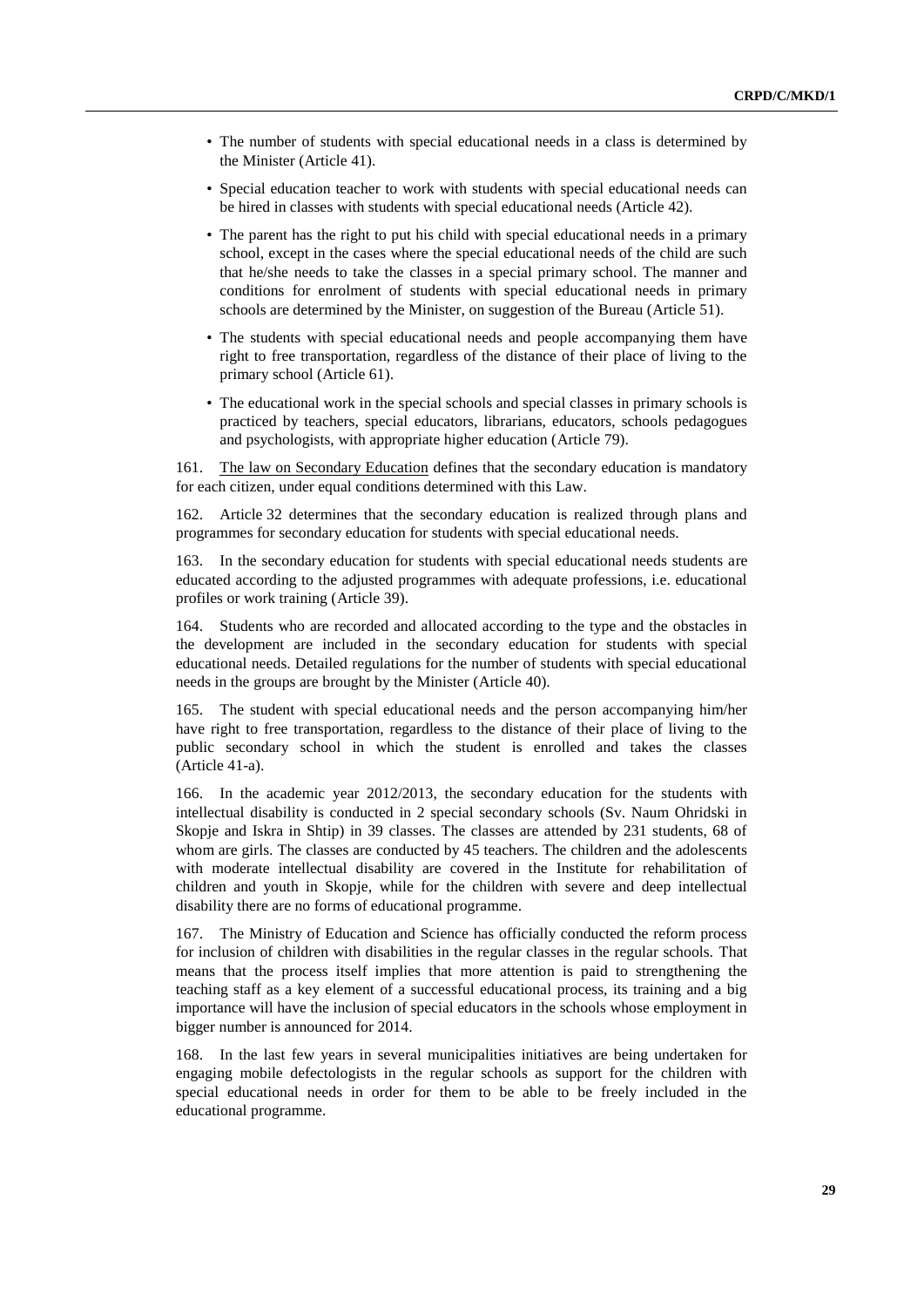169. The Law on Higher Education foresees that the students with disabilities should have advantage in the admission under equal conditions and needed assistance provided in the preparation for the admission exam.

170. On the level of policies and programmes, the Government of the Republic of Macedonia is paying more attention to the educational development. The two strategic documents: National Programme on Educational Development in the Republic of Macedonia 2005–2015 and the National Strategy on Achieving Equal Rights for the Persons with Disabilities in the Republic of Macedonia (Revised) 2010–2018 are the suitable basis for improvement of the educational options for persons with disabilities.

171. The National Programme on Educational Development in the Republic of Macedonia 2005–2015 determines the basic aim of the educational policy of every country – to provide options for acquiring suitable educational level for everyone and for all age groups and to secure that the same possess knowledge, skills and attitudes that are in accordance with the demands in the society and on the labour market. Because of that, education must be available for everyone who lives on the soil of the Republic of Macedonia, no matter their age, gender, religion, ethnicity, health and social and financial position. Moreover, education and training must possess all conditions for efficiency and effectively in order to provide enough general and professional knowledge to everyone.

172. This national programme shows that maximum range shall be provided with different forms of pre-school education for children from vulnerable groups, including children with psychophysical developmental disabilities. Equal conditions for optimal development shall also be provided for every pre-school child. The National Programme especially underlines the need for wide and flexible creation of conditions for inclusion of children with special needs in the regular groups and individualization in the planning and realization of the education work.

173. Activities in the last two years:

- Dispersion of the forms and including a greater number of children in different environments and children with different ethnicity and religion
- Promotional activities for raising the awareness for the need for including children with special needs in the system of regular pre-school education
- Systematic work with the parents of children with special needs through building a system for their education
- Transition from projects toward activities that were an integrative part of the work of the regular system of pre-school education
- Professional training for the educational staff working with children with special needs on the level of initiative education, as well as professional training for the same
- Developing systematic collaboration between the institutions of the pre-school system and the professional institutions that provide help in the work with children with special needs because of their timely discovery and giving professional help
- Developing different forms and programmes that will be suitable for the different needs of the children with special needs

174. According to the accepted principle Education for Everyone, the Government of the Republic of Macedonia through the National Programme on Educational Development 2005–2015 confirms that elementary education is open and enables access for every child no matter the language, gender, religion or physical and mental disability. The elementary education must provide additional help for all students with special educational needs.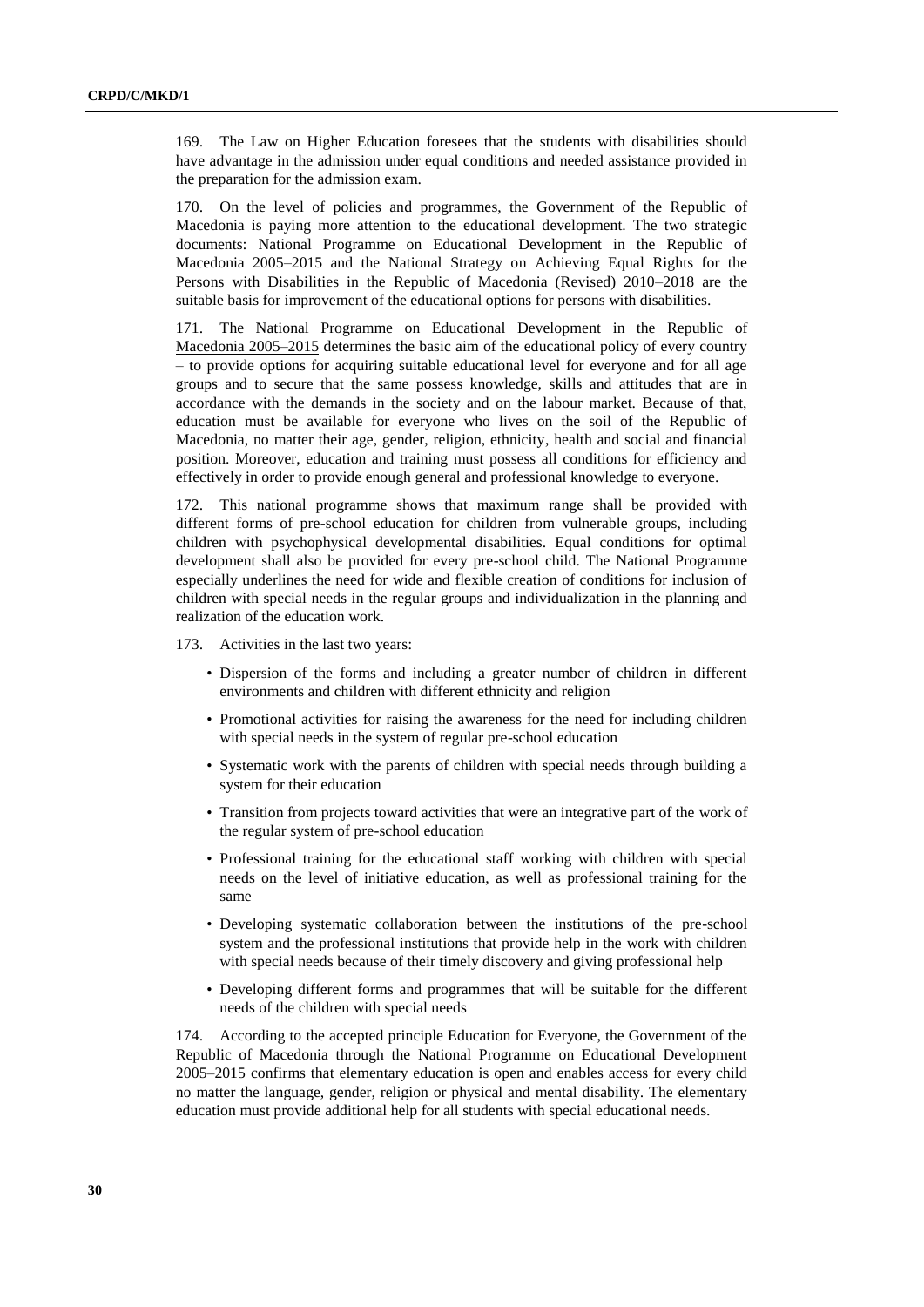175. The National Programme determines, as a special aim, the participation in education of students with special educational needs. The elementary education can fulfil its mission only if it respects the principles of openness toward the needs and conditions of children with developmental problems and special educational needs in the spirit of the international conventions and standards.

176. It is foreseen for the Ministry of Education to provide conditions and to build a concept and working programme for students with developmental problems and students with special needs, and that includes:

- Following the accomplishments of the children (cooperative learning and enriched adapted sources of knowledge)
- Continuous and additional training for the teachers who work with the children with special educational needs in the regular education
- Spatial architectural accessibility to the educational institutions

177. The Ministry of Education and Science in collaboration with the local selfgovernment also acts in:

- Creation of network of classes in schools for children with special needs
- Providing audio-visual means, according to the type and degree of disability of the children with special educational needs
- Standardization of the theoretic scientific and law terminology regarding this area, as well as its specification and adjustment with the international standards

178. According to the National Programme the approach to these children will fully respect the kind and degree of their developmental problem, in the ambient that fulfils the wishes of the child and the family and the needs for: consistent application of the inclusion principle; professional, staff, spatial – technical preparation of the schools for the admission of children with special educational needs; continuing the work of the special schools for care and education for the children with severe disability. In the future development on that plan the role of the professional service is stressed (defectologists, pedagogues, psychologists) who follow the advance, adaptation, learning and communication, as well as the support for teachers, students and parents. If the child regardless of all necessary conditions cannot follow the regular education, he/she is included in special education that is a special class in a regular school or in a special school. The schools for children with special educational needs are under the authority of the Ministry of Education and Science and the same are managed on a central level.

179. The National Programme on Educational Development in the Republic of Macedonia 2005–2015 includes the secondary education for persons with disabilities pointing that in order to reach equality in the secondary and post-secondary education care must be taken about the individual needs of every student, and especially of the ones with difficulties in the psychic and physical development.

180. Measures for the improvement of the education and work with students with special educational needs are suggested as follows:

- Adopting laws in relation to the problem of the student with special educational needs (which regulates the problems of the education)
- The network of institutions for secondary education should be developed in a network that will satisfy the needs of the students with special educational needs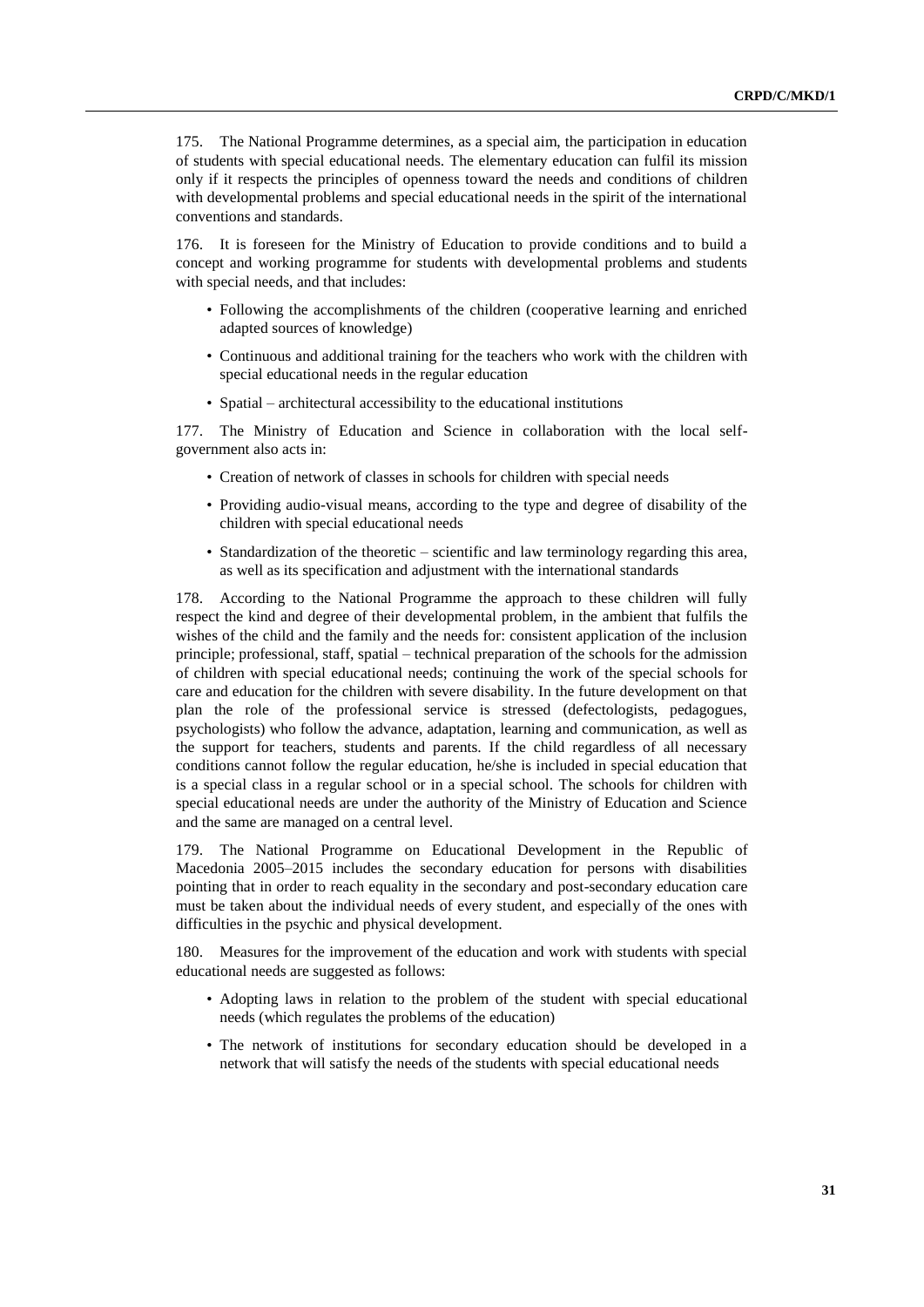- Providing suitable educational standards, before all, regarding the number of students in the class, spatial conditions, educational means and school equipment and special conditions for creative work
- Making adapted and special educational programmes for students with special educational needs that will provide connection of the education with the labour market
- Providing a system for inclusion of adult persons with special educational needs, their suitable prequalification and additional training according to their other capabilities and needs on the labour market
- Providing possibility for acquiring part of the programme for the same working area, as well as for vertical transfer, but also for the returning of the student in the programme of lower level if there is a need for that
- Providing suitable educational staff according to the kind of special educational needs, general as well as professional subjects and practical education and their specialization for work with students with special educational needs and for collaboration with the parent
- Completion and specialization of professional teams in the secondary education institutions
- Providing conditions for constant specialization of the educational plans and programmes, their modernization and adjustment, especially of the professional subjects and practical education, according to the needs of the economy and the services
- Providing a good system of evaluation of: programmes, educational organization, forms and methods of work with students with special educational needs because of undertaking measures if there are problems in the behaviour and the advance in the development of students with special educational needs, individually as well as for the whole class

181. The National Strategy on Achieving Equal Rights for the Persons with Disabilities in the Republic of Macedonia (Revised) 2010–2018 relates to the education as a very important area, making aim of the fulfilment of the right to suitable education of the persons with disabilities through equal possibilities for learning and development for all children and young persons, as well as for adults. The foreseen measures in this strategy include:

- Development of programmes for inclusion of children in the educational system including pre-school education
- Application and improvement of the existing law regulations which define the area for prevention of the discrimination in the educational process, including elementary, secondary and higher education
- The work with students should be individual, directed by the defectologists and the professional team in the school for which a mandatory inclusion of the defectologists in the regular educational system is needed as well as in the classes for education in the local self–government
- Differentiation and individualization of the education which enables the direction of the students in accordance with their needs and capabilities
- Providing educational programmes for more sophisticated occupations
- Providing a level of education that enables vertical transfer in the educational system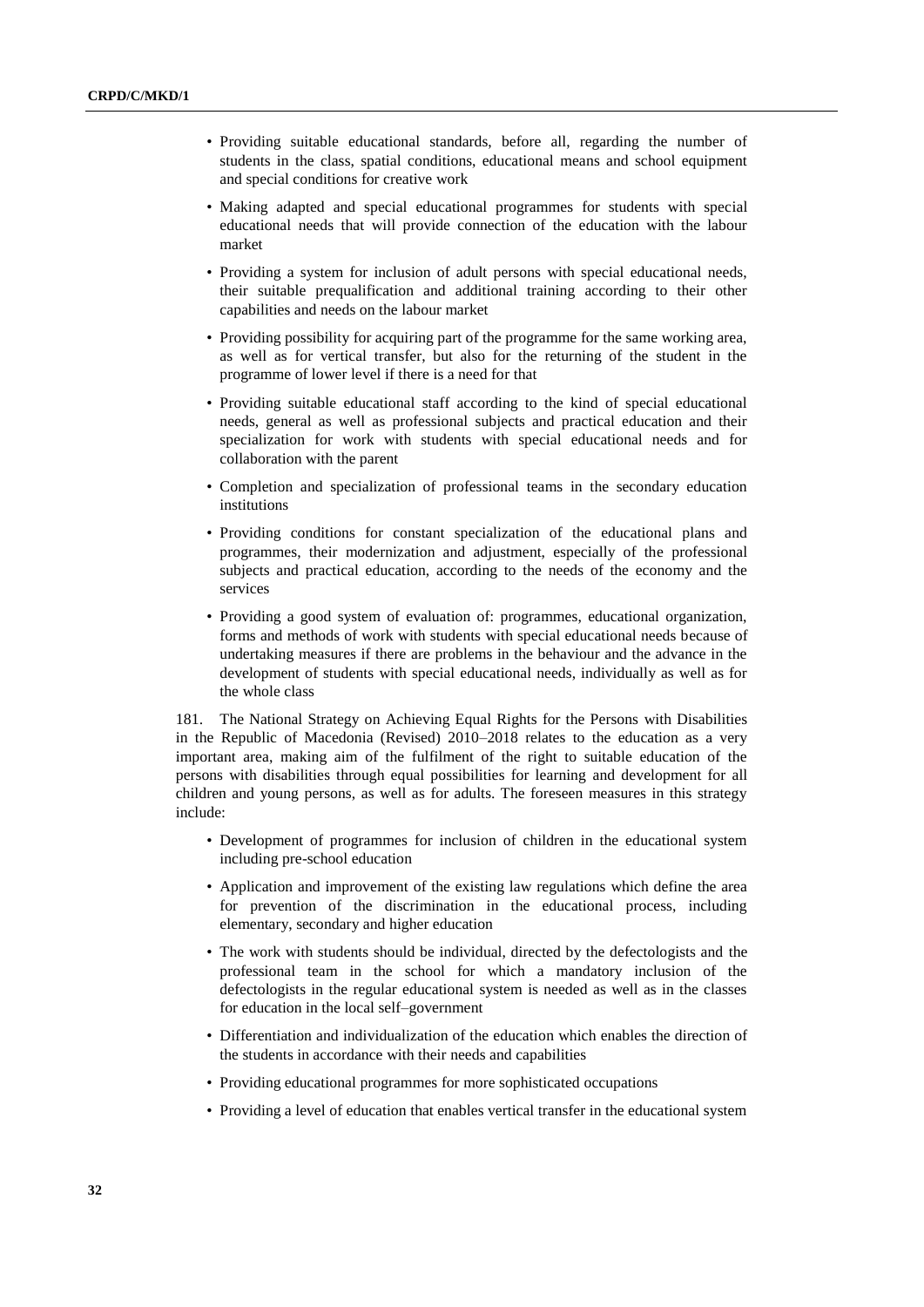- Developing motivational programmes dedicated to parents through education that will contribute to the raising of awareness about the necessity and the importance of the inclusive education for children with developmental disabilities
- Providing training for the educational staff, director and experts for support and implementation of the inclusive education

## **Article 25 – Health**

182. Article 39 in the Constitution of the Republic of Macedonia states that "Every citizen is guaranteed the right to health care. Citizens have the right and duty to protect and promote their own health and the health of others." However, this same Article does not include persons with disabilities in a separate category and if we make a relation between this Article and the general prohibition of discrimination stated in Article 9 in the Constitution (which do not separate disability as possible basis for discrimination) exercising the right to health care becomes a question for a broader discussion.

183. The right to health care has been treated in several laws of the national legislature such as the Law on Health Care, the Law on Health Insurance, the Law on Protection of the Rights of Patients, the Law on Records in the field of public health and the Law on Public Health.

184. The Law on Health Care (Article 30, item 9) defines public health service on basic level including health treatment and rehabilitation of persons with disabilities. In the Law on Health Care and the general provisions of the Law on Health Insurance (two of the laws, which are part of the permanent system of health care in the Republic of Macedonia), persons with disabilities and the exercising their right to health care are not separately stated. This might imply that they have the same rights to health care like the other citizens in the state and that this law does not have any special conditions for proactive setting of the systems and positive action, which would act in the direction of establishing effective equality in exercising this right. Persons with disabilities are mentioned in relation to exercising their specific rights related to their needs, which have arisen because of the particular disability. Considering this, laws prescribe special care and protection of children younger than 18 years and insured persons who need upper and lower limb prosthesis, hearing prosthesis, ortho-optical aid, wheelchair and medical aids, which help with physiological needs. However, type and quality of these aids are determined by general act of the Health Insurance Fund, which means a possibility for limited interpretation of the provisions of this Law. The obligation of the state for early detection and intervention is regulated with Article 32 from the Law on Health Care and Article 9 from the Law on Health Insurance (as part of the basic health services). However, in absence of further elaboration (in laws, bylaw acts and the particular policies and programmes), this obligation is not operationalized in practice as type of a systematic and continued activity.

185. The Law on Health Care states that "According to the regulations, a disabled person shall not be forced to undergo certain therapy or medical treatment" and these types of forcing cases have not been registered in the current practice. According to the same Law, a person with disability, who is equal to all other citizens, shall not be sterilized against his will, nor can their parent/guardian make that kind of decision for his child that has certain type and degree of disability.

186. The Law on Health Insurance foresees exemption from paying participation in case of using health services and medicaments for children with special needs, according to the regulations for social security (Article 34). Moreover, the Health Insurance Fund covers the costs for part of the measures and activities for implementation of preventive and other programmes for treatment of particular illnesses, as well as for persons with disabilities,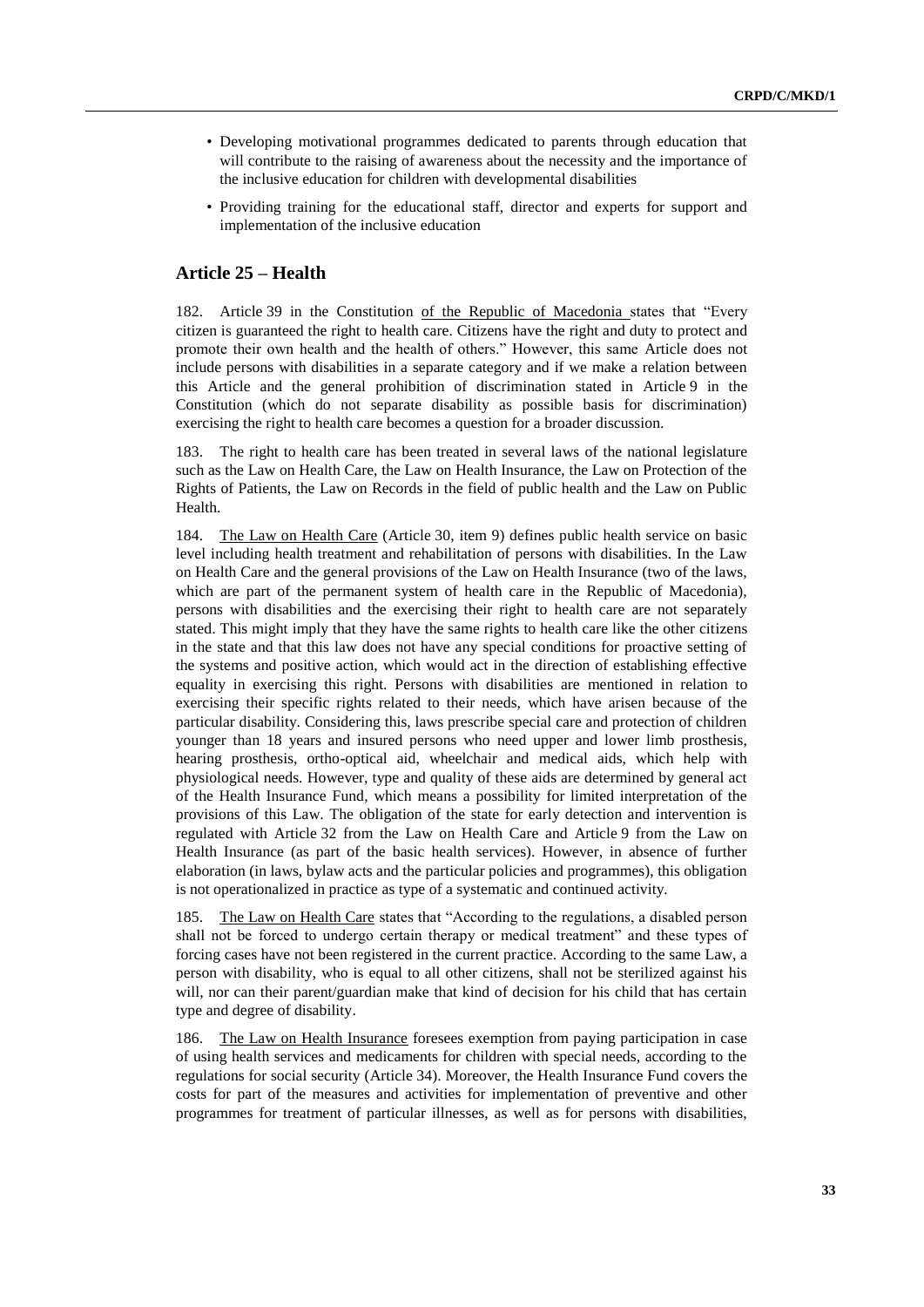pursuant to the Law on Health Care (Article 63). The Law on Health Insurance treats disability (disabilities), above all, as part of the ability to work and the possibility of performing work assignments. The only exceptions are the protective provisions related to children with developmental disorders. Pursuant to Article 54 and Article 56 of the Law on Health Insurance, and Article 59 and Article 76 of the Law on Health Care, the Health Insurance Fund of the Republic of Macedonia and the Ministry of Health have adopted several bylaws (rulebooks, decisions and guidelines) which among the others, include the elements related to exercising the right to health for disabled persons. These bylaws, above all, are related to exercising the right to particular orthopaedic aids, in other words, related to the determining the disability.

187. The Law on Protection of Rights of Patients does not separate persons with disabilities and the general anti-discriminatory provision, given in Article 5, does not mention disability as possible ground for discrimination.

188. The Law on Termination of Pregnancy, which regulates conditions for termination of pregnancy, the procedure for approval of terminating pregnancy, conditions which health institutions should meet for performing the procedure termination of pregnancy and the supervision of the conditions and the procedure for terminating the pregnancy, Article 3, paragraphs 2 and 3, to protect the health of a pregnant woman, regulates the following: "if the pregnant woman is underage or deprived from working ability, the termination of the pregnancy can be done before the expiration of ten weeks from the day of conceiving, with written consent from the parent, or the guardian of the pregnant woman, in a manner and form prescribed by the regulations for protection of patients' rights.

189. Article 9 from the Law on Biomedically Assisted Fertilization, regulates who can use the procedure for biomedically assisted fertilization, as follows: adult men and women, with working ability that are in marriage or illegitimate union, who previously had unsuccessful medical treatment or concluded that treatment with other methods is useless, in cases when the chances for a severe inheritable disease can be transmitted to the offspring, who according to their age and general health condition are capable of parenting, as well as adult women, with working ability, unmarried or do not live in illegitimate union, if they previously had unsuccessful treatment or concluded that medical treatment with other methods is useless, who according to their age and general health condition are capable of parenting. If the person has limited or taken working ability, they shall not use the procedure of biomedically assisted fertilization. At the same time, the same law regulates that before the implementation of the procedure of allogeneic biomedically assisted fertilization, in which donated gametes or embryos are used, all users of biomedically assisted fertilization procedure shall be legally and psychologically advised in order to evaluate whether these persons possess parenting abilities, if they are capable to look after offspring and to provide conditions for healthy raising and development of their child, to certify their ability to judge and make decisions, in other words whether they can understand the procedure of biomedically assisted fertilization for which they have decided.

190. The Law on Records in the Field of Public Health includes keeping records and registers of children with special needs by competent public health institutions. Pursuant to the same law, public health institutions shall keep individual records of children with special needs (Article 8), and the State Public Health Care Institution shall keep records of children with special needs (Article 11). Keeping records is significantly important for the provision of the particular health services, though, it is necessary condition for building the policies of positive action and indiscrimination.

191. The Law on Public Health, just like most of the other laws related to public health, does not include prohibition of discrimination and general mentioning of persons with disabilities, as separate category related to specific obligations of the state.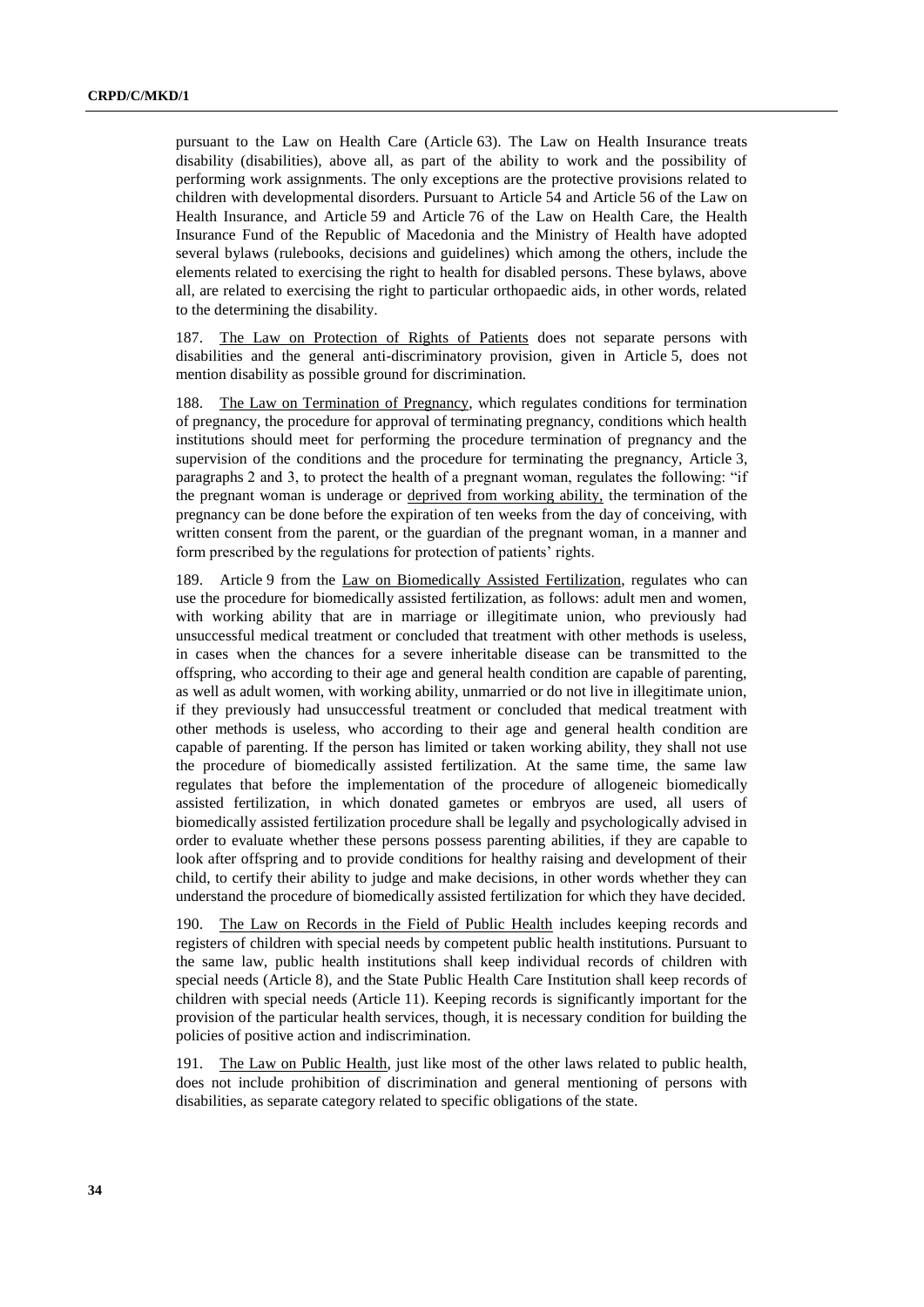192. The Law on Mental Health regulates part of the specific rights of part of persons with disabilities, related to public health. Pursuant to the law, the protection of persons with mental illness (a term used in the Law) is based on providing the best care, treatment and rehabilitation, in accordance with the current achievements in the field and within the frames of the available means, particular individual needs of a person, without any psychological and physical abuse, with full respect to the dignity of his personality and in his best interest (Article 3). Article 7 of the Law states that "the personality, dignity and privacy of every person with mental illness shall be respected." Also, the Law provides that every person with mental illness has the right to care, medical treatment and rehabilitation, which mostly are in accordance with their individual needs and abilities, and they are improving the condition with their mental health, in order to be able to be included in the community (Article 9). The Law is based on the principles of the UN Convention for the rights of persons with disabilities and its particular use correlates with the right to public health, defined in Article 25 of the Convention.

193. The National Strategy on Achieving Equal Rights for the Persons with Disabilities in the Republic of Macedonia (Revised) 2010–2018 in Part 3. Health care, habilitation and rehabilitation of the National Strategy includes nine measures for improving the health of persons with disabilities:

- Adoption of regulations for providing effective health care for persons with disabilities
- Providing particular approach to general public health services
- Obligatory transformation of the evaluation system which will function and will be based on the capabilities of the persons with disabilities
- Exercising the right to using particular aids
- Providing the necessary medicaments
- Developing programmes for early detection, diagnostics and early intervention, establishing developmental centres
- Education of public health workers and developing awareness for disabilities
- Exercising the improving the right to health care, especially for children with disabilities
- Programmes for adequate and quality health care service, related to sexual and reproductive health

194. Being the most significant strategic document for defining priorities in the area of sexual and reproductive health, the National Strategy for Sexual and Reproductive Health of the Republic of Macedonia 2010–2020 plans, mobilizes and coordinates resources which are needed for effective action based on four main principles such as human rights, gender equality, multisectoral approach and involvement of the communities and the same is based on already existing policies and strategies, integrated in one place, with main aim to improve quality of life of the citizens in the Republic of Macedonia, among the others, through improving sexual and reproductive health, through effective and adequate health programmes.

195. One of the specific aims of this document is improving sexual and reproductive health of vulnerable and marginalized groups including persons with disabilities, in order to inform them more about the measures for protection of their sexual and reproductive health, through their education, as well as education of health workers to be able to work with these vulnerable groups in relation to planning family and using contraceptive methods.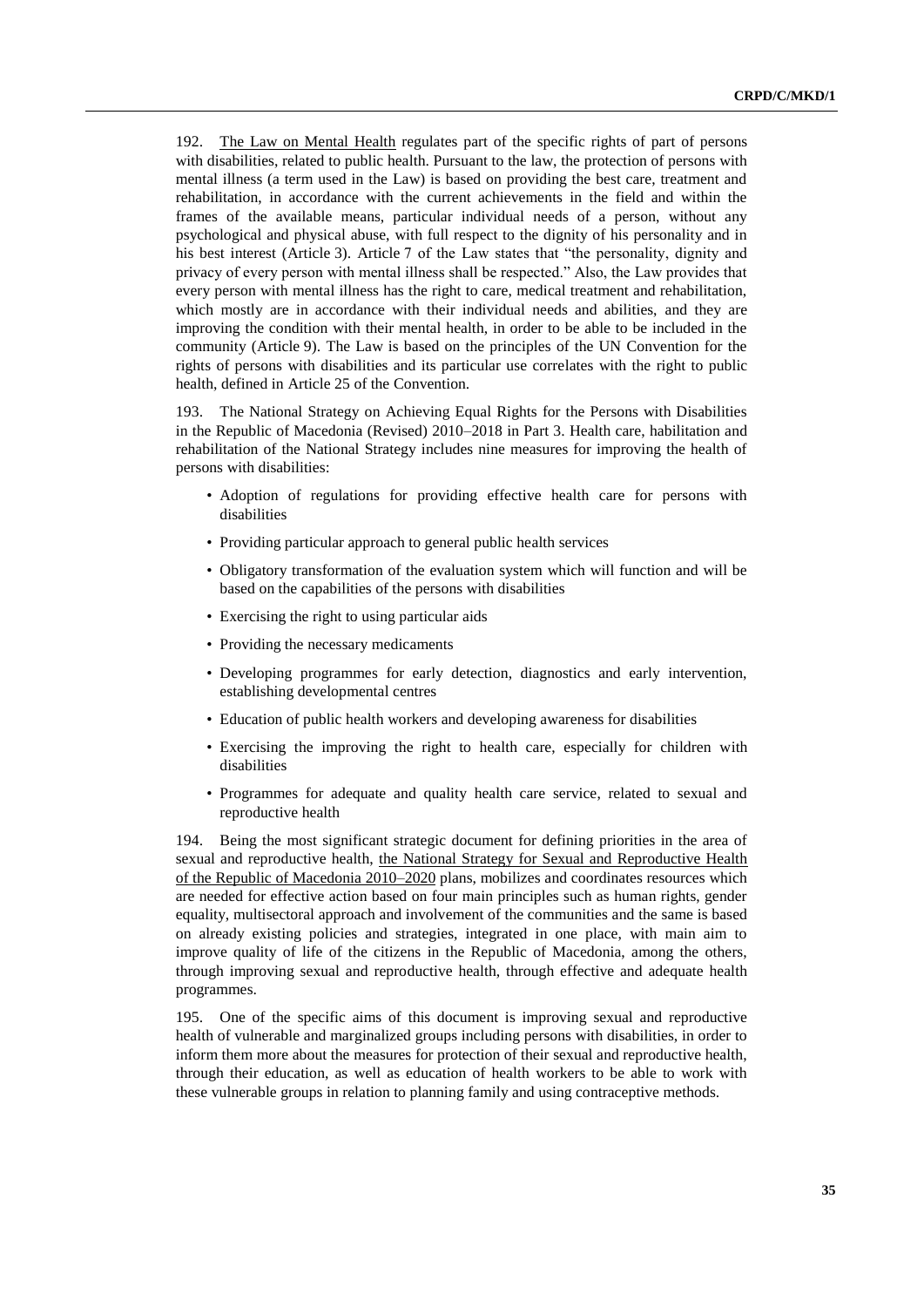196. The Draft Strategic Plan of the Ministry of Health 2012–2014 which like one basic plan for development of the Ministry of Health, contains programmes and activities which are planned for achieving goals of this three-year period, result from the determined public health strategy until 2020, the UN Millennium Goals in the field of health and other strategies, and the same strategies are in accordance with the annual work programmes of the Government of the Republic of Macedonia. This, so called, planning process defines the priority questions as well, which are adopted by the Ministry of Health in the form of policies, which include forecasts and budget estimations of the Ministry, primary referring to strategic priorities and strategic goals, such as improved health condition of population, improved quality of health care and health services for patients, improved availability and conformity in providing public health services for the population, especially separating youth (pupils and students) as a separate category and elderly persons (retired persons with pension less than the average paid in the Republic of Macedonia), except persons with disabilities. Regarding the programmes for public health care and prevention, as well as the curative health care, there is not a special programme for health protection of persons with disabilities, according to the pattern of the already existing programmes for curative public health care for separate categories, such as persons with addictions, persons with mental disorders, etc.

### **Article 26 – Habilitation and rehabilitation**

197. Rehabilitation is part of the health care in the Republic of Macedonia, in other words, rehabilitation is integrated into the health care which is guaranteed to every citizen in the Republic of Macedonia, according to Article 39 of the Constitution of the Republic of Macedonia that: "Every citizen is guaranteed the right to health care. Citizens have the right and duty to protect and promote their own health and the health of others."

198. The Law on Health Care, the Law on Health Insurance and the bylaws that result of the two laws, regulate the right to health care of persons with disabilities.

199. The Law on Health Care (Article 15) defines rehabilitation as health treatment to revitalize or replace physical, psychical and social capacities of the patient which are innate, or are caused due to illness, or injury.

200. The Law on Health Insurance, just like the Rulebook on the Content and Manner of Exercising the Rights and Obligations of the Mandatory Health Insurance, regulates the exercising of the right to medical rehabilitation, which is implemented in ambulance polyclinic conditions, within the hospital treatment, as well as in specialized public health institutions.

201. The rehabilitation programmes in the Republic of Macedonia in the larger municipalities are practiced in the centres for rehabilitation or within the medical centres through the rehabilitation divisions, and they have teams with particular profiles (psychologist, logopedist, defectologist, social worker, etc.):

- Early detection, intervention and treatment are available in the developmental counselling centres in Skopje and Bitola
- Institute for Medical Rehabilitation in Skopje, set on a national level, which provides physical rehabilitation for persons with intellectual disability
- Institute for Mental Health for Children and Youth "Mladost" Skopje
- The Institute for Rehabilitation of Hearing, Speech and Voice (Skopje and Bitola) implements rehabilitation programmes for children with intellectual disability at preschool and school age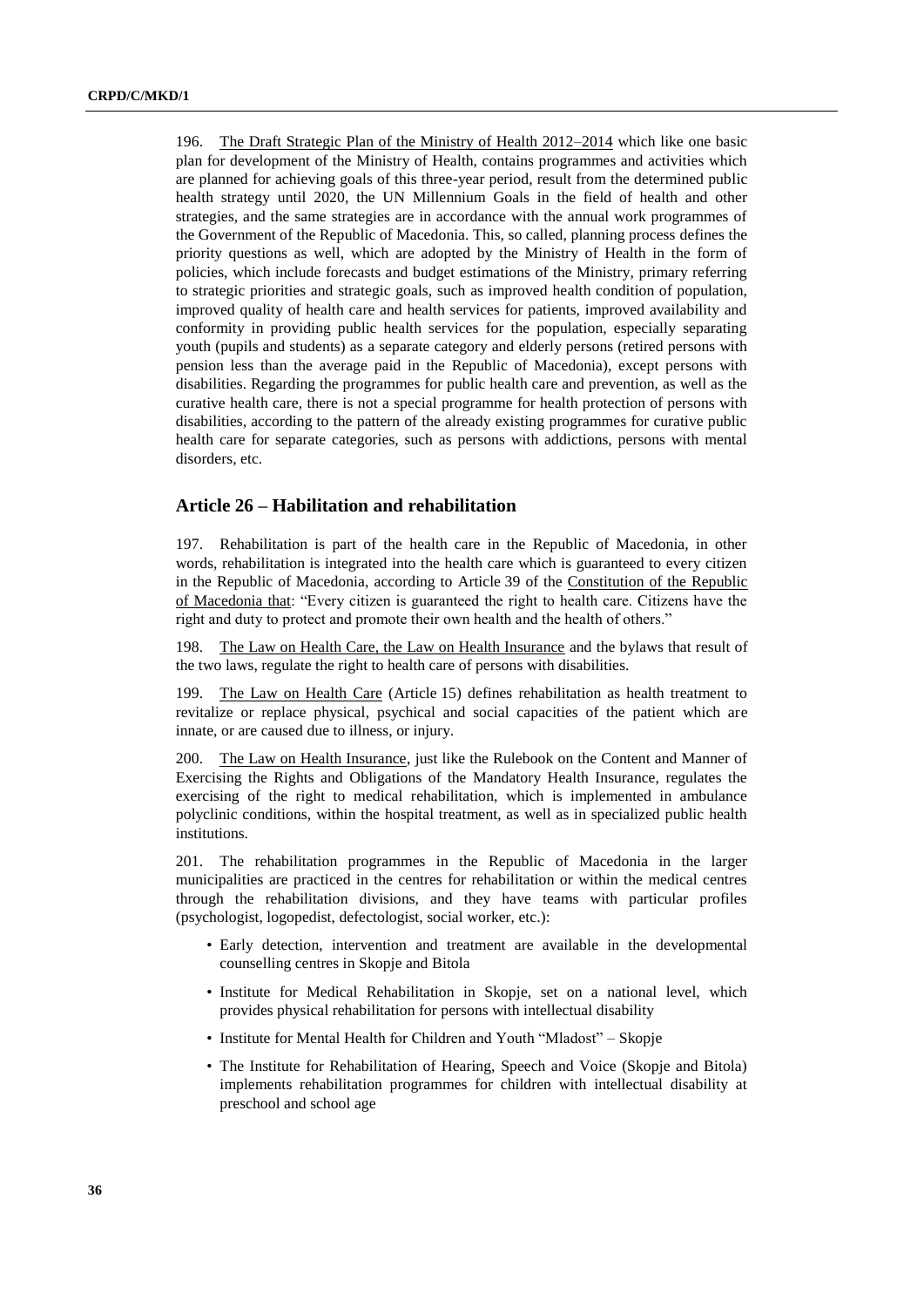- The Institute for Rehabilitation of Children and Youth in Skopje is a specialized institution for working rehabilitation of persons with average or severe intellectual disability up to adolescents age and there is a possibility of accommodation in a dorm
- Working training for persons with intellectual disability is available in Skopje and Shtip (state secondary schools for education and rehabilitation)
- Occupational therapy is available in the daily centres for adolescents

## **Article 27 – Work and Employment**

202. Article 32 of the Constitution of the Republic of Macedonia, guarantees that everyone has the right to work, free choice of employment, protection at work and material assistance during temporary unemployment. Every job is open to all under equal conditions. Every employee has a right to appropriate remuneration. Every employee has the right to paid daily, weekly and annual leave. Employees cannot waive this right. The exercise of the rights of employees and their position are regulated by law and collective agreements. In the past few years, in the Republic of Macedonia there are obvious attempts for improving the condition of persons with disabilities in terms of their employment, for example, through promoting active measures and policies, as well as by improving the already existing legal framework.

203. The Government of the Republic of Macedonia, in the National Strategy on Achieving Equal Rights for the Persons with Disabilities in the Republic of Macedonia (Revised) 2010–2018 as a special goal highlights the provision of equal opportunities for work and employment of persons with disabilities by developing and use of systematic solutions based on the needs and capabilities, which will be reached through the following measures:

- Raising the level of knowledge and competencies of all social actors directly included in the process of creating and applying the policies for employment of persons with disabilities
- Development of technical and professional qualification through trainings, further education, professional training, and other forms of learning through work of persons with disabilities
- Strengthening the motivation of the persons with disabilities, because of their inclusion in the working process through promotion of the principle of active living
- Strengthening the roles and responsibilities of the social partners because of all inclusive approach in the field of employment of persons with disabilities
- Development and establishment of a system for informing about employments, for the persons with disabilities, as well as for the employers
- Development of mechanisms for evaluations of the working capabilities and needs based on international standards
- Development of an economic model according to the Active Measures for Employment through the Operational Plans for Employment of the Government
- Development of mechanisms and resources for professional rehabilitation

204. The Law on Employment of Persons with Disability regulates the special conditions for employment and working of persons with disabilities: when these persons are working individually such as sole proprietor, when they work for an employer or they are the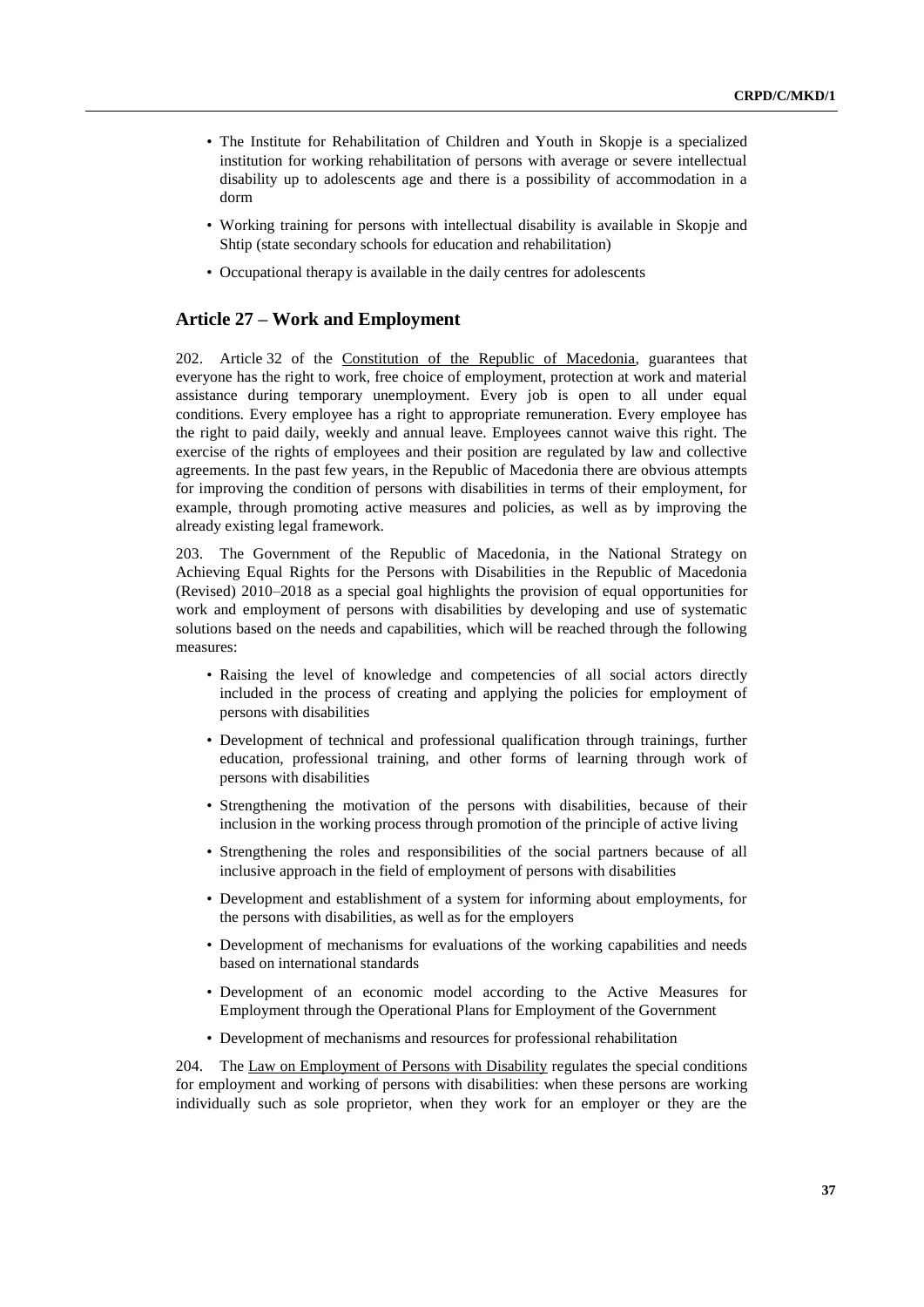employers, work in public administration, local self-government units, public enterprises, institutions, agencies, funds and other state institutions.

205. A person with disabilities, according to this law, is a person with damaged sight, damaged hearing, with impediments of the voice, speech and language, bodily disabled person, person with impediments in the intellectual development and person with combination of impediments who, because of the level of disabilities, has specific needs when working.

206. The Law provides measures for improving the conditions for employment and working of the disabled person:

- Giving irrevocable assets for employment of indefinite time of unemployed persons with disabilities, adaptation at the work place where the disabled person will work, if is necessary, and supplying equipment according to the criteria and in a manner determined by act from the Minister of Labour and Social Policy
- Tax exemption and providing assets for contributions and
- Financial support in the working

207. Pursuant to the law, the employer shall pay a salary to the person with disabilities according to the law, collective agreement and employment contract. The employer shall pay the salary to the employed person with disabilities to a bank account, and the salary can be withdrawn by the same person with disabilities, their spouse, parent or guardian. It is of great importance that when an employer employs a person with disabilities, to create particular conditions for working and adaptation at the work place depending on the work position, type and degree of education and type and degree of disabilities of the person with disabilities being employed.

208. The Law on Employment of Persons with Disabilities focuses on protection associations for employment of disabled persons. Protection association is established and functions as protection association if it employs at least ten persons for indefinite period, from which at least 40 percent from the total number of employees are persons with disabilities, from which half are persons with determined disabilities. Also, the Law provides working training, such as training the person with disability for practical work for particular jobs according to the needs of the employer and the person with disabilities.

209. Due to financing the activities for improving the conditions for employment and working of the persons with disability, adaptation of the work place and supply of equipment, 10 percent of the total earnings of the regular contribution for employment are set aside on the bank account of the Agency (Special fund) not later than the  $30<sup>th</sup>$  of the month for the previous month. The assets of this fund are used by the person with disabilities who works individually as sole proprietor, protection association and other legal entity that submit a request for allocation of assets from the Special fund, to the Managing Board of the Agency.

210. The Law offers incentives for employing persons with disabilities through providing irrevocable assets from the Special Fund, on several bases:

- For employment of a person with disabilities for indefinite period, 20 average net salaries paid in the Republic of Macedonia for the previous year before the employment are given as assets, or an amount of 40 average net salaries paid in the Republic of Macedonia for the previous year before the employment for employing a blind person with damaged sight between 90 and 100 percent and bodily disabled person who needs a wheelchair to move.
- For adaptation of the workplace, assets in amount of 100,000 denars are given and the same amount of money can be used again if the changes of technical-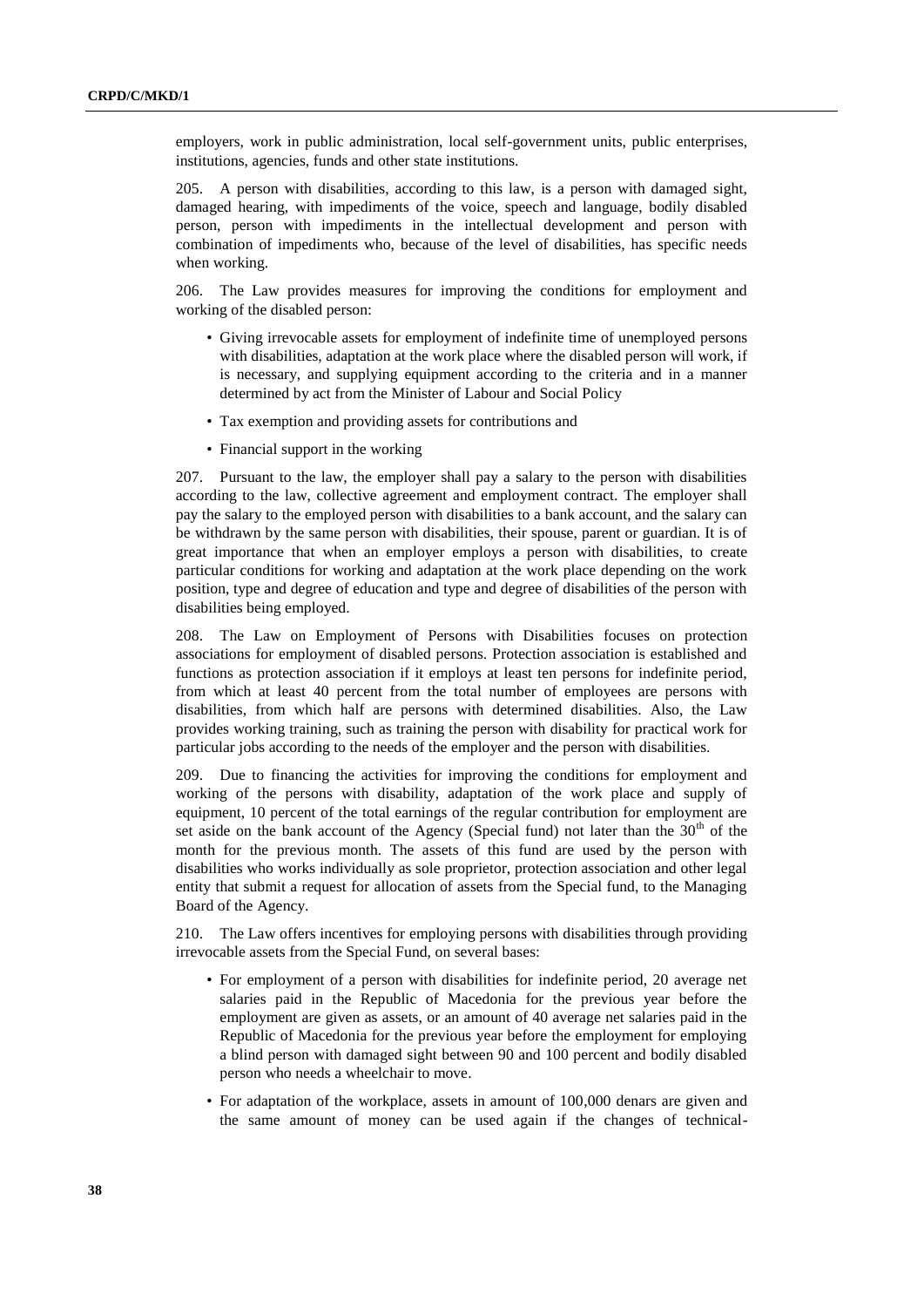technological process require that or the degree of disabilities of the disabled person. and

• For supply of equipment, assets in amount of 200 average net salaries paid in the Republic of Macedonia in the previous year, are given, but the requestor shall participate with 25 percent of the particular amount (personal assets, bank loan or personal assets of the company's owner), in the fiscal value of the programme, and the amount of the given assets may be up to the amount of the property and the permanent capital registered in the records of the requestor (founding deposit, equipment, building and business facilities, shops, etc.) and to deliver mortgage in ratio of 2:1 or bank guarantee in the amount of the approved assets. The mortgage or bank guarantee shall be valid for minimum of three years. The basic criterion for determining the amount of the given irrevocable assets for equipment is the number of employed persons with disabilities.

211. Persons with disabilities who are registered as unemployed in the Employment Service Agency of the Republic of Macedonia are included in the Operational Plan of Active Measures for their employment at the labour market, implemented by the Employment Service Agency in 2012 and 2013 for which assets in amount of 187,000,000 denars are foreseen in the Budget of the Republic of Macedonia, which as target group have the registered 2,000 persons with disabilities.

212. According to the records in the Employment Service Agency of the Republic of Macedonia, there are total of:

- 291 protection associations, which have employed 6,741 persons, from which 2,455 are persons with disabilities
- 258 sole proprietors, which have employed 387 persons, from which 266 are persons with disabilities
- 99 public institutions have employed 51,190 persons, from which 153 are persons with disabilities
- 887 other legal entities have employed 64,944 persons, from which 1,119 are persons with disabilities

213. The Employment Service Agency of the Republic of Macedonia registered total number of 2,034 unemployed persons with disabilities, concluded on  $31<sup>st</sup>$  of December, 2013.

214. The Labour Law contains provisions which refer to the persons with disabilities. Article 6 of this Law provides prohibition of discrimination and determines that the employer shall not put the requestor of employment or the employee in unequal condition due to racial or ethnical background, skin colour, gender, age, health condition, that is disabilities, religious, political or any other belief, trade union membership, national or social background, family status, property, sex orientation or due to other personal reasons. Regarding the conditions for signing an employment contract, Article 19 prescribes that the disabled person capable of doing certain works, is considered as healthy and capable for signing a contract for performing those activities.

215. Positive measure of the Labour Law is increasing the duration of annual leave for three more working days for a person with disabilities, worker with at least 60 percent bodily damage and worker who looks after a child with bodily or mental impediment (Article 137).

216. One of the rights arising from this Law, tightly related to the Law on Social Care is the right to part-time for a parent of child with development impediments and special education needs (Article 169): "One of the parents of a child with development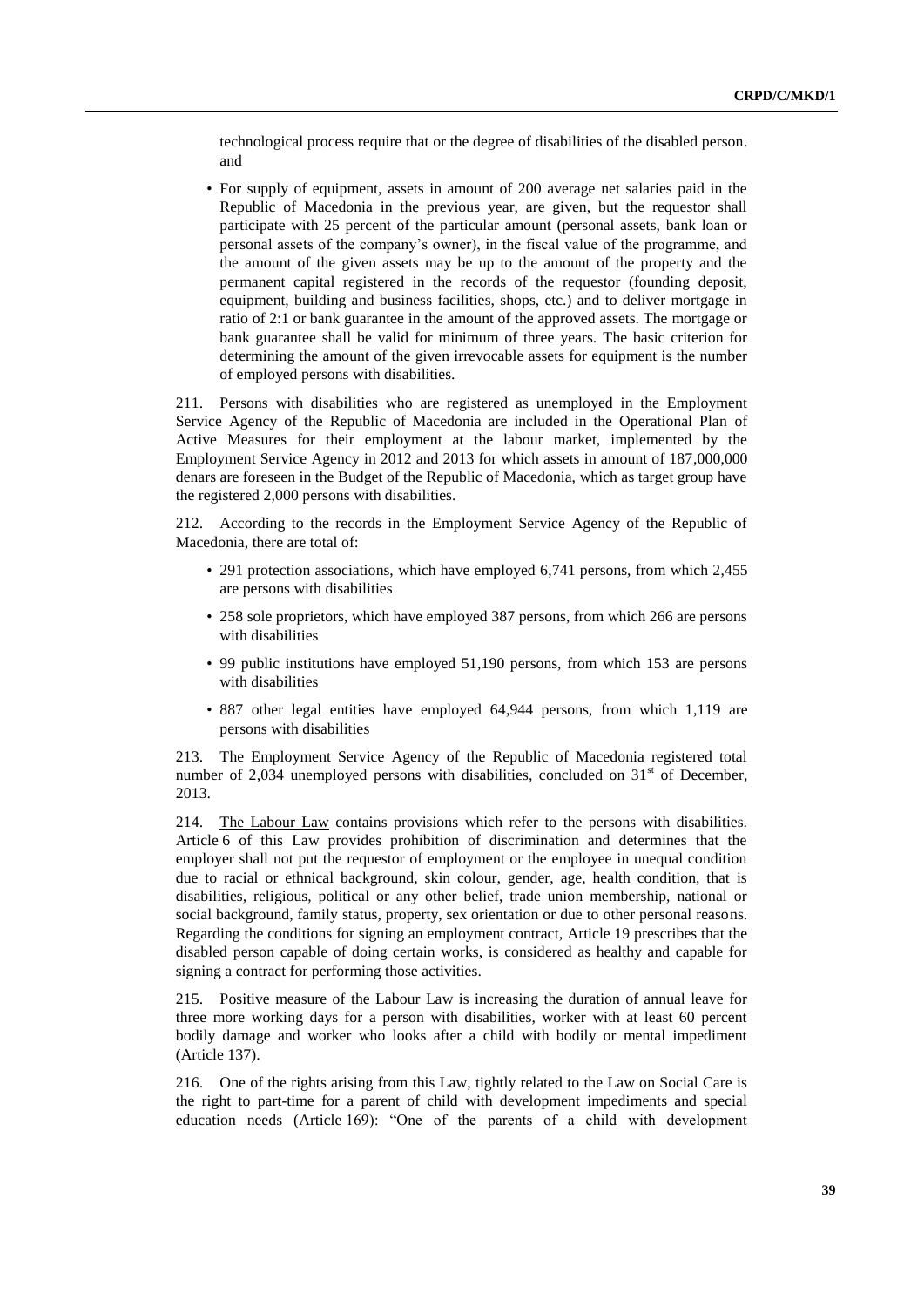impediments and special education needs has the right to work part-time if both parents are employed or if it is a case of a single parent, according to the findings from a competent medical commission, if the child is not accommodated in an institution for social and health care. The part-time in paragraph (1) of this Article shall be considered as full-time, and the right to salary compensations shall be paid according to the regulations for social care."

217. The Law on Secondary Education prescribes training of persons with disabilities for working and productive activity, and the Law on Social care prescribes the right to training for working and productive activity for persons with average and severe intellectual impediments.

218. During November, 2013, there was a public announcement for employment of 300 persons with disabilities of different type and degree for indefinite period through the Public Enterprise Makedonski Shumi, which was expected to cover larger part of this category of persons in the public sector, and at the same time significantly to improve their social and economic integration in the society.

219. A Memorandum of Cooperation has been signed between the Ministry of Labour and Social Policy and the Macedonian Chamber of Commerce for creating a Fund to Support persons with disabilities, according to the programme activities for collaboration with the business community, in order to promote certain presence of particular groups of workers, such as persons with disabilities, with emphasis on providing particular measures for technical rehabilitation of persons with disabilities and promoting opportunities for employment of the same persons on the labour market, by creating conditions for their complete integration in society. In that direction, the Ministry of Labour and Social Policy opened a special bank account for donations from the members of the Macedonian Chamber of Commerce, and the assets shall be used for persons with disabilities.

### **Article 28 – Adequate Standard of Living and Social Protection**

220. Article 34 from the Constitution of the Republic of Macedonia guarantees the right of all citizens to social security and social insurance regulated by law and collective agreement. Article 35 from the Constitution defines the role of the state, which takes care of the social care and social security of citizens according to the right to social justice. The Republic guarantees the right to help for the infirm and the unfit for work. The Republic provides special care for persons with disabilities and conditions for their inclusion in the social life.

221. Several strategic documents adopted by the Government of the Republic of Macedonia refer to improving the system of social care in the Republic of Macedonia and the same documents include persons with mental and bodily impediments.

222. The National Strategy for decreasing poverty and social exclusion (revised 2010-2020) foresees a large number of activities and measures concerning persons with impediments. Some of the particular measures in the area No. 3 of the Strategy are focused on promotion of social and children protection and building a new social model, including provision of accesses to institutional and non-institutional forms to protect persons with impediments. Support for vulnerable groups is included in the area No. 7, which provides development of mechanisms for decreasing poverty and social exclusion of vulnerable categories of citizens, and there is a significant part dedicated to finding a solution for the rights and requests of persons with impediments and disabilities.

223. The National Strategy for equal rights of persons with disabilities, revised (2010-2018) includes five measures directed towards providing social security and total enjoyment of the same right of persons with disabilities: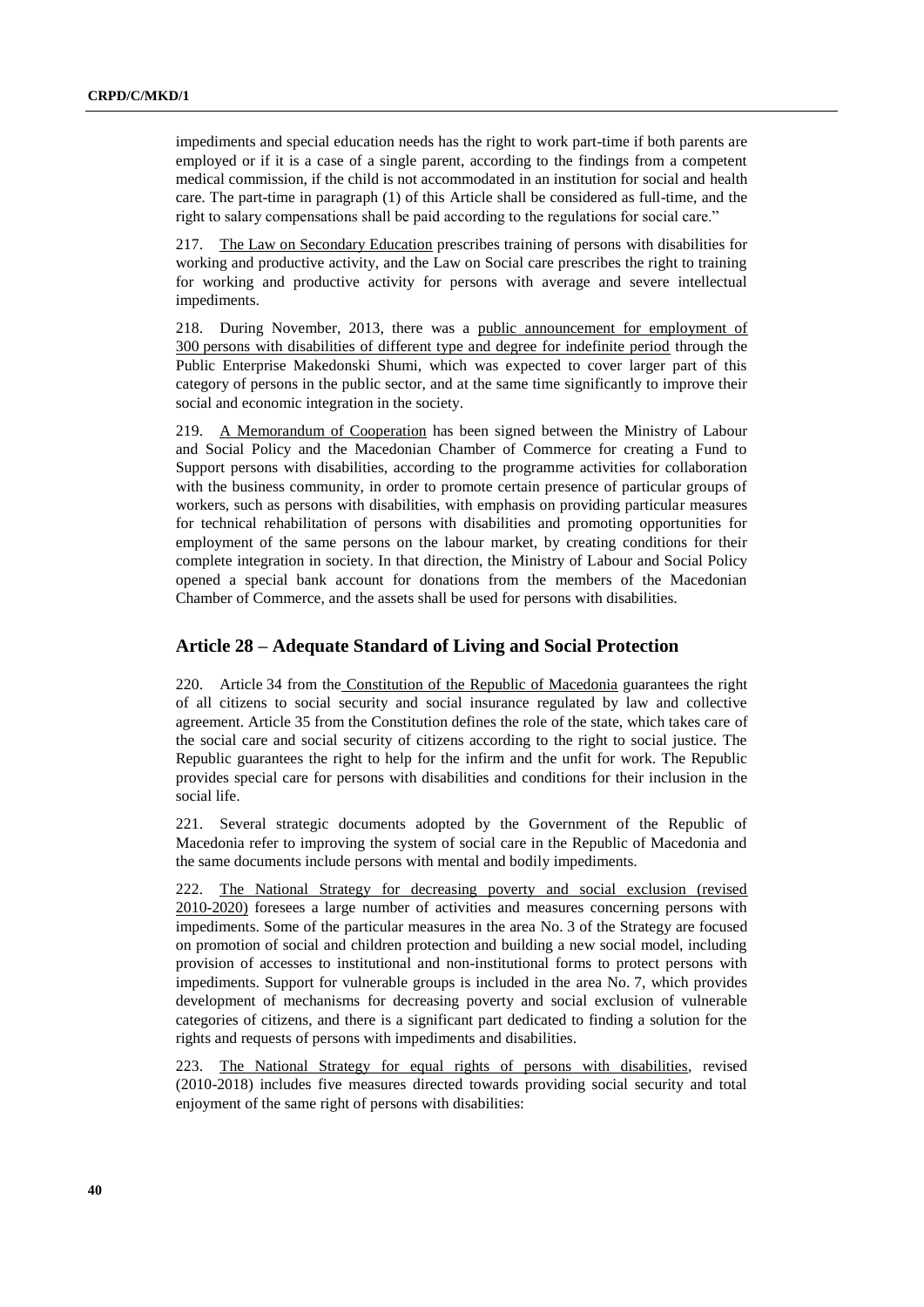- Providing equal access to persons with disabilities to particular services, assets and other assistance to meet the needs related to the disabilities
- Development of regulatory mechanisms for quality services of the persons with disabilities
- Inclusion of the persons with disabilities when making and implementing programmes for decreasing poverty
- Providing equal access based on non-discrimination of persons with disabilities to the programmes for pension insurance
- Developing programmes for housing and providing equal access to the publicly financed social housing programmes through the active measures for housing of the Government

224. The two basic laws which regulate social care in the Republic of Macedonia are the Law on Child Protection and the Law on Social Care.

225. Social care is defined as a system of measures, activities and policies to stop and overcome the basic social risks to which the citizens are exposed during their life, for decreasing poverty and social exclusion and strengthening their capacity for personal protection.

- 226. According to the Law on Social Care, the term social risk means:
	- Health risks (illness, injury and disabilities)
	- Age and aging risks
	- Single parenting risks
	- Unemployment risks, losing subsistence income based on work, etc.
	- Poverty risks and
	- Other types of risks of social exclusion

227. According to Article 44 from the Law on Social Care, the rights to social care financial benefit are:

- Social welfare
- Permanent financial benefit
- Financial benefit to a person with a status orphan until 18
- Financial benefit to a mother that gave birth to a fourth child
- Financial benefit for assistance and care of other person
- One-time financial benefit and in-kind aid
- Salary compensation for working part-time due to looking after a child with bodily or mental impediments in their development
- Financial benefit of social housing
- Benefit for blindness and mobility

228. The right to social welfare is provided to a person capable of working and housekeeping, financially insecure and who cannot provide existential assets according to other bases. Social welfare is available for persons with intellectual impediments and their families, if the income in the house is lower than the amount of social welfare and unless they do not possess property that enables them to survive.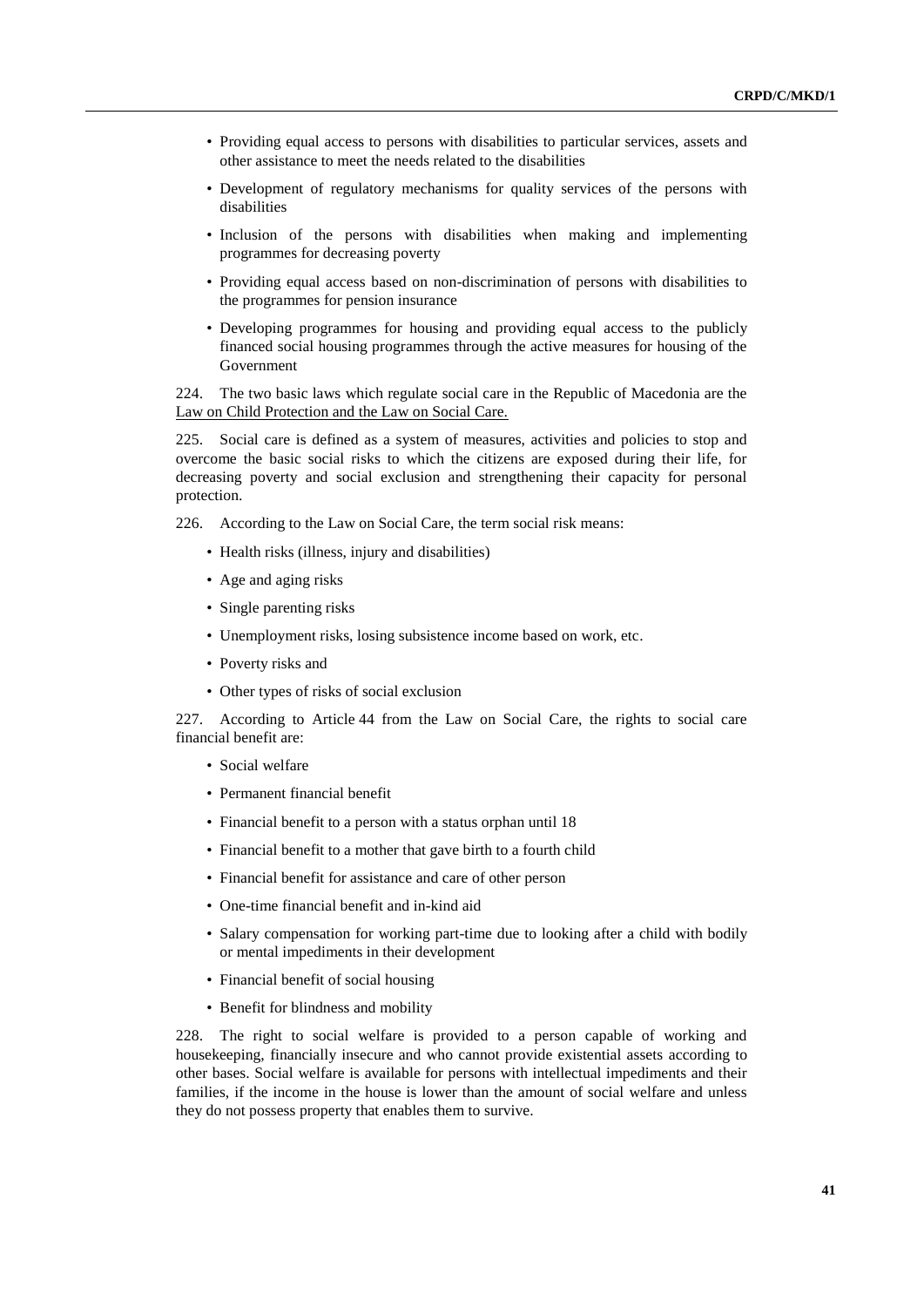229. The right to regular financial benefit has a person unable to work and financially insecure, who cannot provide existential assets according to other regulations. A person incapable of work, in terms of this law, is considered someone who is:

- With medium, severe and deep impediments of their intellectual development and a person with combined and other impediments in development, who is unable to acquire a degree due to their degree of impediments, as well as a person with bodily impediment, which prevents them from working
- A mentally ill person and person with permanent change in their health condition, which prevents them from working

230. Inability to work of persons over 26, is determined by an experts committee with personal findings, evaluation and opinion, which works in a public institution and treats problems in the field of psychophysical development of persons with particular type of impediment, within the frames of its function, or by another legal entity.

231. Inability to work is considered as determined of a 26-year-old person with medium, severe and deep impediments in mental development, a person with more severe and the most severe impediments, as well as a completely blind person whose sight and degree of impediment is determined by finding, evaluation and opinion of a professional institution, and decision of the centre for social care.

232. Right to financial benefit for assistance and care of other person, has a person over the age of 26, with medium, severe or deep impediments in mental development, a person with more severe and the most severe bodily impediment, completely blind person, as well as a person with permanent changes in health condition, who needs assistance and care from another person due to inability to meet his own life needs, unless this right is not met pursuant to other regulations.

233. The amount of the financial benefit for assistance and care of other person is determined according to the extension of the needs of assistance and care of other person.

- A need of assistance and care of other person in larger extension has a person with severe and deep impediments in mental development, a person with more severe and the most severe bodily impediments, completely blind person, as well as a person with permanent changes in health condition, who is unable to meet their basic living needs because of the abovementioned reason, does not move with orthopaedic aids by himself in the apartment or outside the apartment, does not feed by himself, get dressed, keep personal hygiene or doing basic physiological needs
- The need of assistance and care of other person in small extension has a person with medium impediments in mental development and a person who is unable to meet their basic life needs without help of other person due to permanent changes of their health condition

234. The amount of the financial benefit for assistance and care of other person of larger extension is 4,185 denars, while small extension the amount is 3,702 denars.

235. The need of assistance and care of other person is determined by expert committee which either works in a public institution which treats problems in the field of psychophysical development of persons with particular type of impediment, within its field, or other legal entity. With the exception of the above mentioned, a person over the age of 26 with severe and deep impediments in the development, a person with more severe and the most severe bodily impediment, as well as completely blind person whose sight and degree of impediment is determined by findings, evaluation and opinion of experts committee and decision of the social care centre, has the right to financial benefit for assistance and care of other person.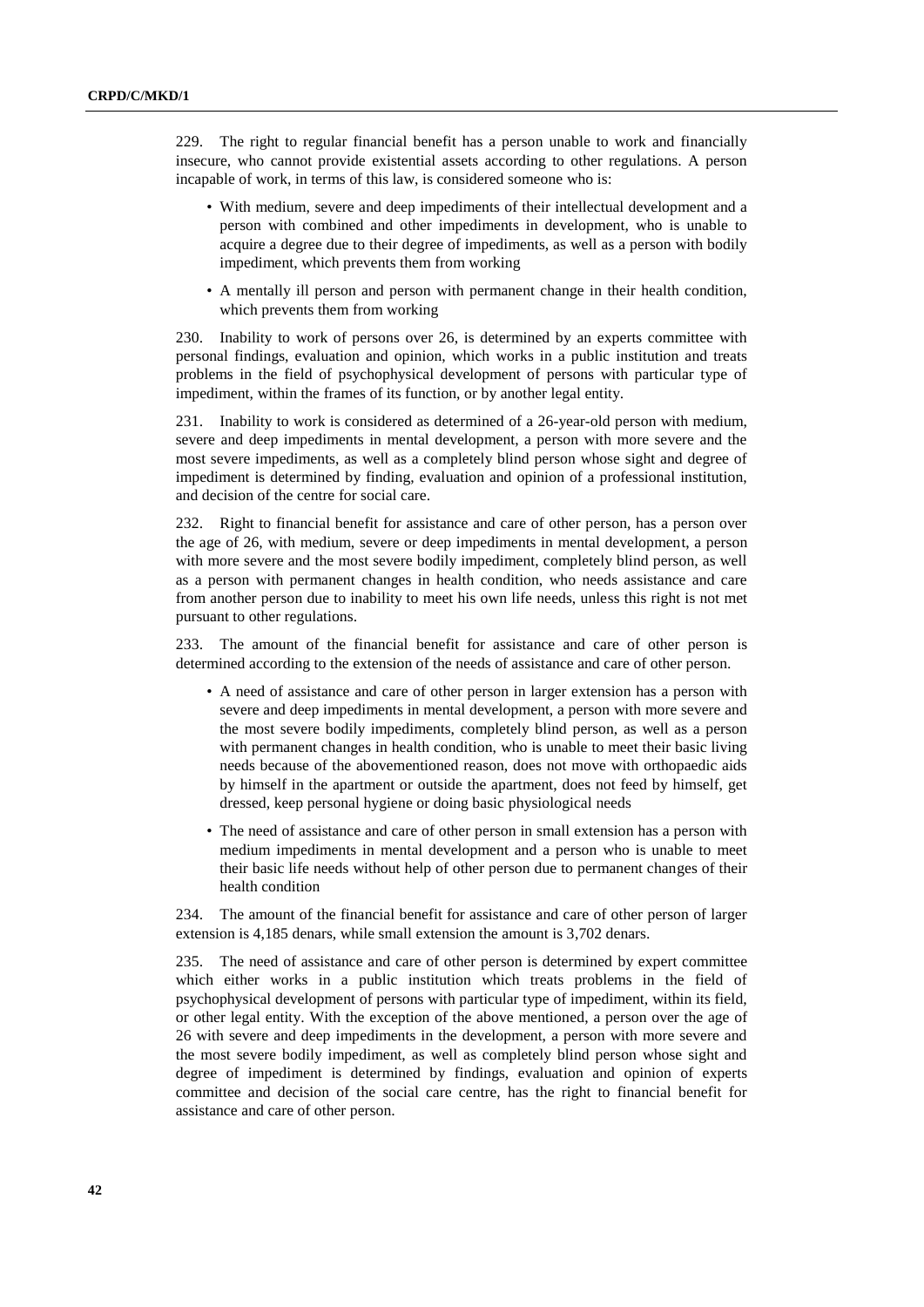236. A one-time financial benefit or in-kind aid is given to a person or a family in the position of social risk, as well as to victims of natural disaster or epidemics and longer treatment in health institution.

237. The right to salary compensation for working part-time due to assistance and care of a child with bodily or mental impediments in the development and the most severe chronic illnesses, regulated by the Labour Law, is exercised in the centre.

238. The amount of the salary compensation is 4,800 denars.

239. The right to financial benefit for housing is provided to socially vulnerable persons, who do not have housing conditions. Socially vulnerable persons are – users of permanent financial benefit and persons which were orphans until the age of 18, in other words until their guardianship ended, and the highest limit is the age 26.

240. Right to health care have the beneficiaries of the following:

- Permanent financial benefit
- Persons accommodated in fostering family
- Persons accommodated in social care institution (institutional and non-institutional care)
- Financial benefit beneficiaries for assistance and care of other person
- A person who had the status of orphan until the age of 18, the highest limit is the age of 26, and uses social welfare
- A person victim of family violence as protective measure in accordance with the Family Law and
- A person within the frames of living in a supportive community

241. The right to financial benefit for blindness is provided to completely blind persons at the age of 26 and over, and the right to financial benefit for mobility (Article 84-a) is provided to a person at the age of 26 and over with 100 percent bodily disability who is able to use a wheelchair by their own or with medium, severe and deep impediments in mental development who uses a wheelchair with assistance, due to creating conditions for equalization of their opportunities for inclusion in the everyday life of the community of these persons. The monthly amount of the financial benefit for mobility is 7,000 denars. The right to financial benefit for blindness or mobility is used when according to a decision from the centre for social care, the beneficiary is accommodated in an institution for social care, fostering family, small group house or organized housing with support.

242. According to the latest amendments of the Law on Social Care, in 2014, there is a new right to financial benefit of social care, financial benefit for deafness in the amount of 4,000 denars for total of 870 completely deaf persons and use of permanent right to financial benefit for mobility in the amount of 700 denars for about 1,000 persons with quadriplegia, the Budget of the Ministry of Labour and Social Policy provides additional assets in the amount of 84 million denars for the year of 2014.

243. These amendments provide financial benefit in the amount of 8,000 denars for parents who have children with impediments in their development, who will look after them without putting them into institution in the following 15 years, and which are not able to fulfil the right to age or other type of pension.

244. The permanent right to financial benefit for mobility and blindness in the amount of 700 denars, implemented since  $1<sup>st</sup>$  of July, 2012, in accordance with the existing Law on Social Care, is being used by 3,270 persons with 100 percent bodily impediment and blind persons.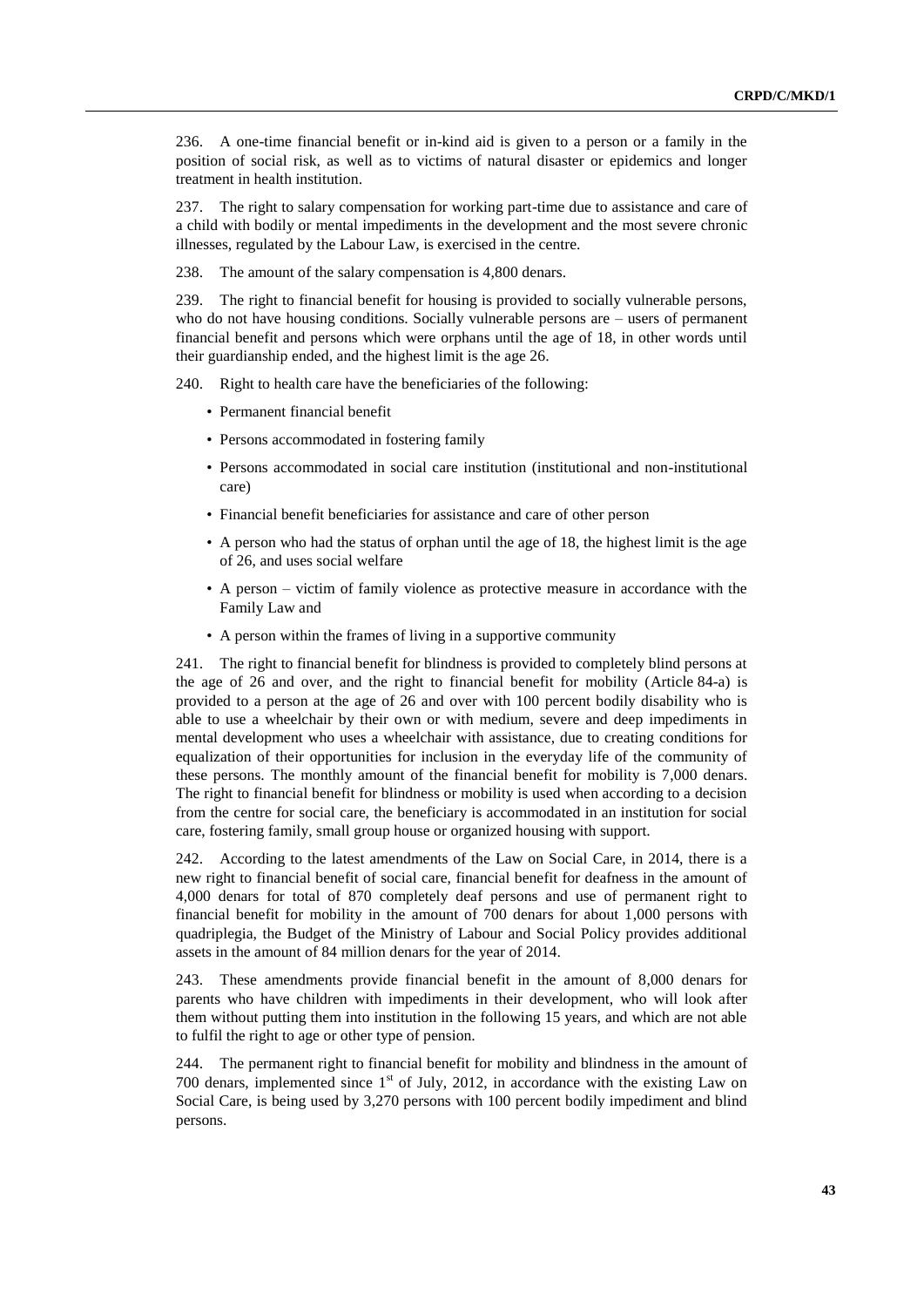245. The State Statistical Office in their statistic records with number 2.4.12.13/730 referring to social care of children, youth and adults, 2011–2012 in the Republic of Macedonia, gives the number of beneficiaries with physical and psychological impediments of some of the available forms of social care:

#### **Financial benefit**

| • Permanent financial benefit                           | 2,984  |
|---------------------------------------------------------|--------|
| One-time financial benefit                              | 968    |
| Assistance in education<br>٠                            | 1      |
| • Care and other conditions in the apartment            | 622    |
| Financial benefit for care on others<br>٠               | 14,336 |
| Financial benefit for rehabilitation<br>$\bullet$       | 1      |
| Other financial benefits                                | 83     |
| Other forms                                             | 294    |
| • Direction on education and qualification              | 4      |
| • Assistance in employment and protective workshops     | 5      |
| Other measures of the social care<br>٠                  | 21     |
| Assistance in fixing marriage and family relations<br>٠ | 28     |
| Assistance in exercising particular rights<br>٠         | 214    |
| Other services of the social care<br>٠                  | 4,467  |
| · Salary compensation for part-time working             | 16     |
| Beneficiaries of special financial benefit for children |        |

| • Number of children | 6.504 |
|----------------------|-------|
| • Number of families | 6.286 |

246. Regarding the setting of the system of social care, it is of special importance that local self-government have more significant role in the Republic of Macedonia, pursuant to the reforms for decentralization.

247. Such an opportunity is given in Article 11 and Article 12 of the Law on Social Care which define that the Municipality, the city of Skopje and municipalities in the city of Skopje provide exercising social care of persons with disabilities, orphans, children with impediments in the mental and bodily development, children on the street, children with upbringing-social problems, children in single-parent families, persons exposed to social risk, persons that misuse drugs, other psychotropic substances, precursors and alcohol, persons victims of family violence, persons victims of human trafficking, elderly persons without family care, through non-institutional and institutional forms of social care, housing and raising awareness of the population for the need of providing social care. The Municipality, the city of Skopje and municipalities within the city of Skopje, with their own decision, according to their financial standing, shall determine other rights in the field of social care, rights with larger extent than the extent of the rights regulated by this law and more affordable conditions for their exercising, as well as other forms of social care.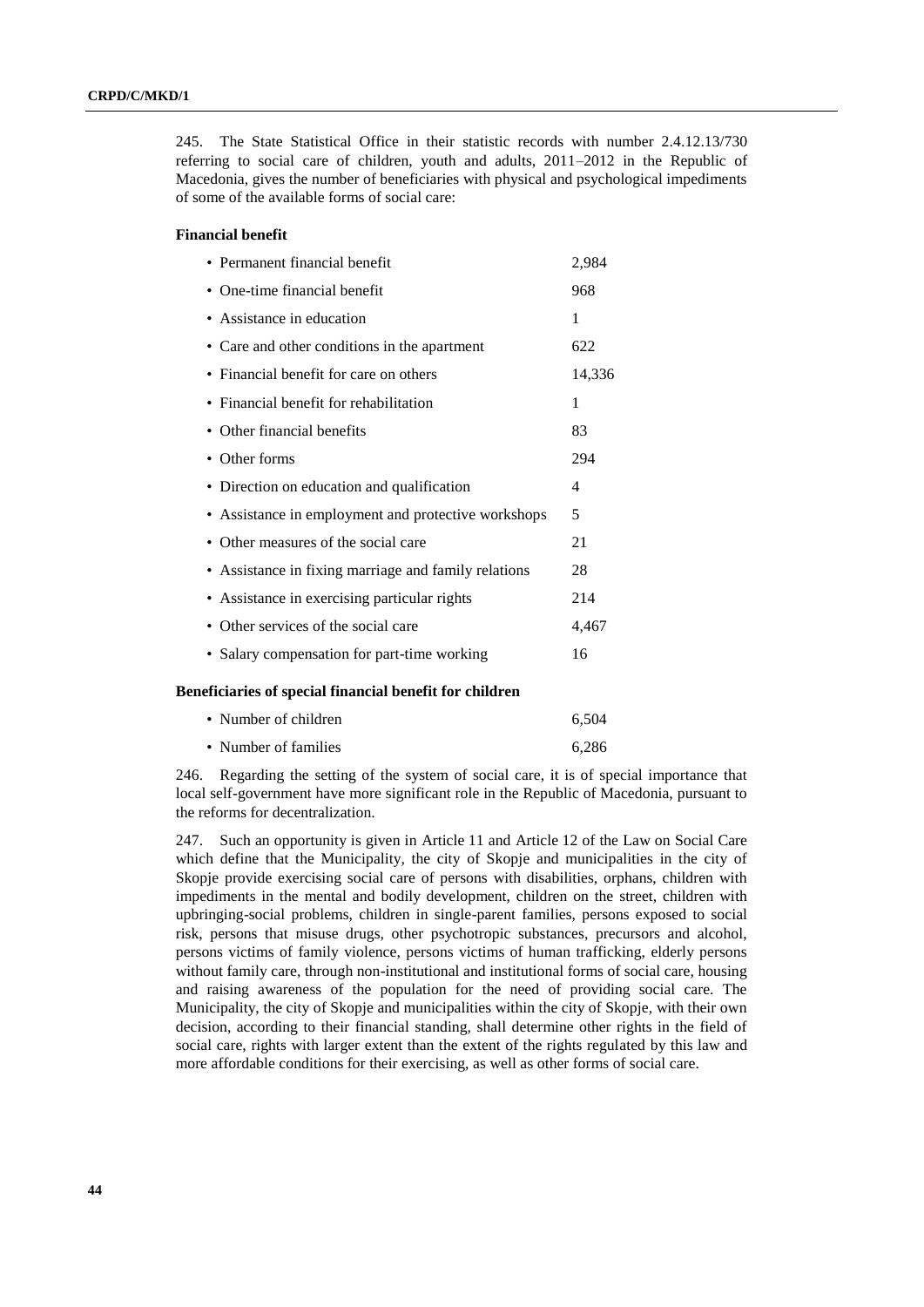## **Article 29 – Participation in Political and Public Life**

248. The Constitution of the Republic of Macedonia regulates that: Every citizen at the age of 18 and over, acquire the right to vote. The right to vote is equal, general and spontaneous, and it is accomplished with fair elections and secret voting. Persons who are unable to work are not allowed to vote. Every citizen has the right to participate in performing public functions.

249. Article 6 of the Election Code, regulates that every citizen of the Republic of Macedonia at the age of 18 and over, who is able to work and has permanent address of living in the election unit, municipality, in other words the city of Skopje, where the voting is performed, has the right to vote. Similar to this is the right to be elected, considering the fact that there are additional conditions not referring to disabilities.

250. On the other hand, representative candidate, member of the parliament and mayor shall be a citizen of the Republic of Macedonia if they are at the age of 18 or above, and are fully able to work. Considering this, persons with disabilities fulfil their right to vote unless it has been taken away or unless their working ability is limited.

251. According to this, disabilities by themselves cannot be the basis to prevent a person from voting. Only the person with taken working ability loses the right to vote. Who are the persons and how working ability is taken away from someone is explained in the part for justice access.

252. The Election Code provides that the person who is unable to vote at the election unit (ill or infirm person according to the manual of the State Election Commission), but is willing to vote, personally or with authorized person informs the State Commission up to three days before the election day. Electoral committee shall allow this person to vote in their home one day before the election day in a way to provide secrecy in the voting. The Electoral Committee provides special voting box, taken empty to the home of the person. This whole procedure shall be registered with a minutes.

253. If the voter is physically disabled or illiterate to vote, they shall bring another person to assist them in the voting process. If they do not bring such a person, the electoral committee shall assign someone from the voters. The same person shall help two persons at the same time maximum. The electoral committee shall inform the person's assistant that they are not able to influence the voter's decision.

254. Persons with disabilities, equally to the other citizens, may participate in political life. They may establish a political party, or be members of political or other nongovernmental organizations of public life, to run at elections and to be voted for any type of public office.

255. Persons with disabilities, according to the example in the European Parliament, create their own group in the Parliament of the Republic of Macedonia, created of members of the Parliament of different political parties, which is why it is called Inter Party Parliamentary Lobby Group (IPPLG). Initiated by the persons with disabilities and with the support from IPPLG, the building of the Macedonian Parliament is accessible for persons with disabilities, which confirms the right of the persons with disabilities to attend the Parliament and to be included in the process of making decisions.

256. In order to enable the persons with disabilities to meet these rights, the Republic of Macedonia continues its dedication that it should provide access to the facilities for voting, some of the most important TV shows from the election campaign to be made accessible in the sign language by the electronic media for deaf persons, and election materials should be available in Braille alphabet for deaf persons and a form that is easily understandable for persons with intellectual impediment.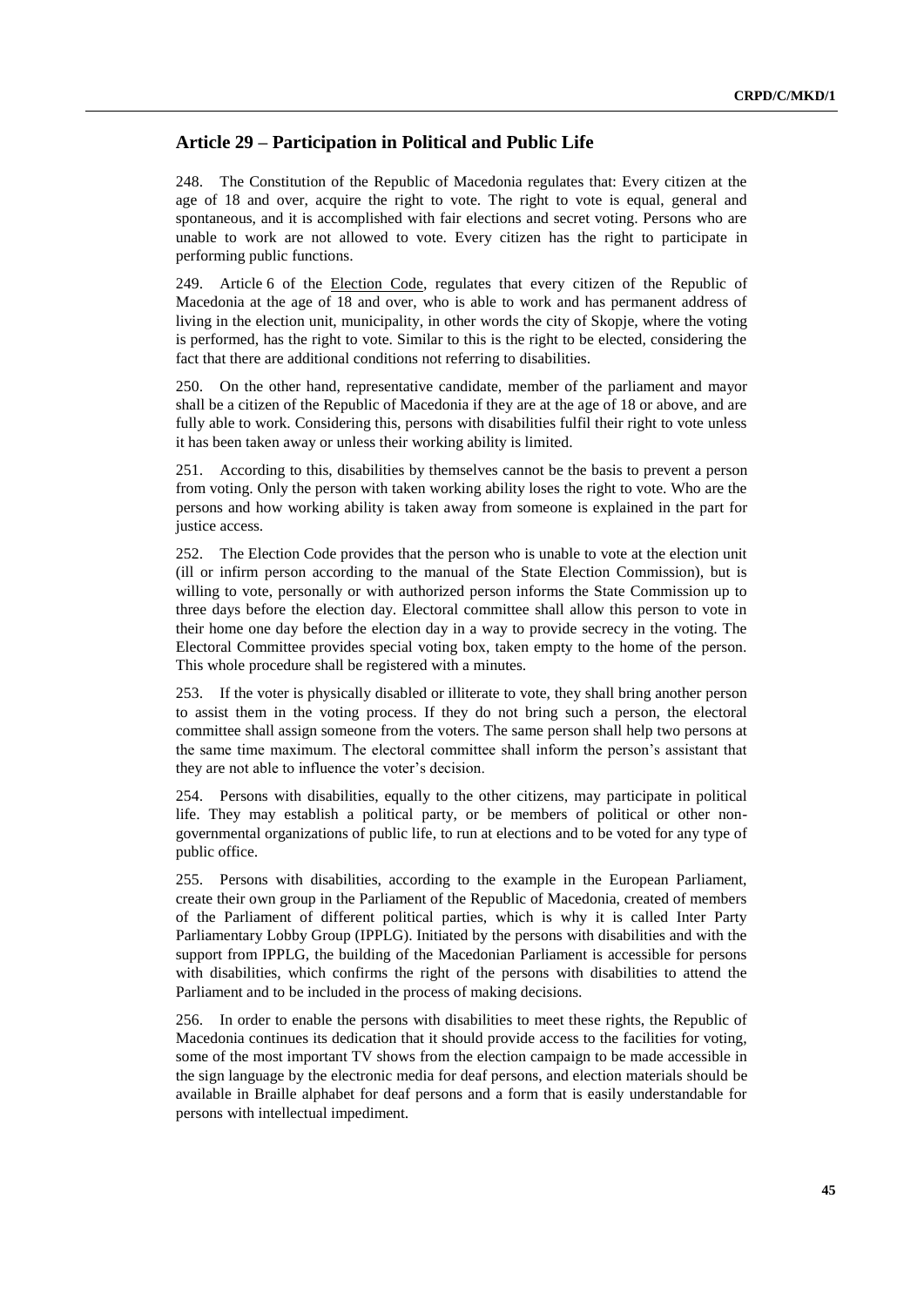## **Article 30 – Participation in Cultural Life, Recreation, Leisure and Sport**

257. There are regulations for access to the public facilities in the Republic of Macedonia (see the part – "availability of transport, facilities, information"), including cultural facilities. Pursuant to that, anything said for the public facilities availability is the same for the cultural facilities (museums, theatres, cinemas, concert halls, culture houses, etc.). The availability of a larger number of facilities all over the Republic of Macedonia (libraries, culture houses, theatres, cinemas, etc.) is enabled due to the pledges of the organizations of persons with disabilities. It confirms that consciousness for the meaning of culture in social integration of persons with disability has been increasing.

258. The Law on Culture states that the national interest of the culture is, the culture from public interest for all citizens in the Republic of Macedonia to be regularly and normally run and of course to enable equal availability for all citizens.

259. Social and educational institutions of persons with disabilities include various activities for development of cultural artistic and other creative activities of the persons (dances, music, literature, art, artistic and other intellectual potentials) in their programmes for rehabilitation, education or living of the persons with disabilities at all. Separate institutions organize holidays and recreation or travels for beneficiaries (attending culture events, picnics, etc.). These institutions may do much more in terms of this.

260. Of special importance is the role of persons with disabilities. Within the organization of the National Union of Deaf Persons in Macedonia, there is a cultural artistic organization "Biljana" that nurtures music and folklore traditions of the Republic of Macedonia. The National Union of Deaf Persons stimulates cultural and folklore art of its members through training of dancing groups and other type of art. Within the frames of the Union of Bodily Disabled Persons (STILM) there is another cultural community "Phoenix" from Bitola. This Union organizes cultural artistic night with music performances and poetic compositions by its members, quiz competitions, a call for a short story and other similar events. It has published several works of poetic compositions by its members. Last year it started a tradition for organization of exhibitions of art composition by its members (painting, statuary, woodcarving, copper and plaster cast compositions and figures, etc.). The State Centre for Support of the Persons with Intellectual Disabilities "Poraka" implements several programme activities to encourage cultural art of these persons such as: workshops and exhibitions of artistic compositions, handmade compositions, musical dance performances, etc.

261. Organizations for the persons with disabilities (unions) every year organize vacations and recreation of their members with resources they receive for financing their yearly programmes, from the state Budget. The Union of Deaf and Partly Deaf Persons and the Union of Bodily Disabled Persons have their own facilities for recreation and relaxation of their members. Organizations of persons with disabilities organize various travels for their members within the country or abroad (exchanges or visits with organizations from other countries, etc.).

262. The Strategy for Sport Development in the Republic of Macedonia provides part for persons with disabilities in terms of specifications and differentiations of this population as compared with the "healthy" population, as well as the way the sport for disabled persons has been treated in the world. The basic types of the people with disability are: persons with bodily disabilities, blind persons, deaf persons and persons with intellectual impediment, but these persons have known sport organizations, federations and competitions in the world sport movement, highly graded.

• Paralympic Games include persons with bodily disabilities and blind persons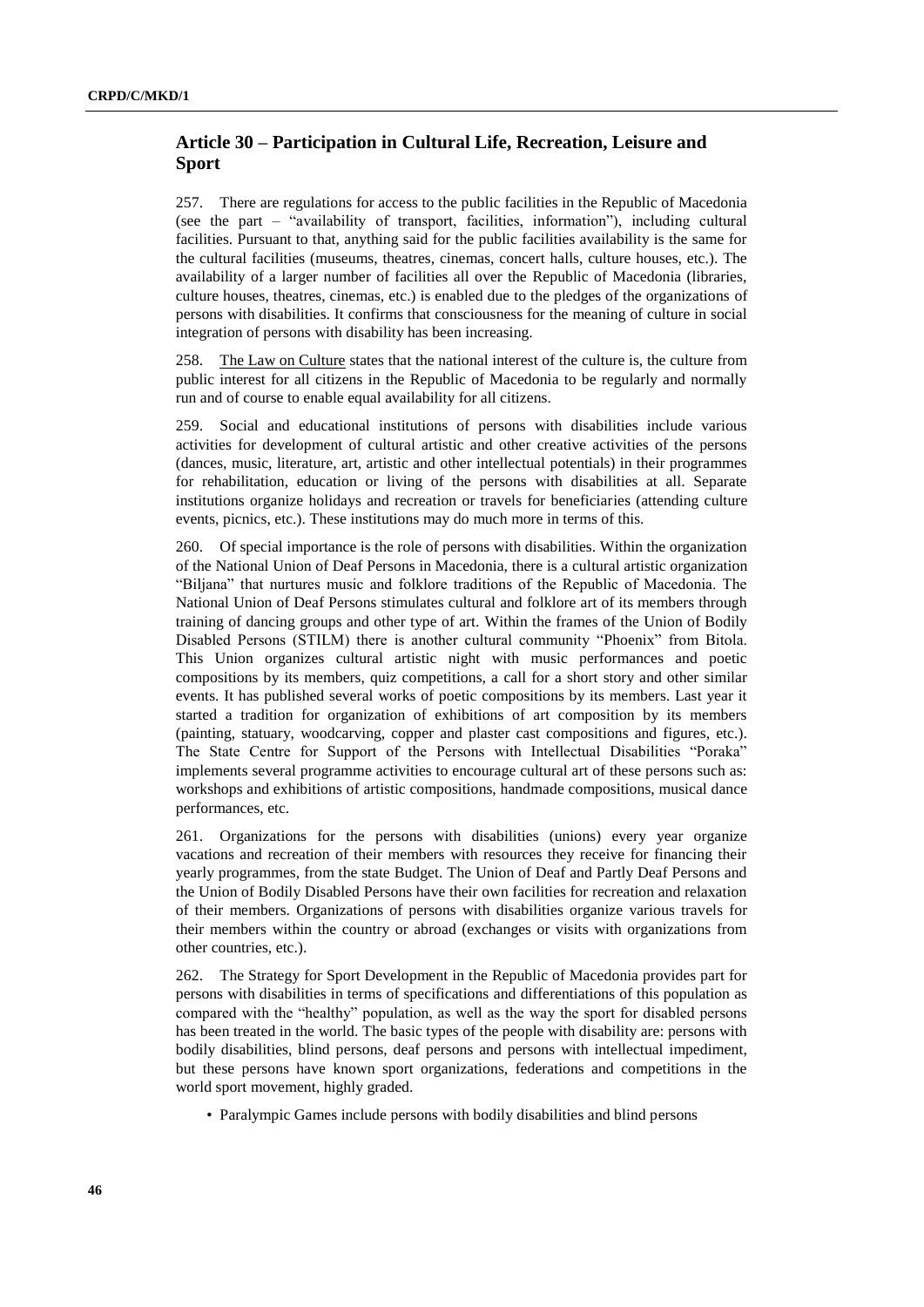- Deaf persons Olympics includes persons with damaged hearing and
- The Special Olympics includes persons with intellectual impediment

263. All three types of competitions have their own specific characteristics and limitations regarding the sport competition of "healthy" persons.

264. The Law on Sport in the Republic of Macedonia regulated that athletes, in terms of the law, are: athletes of all ages, who participate in sport activities and all participants in sport and recreational activities. Pursuant to the Law, the municipalities and the city of Skopje are responsible for the development of mass sport and recreational activities of the citizens, included in the programmes of sport and sport recreational clubs; realization of the student sport system; sport for everyone; particularly sport-recreational activities of persons with special needs; The programmes for sport activities are financed by the municipalities' budgets, in other words the city of Skopje, donations and sponsors. The Law provides sport categories: world athlete; international athlete; and state athlete.

265. The Rulebook on categorization of athletes in the Republic of Macedonia provides the same categories of athletes for persons with disabilities (bodily damaged persons, damaged hearing and sight).

266. Pursuant to the Law, sport federations in the Republic of Macedonia are registered and function according to the pattern of the organization of sport for persons with disabilities at the international level:

- Sport and Recreational Federation for Persons with Disabilities in Macedonia
- Sport Federation of Deaf persons in Macedonia and
- Special Olympics of Macedonia

267. Pursuant to the Law on Sport, the Sport and Recreational Federation of Persons with Disabilities in Macedonia and Sport Federation of Deaf Persons in Macedonia, meet the conditions provided with the law and possess a Decision for Doing Sport from the Agency of Youth and Sport. The Programmes for obligatory body exercise during education are supervised by the Ministry of Education and Science, and they should insist to include as many children with disabilities as possible in the programme for body exercise, just like the intention for the other "healthy" population, in order to make these children establish habits at early age, to participate in activities aimed at body exercise and sport. These types of programmes for children with disabilities are significantly important for their complete rehabilitation, individuality or mobility. Also, athletes with disabilities should be insisted to be included in the training process in already existing clubs (as much as the degree of disabilities does not limit the athlete). This way, the opportunities of the persons with disabilities, their inclusion in the society and sensibility of the wider public is equal for the problems of persons with disabilities.

268. On the other hand, because of the specific characteristics of the sport of persons with disabilities, the organization of competitions at international level, as well as the total care about the sport of separate categories of disabilities, should be left to the sport federations for persons with disabilities, that are organized within the frames of the organization of the same at world and European level.

269. The basic goal should be supported by as many persons with disabilities as possible, as well as the programmes for body exercise and sport, in order athletes with disabilities to reach higher results, basic resources should be provided, such as: expert team that plan and coordinate a quality expert programmes, use of proper sport buildings, sport equipment, as well as opportunity for quality preparations.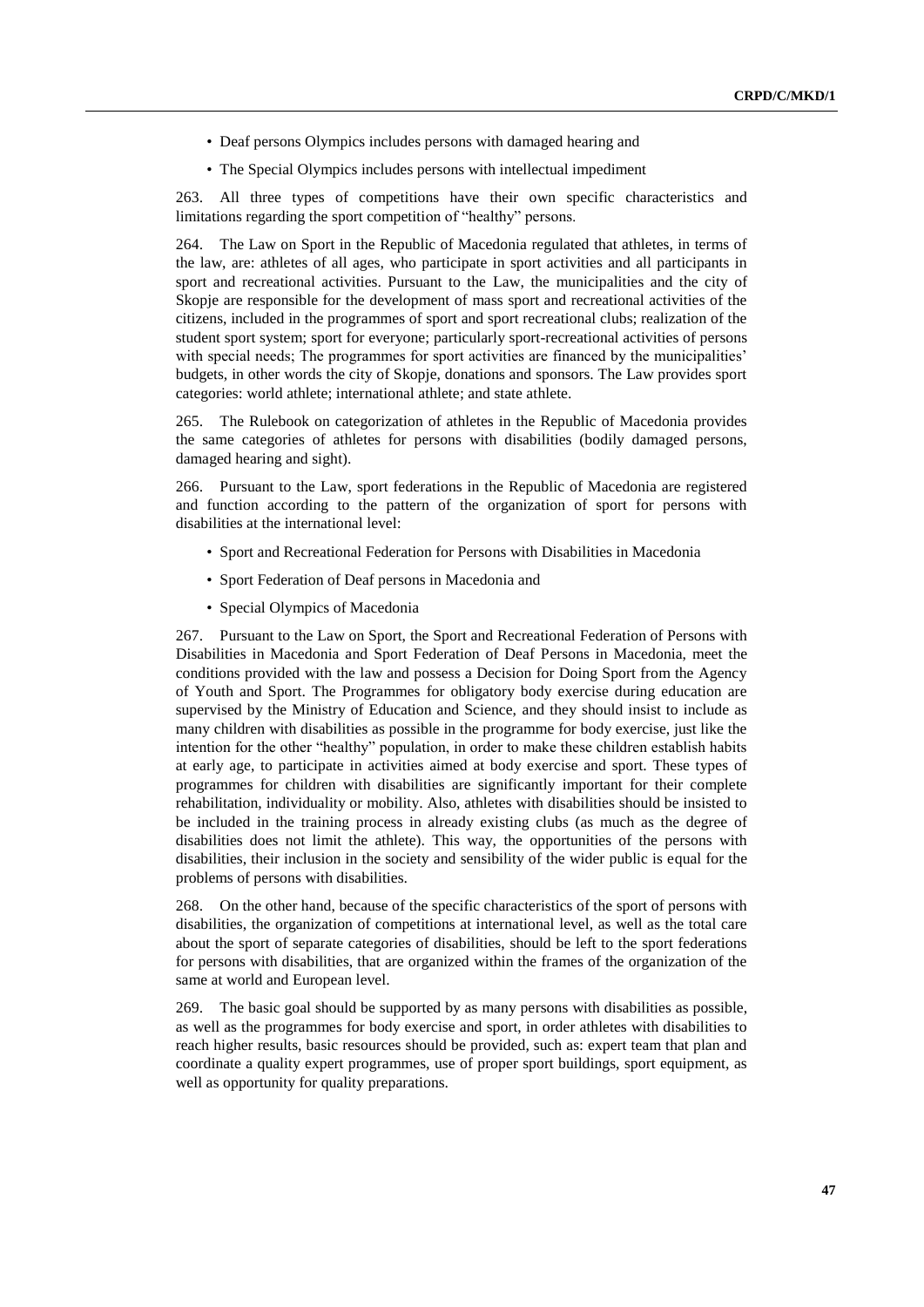270. The National Strategy for Equal Rights of Persons with Disabilities (Revised) 2010-2018 provides fulfilling the full right of participation in games and sport recreational activities of children, pupils, students with disabilities, as well as enabling equal conditions for doing sport of the high quality athletes with disabilities at national and international competitions.

271. The planned measures consist of:

- To enable the children with development impediments with equal opportunity to participate in games, leisure, free and sport activities including the activities as part of the lesson plan
- To enable equal opportunity for participation in recreational and sport games and leisure for persons with disabilities
- To enable the persons with disabilities with participation in regular sport activities in all sport areas
- To enable and make sure that persons with disabilities have access to sport, recreational and tourist buildings
- To make sure that persons with disabilities have opportunity for organization, development and participation in sport and recreational activities intended for them, and regarding that to provide rooms, experts and conditions for organizing activity of the organizations for planning and implementing the mass sport, sport recreation of persons with disabilities at local, regional and national level
- To enable equal conditions and opportunities for quality training process, preparations and participation at national and international competitions of highly talented athletes with disabilities, equal conditions and opportunities just like for the highly talented athletes without disabilities

272. The programmes of the Agency of Youth and Sport include support for the organization and participation at national and international sport events for persons with intellectual impediments. In the last several years, the state encourages participation of persons with intellectual impediments at sport and recreational activities by providing opportunity of free usage of sport and recreational buildings and practice of different sport activities adjusted to the persons with disabilities.

273. The Ministry of Labour and Social Policy launched an initiative to improve social life of children with development impediments and possibility for their normal growth and development, by building inclusive children playgrounds at the territory of the Republic of Macedonia. The project Inclusive Children Playgrounds means creating space with equipment available for children with development impediments. Considering the fact that these children have special needs from different type, a space – children playground shall be provided for these children to enable them safe playing, socialization and encouraging environment for normal growth and development. This project is carried out in cooperation with the National Union of Persons with Bodily Disabilities of Macedonia "Mobility Macedonia".

## **C. Specific situation of children with development impediments and women with disabilities**

#### **Article 6 – Women with Disabilities**

274. Gender equality is one of the highest values in the constitutional form of the Republic of Macedonia, so, pursuant to the same, all women with disabilities enjoy full rights of equal nature just like men with disabilities, just like women without disabilities.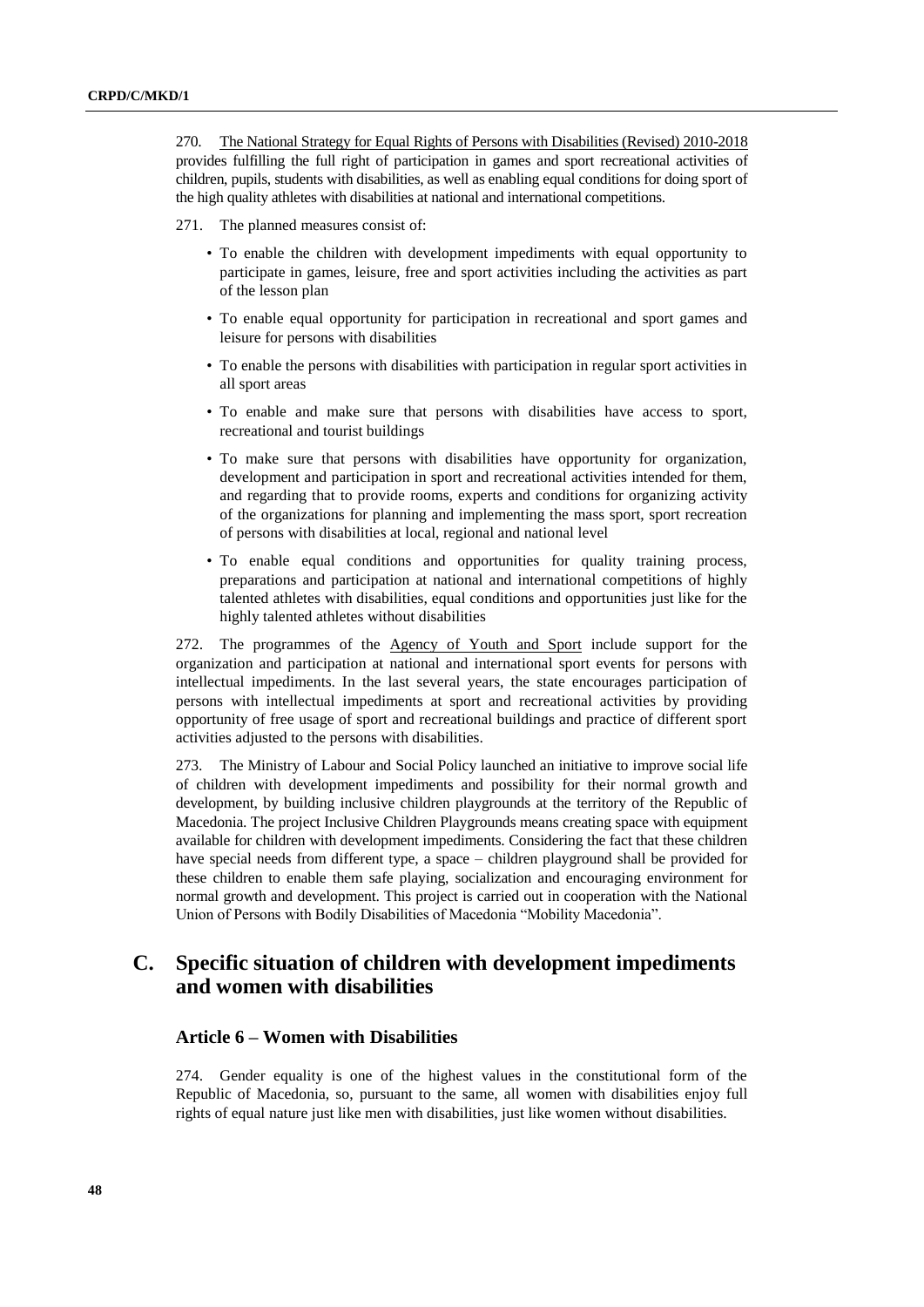275. The Law on Equal Opportunities of Women and Men does not contain particular provisions for equality and standardization of opportunities for girls and women with disabilities, because all provisions for non-discrimination equally refer to all women and girls, no matter whether they are with or without disabilities. The Law on Equal Opportunities of Women and Men (2012) forbids discrimination, bullying and sexual abuse, in terms of gender in the public and private sector in the field of employment and labour, education, science and sport, social security, including the field of social care, pension and disabilities insurance, health insurance and health care, jurisdiction and administration, housing, public information and media, information and communication technologies, defence and security, membership and activities in unions, political parties, communities and foundations, other organizations based on the membership, culture and other fields regulated by this or other law. Discrimination is forbidden on the basis of gender in availability of goods and services in the public and private sector, including discrimination with insurance premiums. Pursuant to the principle of equal treatment in the access of employment, discrimination is forbidden and on the basis of marital status, family status, skin colour, language, political or other belief, activities in unions, nationality or social status, disabilities, age, property, social or other status. The different treatment that promotes equal opportunities for men and women in accordance with the goals of this and other law is not considered discrimination.

276. Additionally to national jurisdiction, international obligations of the Republic of Macedonia should be taken into consideration. The most important instruments adopted within the frames of UN are: International Covenant on Civil and Politic Rights, International Covenant on Economic, Social and Cultural Rights, Convention on Elimination of all Forms of Racial Discrimination, Convention on Elimination of all forms of Discrimination against the Women, Convention against Torture and other Cruel, Inhumane or Degrading Treatment or Punishment, Convention on Children's Rights, and Convention on the Rights of Persons with Disabilities. The most important instruments of the European Council for Human Rights directly referring to the prevention and prohibition of discrimination are: European Convention for Human Rights and Fundamental Freedom, Protocol 12 of ECHR, Revised European Social Document and Framework Convention for Protection of National Minorities.

277. Apart from the obligations imposed by the membership of the Council of Europe and the UN, fighting against discrimination, being a state-candidate for EU membership, the Republic of Macedonia is obliged to coordinate its jurisdiction, to the legal system of EU, which also includes discrimination prohibition. However, EU received the responsibilities for fight against discrimination (except like a discrimination basis – sex/gender) in 1999 when the Amsterdam Agreement (Article 13) entered into force and was transformed in legal basis for adoption of both anti-discrimination directives: Directive 2000/43/EC and Directive 2000/78/EC. The directives for adoption of prohibition of gender discrimination, shall be additionally emphasized, Directive of the Council 2004/113/EC and Directive of the Council 2006/54/EC as well as the Document on Fundamental Rights and Efforts for adoption of proposed Horizontal Directive for Equal Treatment.

278. The Government of the Republic of Macedonia through the Ministry of Labour and Social Policy includes gender perspective in all measures and programmes adopted by the Government of the Republic of Macedonia and the Parliament of the Republic of Macedonia. Creation of policies and measures for improvement of the condition of particular vulnerable groups of citizens is especially considered through regulation of special strategic targets in the National Strategies and Action Plans and Operational Programmes. Also, the local self-government units have a crucial role in creating policies for the particular needs of citizens considering their special needs, through the commissions in charge for equal opportunities of women and men at local level.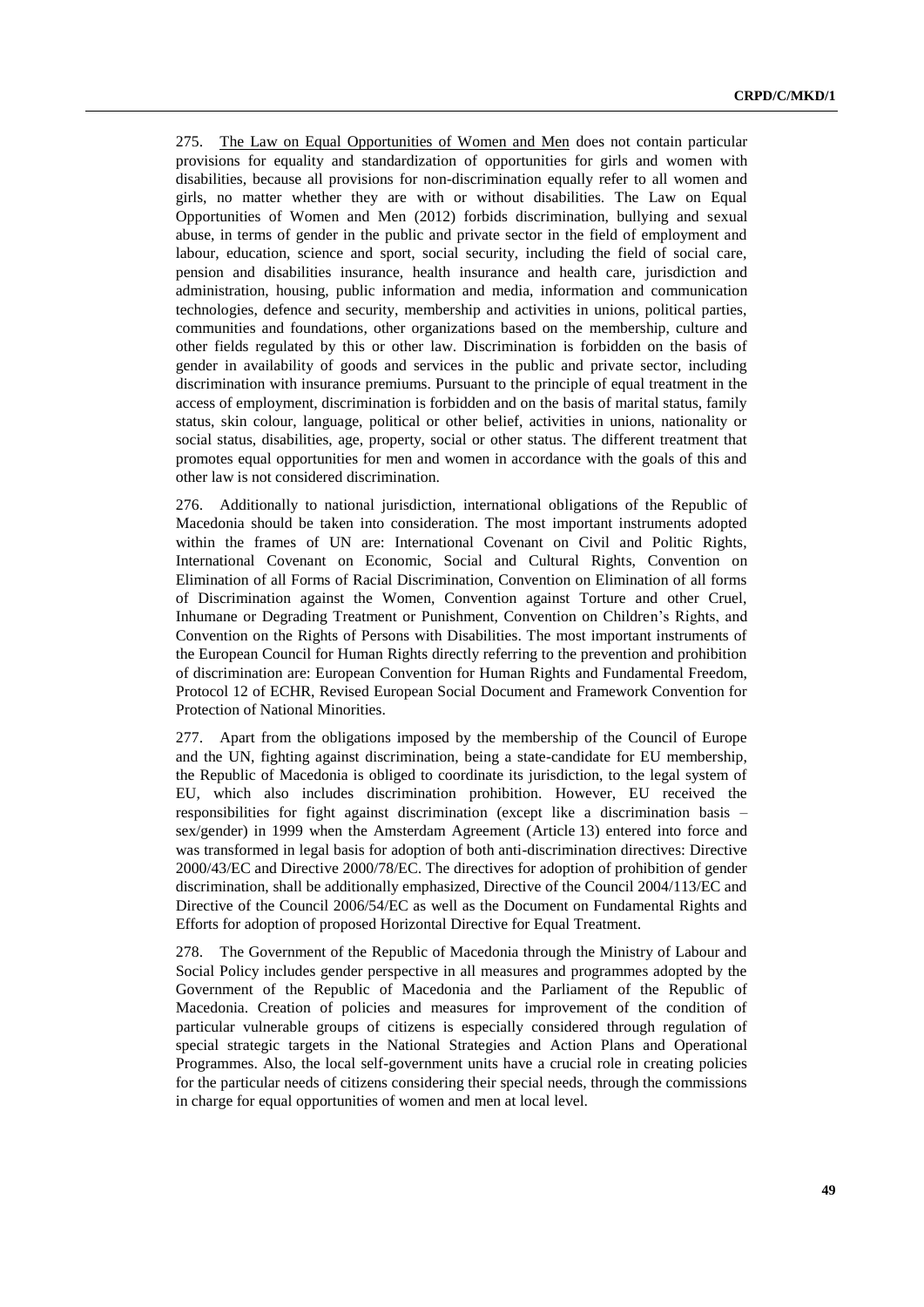279. The Law on Protection and Prevention of Discrimination does not include special provisions for equality and standardization of opportunities of girls and women with disabilities, because all general provisions that refer to non-discrimination equally refer to all persons with disabilities, men, women and girls.

280. The National Strategy for Equal Rights of Persons with Disabilities (Revised) 2010-2018 includes sensibility and integration of gender equality in one of the provisions, which means integration of gender equality in the policy referring to the most marginalized groups of persons, such as persons with disabilities, meaning that men and women have equal conditions to fully exercise their human rights.

281. The National Strategy for Equality and Non-discrimination based of gender, age, ethnicity, mental and body disability is strategic document of the Government of the Republic of Macedonia, which regulates goals, measures, indicators, the key actors of the policy for promotion of equal rights and equal opportunities in different areas of life, responsible doers and every concerned parties regarding the establishment of equality and non-discrimination in the Republic of Macedonia. The National Strategy for equality and non-discrimination is designed for the period of 2012–2015. The basic goal of this document is to provide continued development of exercising the right of equality and creation of equal opportunities. Particular tasks and activities on a short and mid-term for promoting the goals and implementation of the measures will be regulated in one-yearaction plans, which will regulate two-year priorities, the means of their implementation, time frame, institutions in charge of implementation and the estimated budget, expected results, as well as qualitative and quantitative indicators for the achieved success.

## **Article 7 – Children with disabilities**

282. There are no differences in exercising the rights of children in the Republic of Macedonia. Protection and promotion of the rights of children with development impediments is followed by the Vice-Ombudsman who is in charge of this area, which directs the institutions of the system to particular errors in the implementation.

283. The Law on Children Protection provides the right on financial benefit for a child with special needs, with impediments in the bodily or mental development or combination of development impediments until the age of 26. Findings, evaluation and opinion about the need of practicing special financial benefit are given by an institution of that expertise with evaluation of the type and disability degree of the persons with impediments in mental and bodily development.

284. A child with development disabilities and specific needs regarding this law, is a child with:

- Severe, more severe or the most severe impediments in bodily development
- Medium, severe or deep mental impediment
- The most severe form of chronic illness
- The highest degree of hearing damage, sight or speech (blind person and practically blind person; practically deaf person and completely deaf person; a person with complete absence of body speech, a person with severely damaged speech due to cerebral paralysis, a person with autism, a person with damaged or lost speech) and
- More types of impediments (combined) in their development
- The payment for single parents who have a child with speech disabilities has been increased for 50 percent, starting from 1st of January, 2014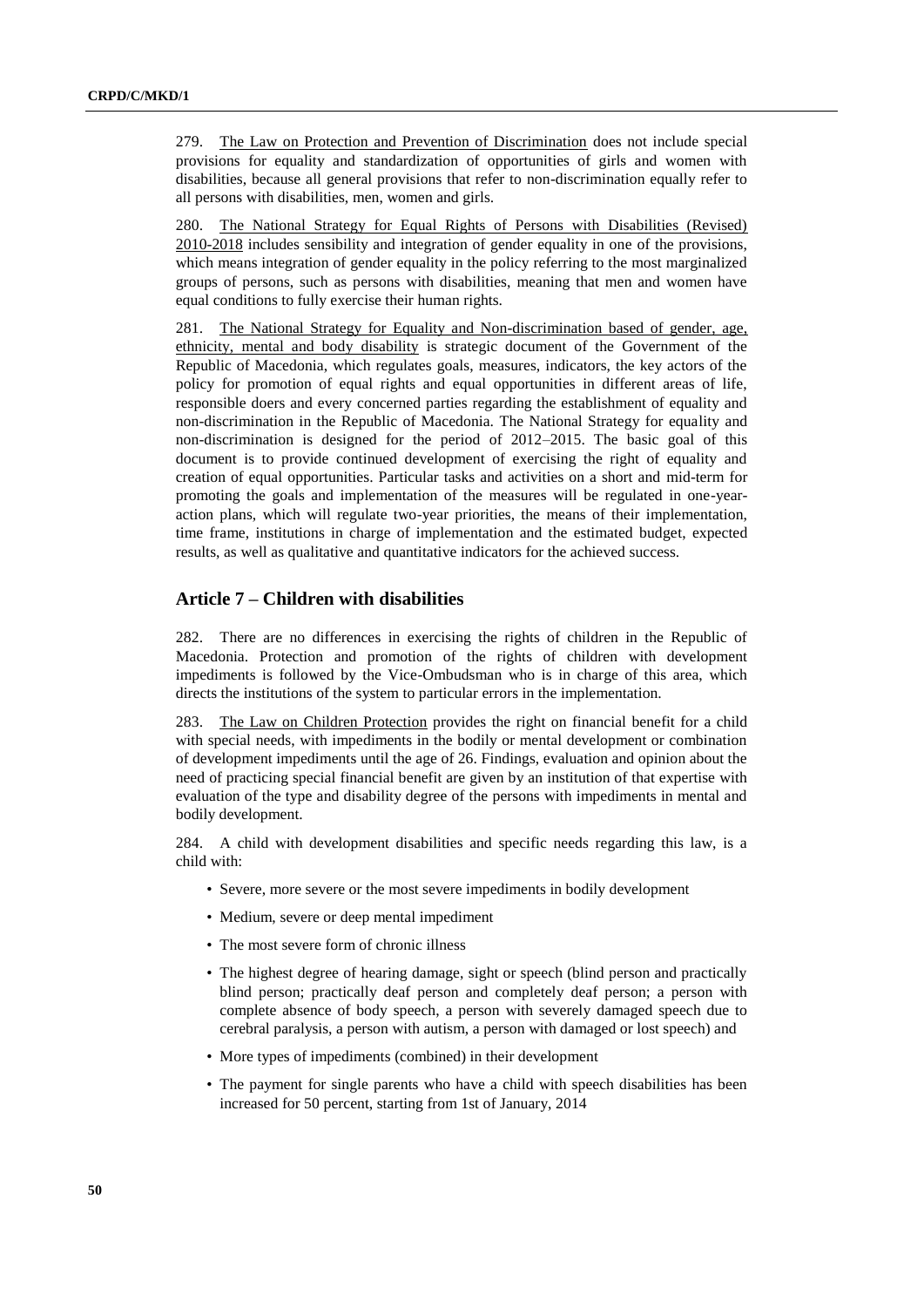285. Within the frames of the regular system of social care in the Republic of Macedonia in the part referring to protection of children with disabilities, accordingly, children with disabilities are provided with special care and conditions for their inclusion in social life by the state. The form of protection is regulated by the Law on Social Care, and according to this law, persons with disabilities shall practice their rights of institutional and noninstitutional protection.

286. The Ministry of Labour and Social Policy, among their policies and strategies, started the process of decentralization, deinstitutionalization, privatization and supports implementation of projects of non-governmental organizations in the interest of beneficiaries.

287. Within the frames of these processes, the Institute of Social Activities, being an institution that relates the Ministry of Labour and Social Policy in the centres for social work, have taken a line of activities for care and assistance to the persons with disabilities and their families: research, analysis and information about the persons with disabilities and their needs, giving professional assistance and support to the employees in the institutions for social care (Public Institution for rehabilitation of Youth and Children — Topansko Pole, Public Institution Special Institute — Demir Kapija, Public Institution Institute for care and rehabilitation – Banja Bansko) and daily centres for children with medium and severe intellectual impediments, trainings, workshops and other activities. Persons with disabilities and their families shall exercise their right to financial benefit and right to social service within the frames of local centres of social work in charge, which operate in the place of living of the beneficiary. Pursuant to the Law on Social Care, children with development impediments exercise their right to be referred to a daily centre, an institution for social care, accommodation in foster family, where the standards for the qualities of social services are provided in all social services no matter the type of the service and the provider of the same. The standards of quality are based upon the basic principles that place the beneficiary on first place and the same principles shall be available in the local communities.

288. Within the frames of implementation of the National Strategy for Deinstitutionalization in the System of Social Care 2008–2018, the Ministry of Labour and Social Policy in collaboration with the UNICEF Office in the Republic of Macedonia, continually implements the activities for transformation of regular institutions for social care, which accommodate children with impediments in their development, through promoting the quality of care in these institutions through strengthening professional capacities and improving the conditions of accommodation, such as spreading the network of foster families with particular focus on special foster families who accommodate children with impediments in their development.

## **D. Special obligations**

#### **Article 31 – Statistics and Data Collection**

289. There are statistic reviews in the Republic of Macedonia which include persons with impediments as users of particular rights, usually the rights to children and social care, education and employment, but they do not give clear image for the reality, so that the Ministry of Labour and Social Policy in collaboration with the National Coordinative Body for equal rights and opportunities of persons with disabilities and the rest of the civic organizations, started initiative to establish practice for keeping records of the persons with disabilities within the frames of the next planned census of the population which shall be implemented.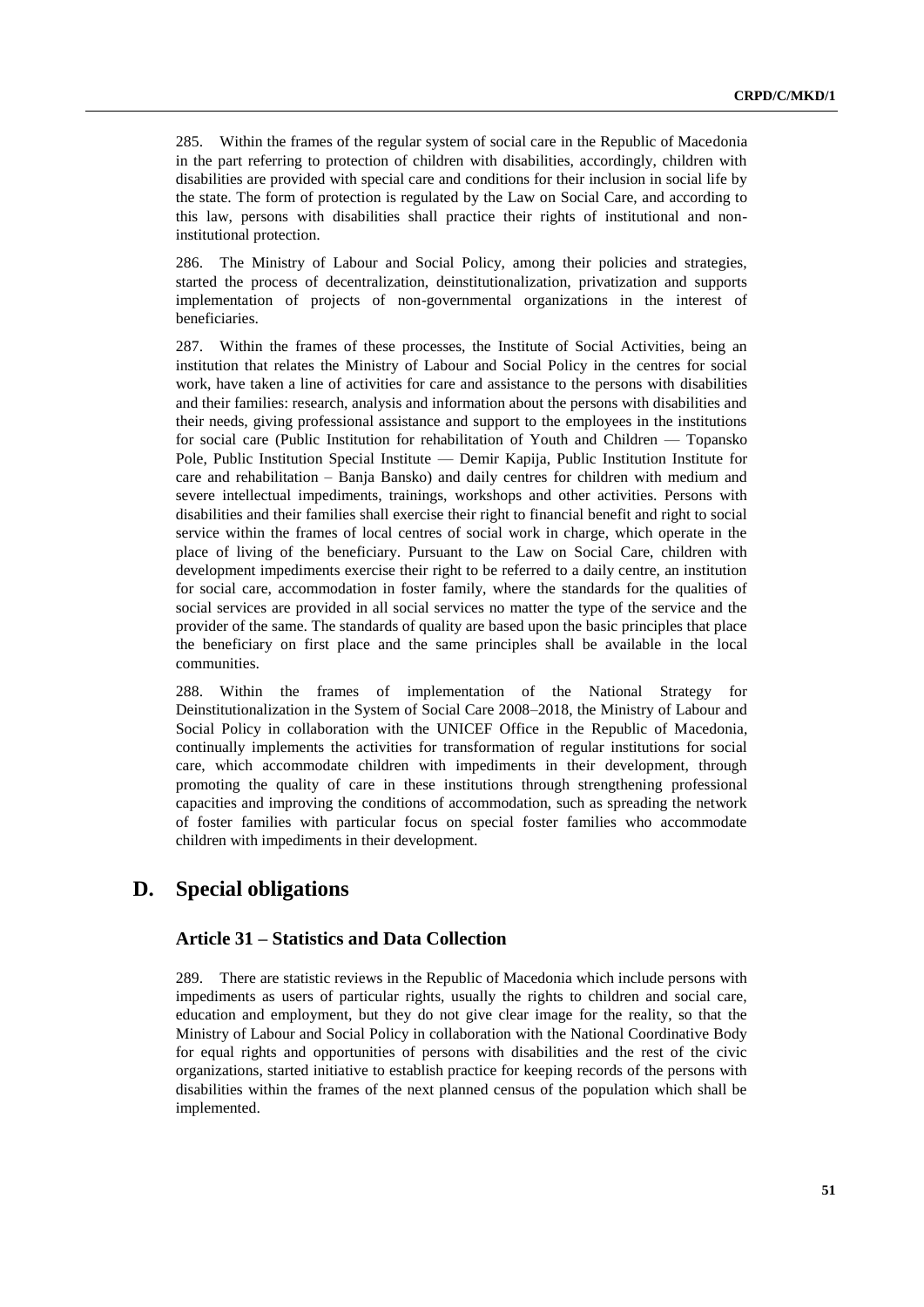290. According to previous data in the State Statistical Office, the total number of minor beneficiaries of social care in 2012 was 21,756, which is a fall by 3.3% as compared to 2011, while the total number of adult beneficiaries of social care in 2012 was 50,304, which is increase by 1.1% as compared to 2011. In the whole activity of social care, forms of social care participate with 41.1%. Looking separately, by forms, the financial benefit for care of other persons reaches the highest percent of 49.1%, that is to say 20.2% of the total social care.

291. At the same time, within the frames of the census that was supposed to be implemented in the Republic of Macedonia in 2011, it was postponed for unlimited period. The State Statistical Office determined the definition of disabilities, after its implementation, segregated statistic data and indexes are supposed to be published, so that we would have a general image for the persons with disabilities living in the Republic of Macedonia.

292. Pursuant to the Rulebook on Type and Degree of Impediment and Special Needs of the Persons with Impediments in their Development (2000), there are records within the frames of the Centre for Social Work, about the persons with impediments in their development and special needs in the field of personal life, child protection, education, professional qualification, employment, social care, health care and other legal rights. The data in the records, as well as data from separate expert findings about the type and degree of disability, are available for the professional institutions and experts that are interested in them and take particular measures to successfully include persons with disabilities in social life and work.

293. Within the frames of the resource centre, established within the frames of the Public Institution – Institute for Social Activities, there are code list of services offered by the centres of social work to the beneficiaries of social services with disabilities, there is a computer programme for electronic evidence of the beneficiaries of social services with disabilities, the indexes on the lists with records are coordinated with the EU standards, the lists of records and the code list are being updated and tested, there is a WEB application for electronic record of the beneficiaries of social services and the data elaborated are entered in programmes intended for persons with disabilities.

294. By the time this report is being prepared, the Ministry of Labour and Social Policy in collaboration with the entities in charge in the field of health care, social care, education, has started to prepare a unique register of persons with disabilities who are currently using services from different systems.

295. Pursuant to the already existing Law on Social Care, there is a bylaw on evidence and documentation of the service providers in the field of social care and the same is completely coordinated with the international standards in the field of protection of personal data, as well as with the Law on Protection of Personal Data (Official Gazette of the Republic of Macedonia Nos. 7/05 and 103/08). Also, this Law regulated the plurality in the field of providing services in the area of social care, which are financed by the Budget, so pursuant to the same they are obliged to regularly inform about the number of users of their services from the system of social care and the types of services, including the persons with disabilities. Within the frames of the Public Institution – the Institute for Social Activities, which as an institution is under control of the Ministry of Labour and Social Policy, there is software "Liricus" that is continually updated in order to provide effective collection and elaboration of data for the users with disabilities and the given services.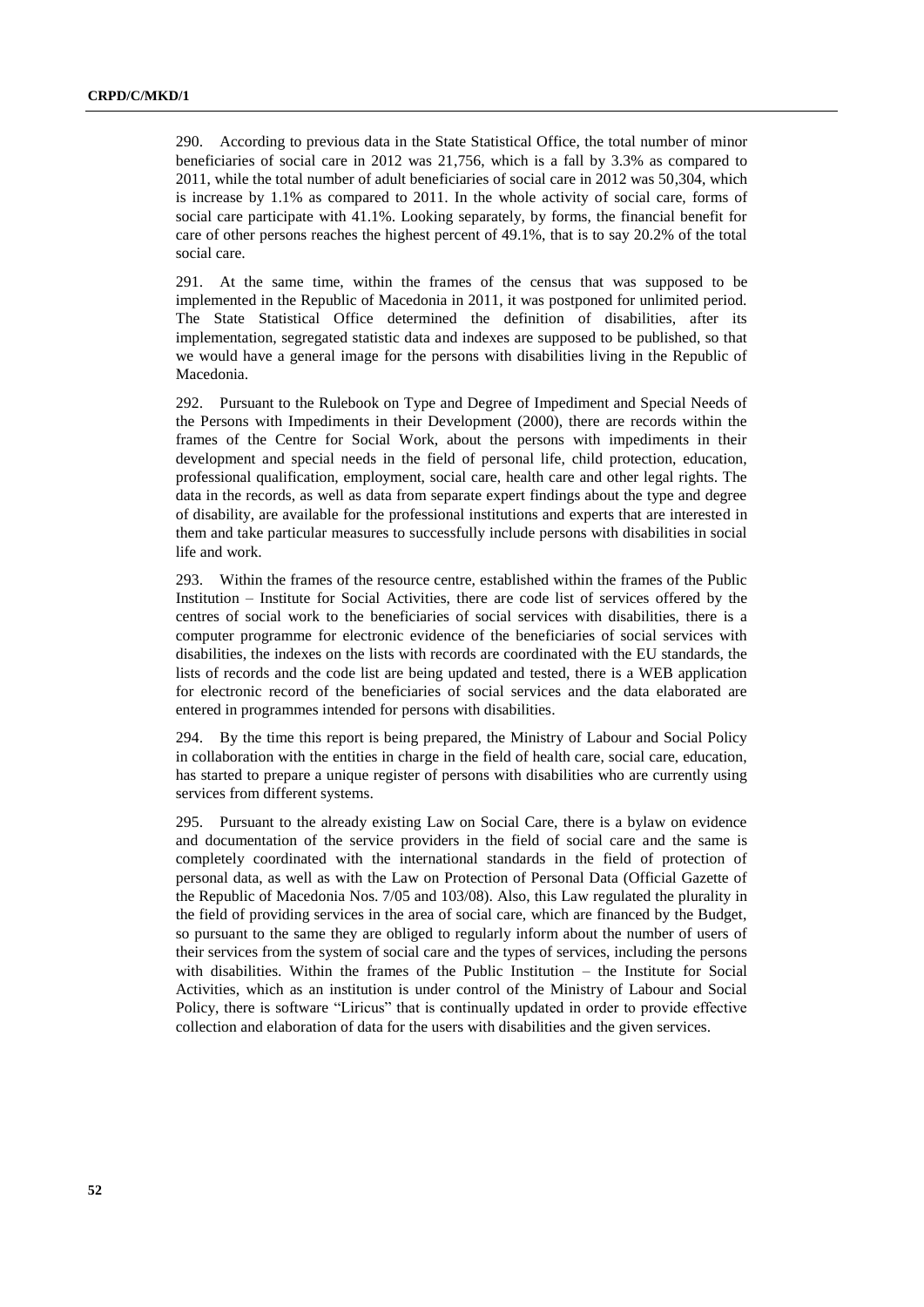### **Article 32 – International Cooperation**

296. In collaboration with the Office of the Organization of the United Nations, on the  $30<sup>th</sup>$  of June, 2009, there was a Conference on the topic "Convention for persons with disabilities – Now!", which aim was to assist in the start of discussion for ratification of the Convention, and in 2011 and 2012 in collaboration with the same Office, the process of harmonization of the national jurisdiction with the provisions from the Convention, started.

297. Within the frames of the instrument for pre-accession assistance, Component IV, in the Republic of Macedonia, a multi-annual Operational programme "Development of human resources" has been implemented, which supports larger number of projects in three preferred fields, such as: employment, education and training and social inclusion. Part of the projects, directly assist the persons with disabilities to acquire skills in order to be included in the labour market. The operational programme "Development of Human resources 2007–2013" was prepared by the Ministry of Labour and Social Policy and the Ministry of Education and Science in collaboration with the relevant agencies and institutions, including social partners and non- governmental organizations.

298. The Republic of Macedonia, proved its determination for total exercising of human rights of persons with disabilities and accepted other international documents such as Action Plan of the Council of Europe, and it also has a representative from the Republic of Macedonia in the European Committee for rights of persons with disabilities from 2006– 2015 (SANRAN), as well as in its subcommittee for participation of persons with disabilities in public and political life (SANRAN–PPL) where it chairs and actively participate in the same.

299. The Republic of Macedonia has presented its National Report under the second cycle of the UN Human Rights Council Universal Periodical Review, on  $30<sup>th</sup>$  of January, 2014, in Geneva, during the  $18<sup>th</sup>$  session of the Working Group for the Universal Periodical Review and the outcome of the review was adopted at the  $26<sup>th</sup>$  session of the Human Rights Council on  $20<sup>th</sup>$  of June, 2014. All recommendations referring to persons with disabilities were accepted by the Republic of Macedonia, as already implemented or in the stage of implementation.

300. The International Labour Organization (ILO) through their Office in the Republic of Macedonia, have given technical support to the working group for elaboration of new Law on Employment for persons with disabilities.

301. An international conference (2013) on the topic "Legal frames and practices for employment of persons with disabilities" in organization of the Ministry of Labour and Social Policy and the National Coordinative Body for Equal Rights of Persons with Disabilities in the Republic of Macedonia, which aimed at experience exchange and good practices related to employment opportunities of persons with disabilities, from the view of government representatives, national experts and NGO sector from the states in the region. Austria, Slovenia, Croatia, Bulgaria, Montenegro and Bosnia and Herzegovina transferred their experiences.

302. In 2012–2013, the Ministry of Labour and Social Policy supported by the Initiative for mental health — Budapest continued the already started process of deinstitutionalization of beneficiaries accommodated in the Special Institute — Demir Kapija (institution for accommodation of persons with severe and the most severe mental impediment), where services for supported life in a community were formed, intended for persons with intellectual disability.

303. The Ministry of Labour, Social work and care of consumers from the Republic of Austria, in 2012 and 2013 provided technical support in the field of training and